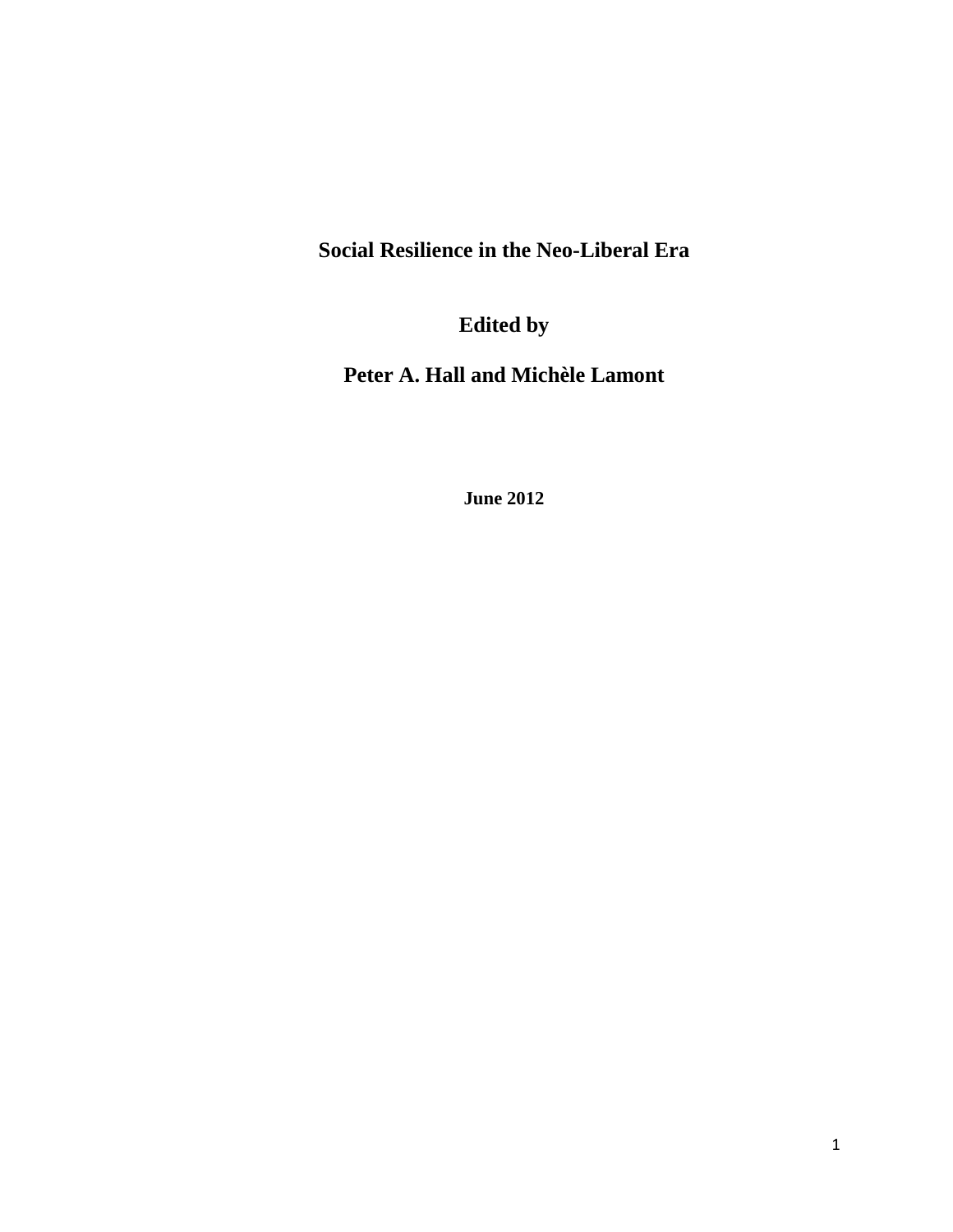# **SOCIAL RESLIENCE IN THE NEO-LIBERAL ERA**

# *Contributors*

*Foreword* Alan Bernstein

*Preface* Jonathan Arac

*Introduction* Peter A. Hall and Michèle Lamont

## **I. Neo-Liberalism: Policy Regimes, International Regimes and Social Effects**

- *1. The Neo-liberal Era: Ideology, Policy and Social Effects* Peter Evans and William H. Sewell, Jr.
- *2. Narratives and Regimes of Social and Human Rights: The Jack Pines of the Neo-Liberal Era.* Jane Jenson and Ron Levi
- *3. Neo-liberal Multiculturalism*? Will Kymlicka

# **II. The Social Sources of Individual Resilience**

- 4. *Responses To Discrimination And Social Resilience Under Neo-Liberalism: The Case Of Brazil, Israel, And The United States* Michèle Lamont, Jessica S. Welburn and Crystal Fleming
- 5. *Stigmatization, Neoliberalism, and Resilience* Leanne S. Son Hing
- 6. *Security, Meaning, and the Home: Conceptualizing Multi-Scalar Resilience in a Neo-Liberal Era* James Dunn

# **III. Social Resilience on a Macro-Scale**

7. *Neo-Liberalism and Social Resilience in the Developed Democracies* Lucy Barnes and Peter A. Hall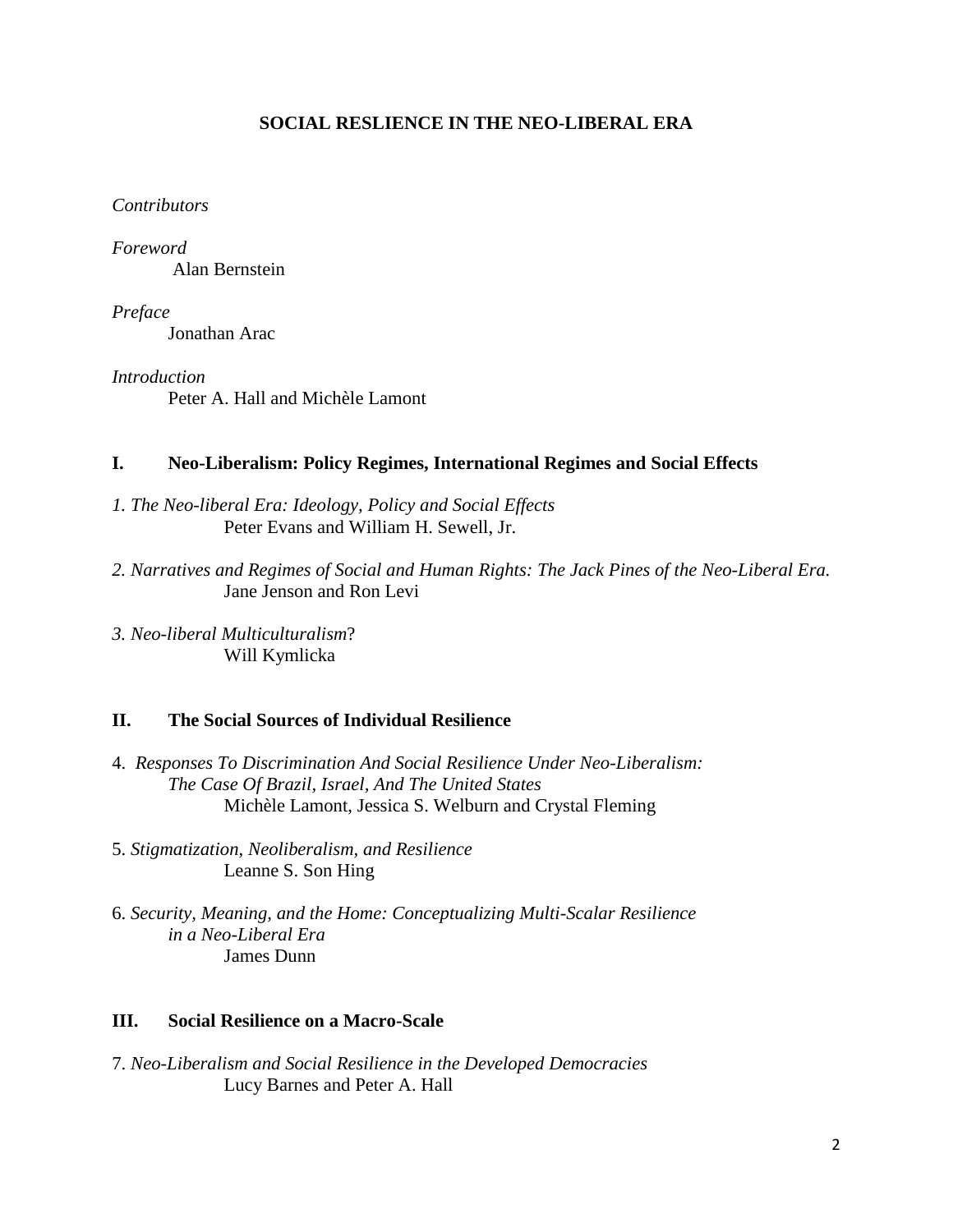8. *Social Resilience in the Neoliberal Era: National Differences in Population Health and Development*  Daniel Keating, Arjumand Siddiqi, and Quynh Nguyen

# **IV. Communities and Organizations as Sites for Social Resilience**

- 9*. Neo-Liberalism In Québec: The Response of a Small Nation under Pressure* Gérard Bouchard
- 10. *Can Communities Succeed When States Fail Them? A Case Study of Early Human Development and Social Resilience in a Neo-Liberal Era* Clyde Hertzman and Arjumand Siddiqi
- 11. *Cultural Sources of Institutional Resilience: Lessons from Chieftaincy in Rural Malawi* Ann Swidler
- 12. *The Origins and Dynamics of Organizational Resilience: A Comparative Study of Two French Labor Organizations*  Marcos Ancelovici

*Acknowledgments*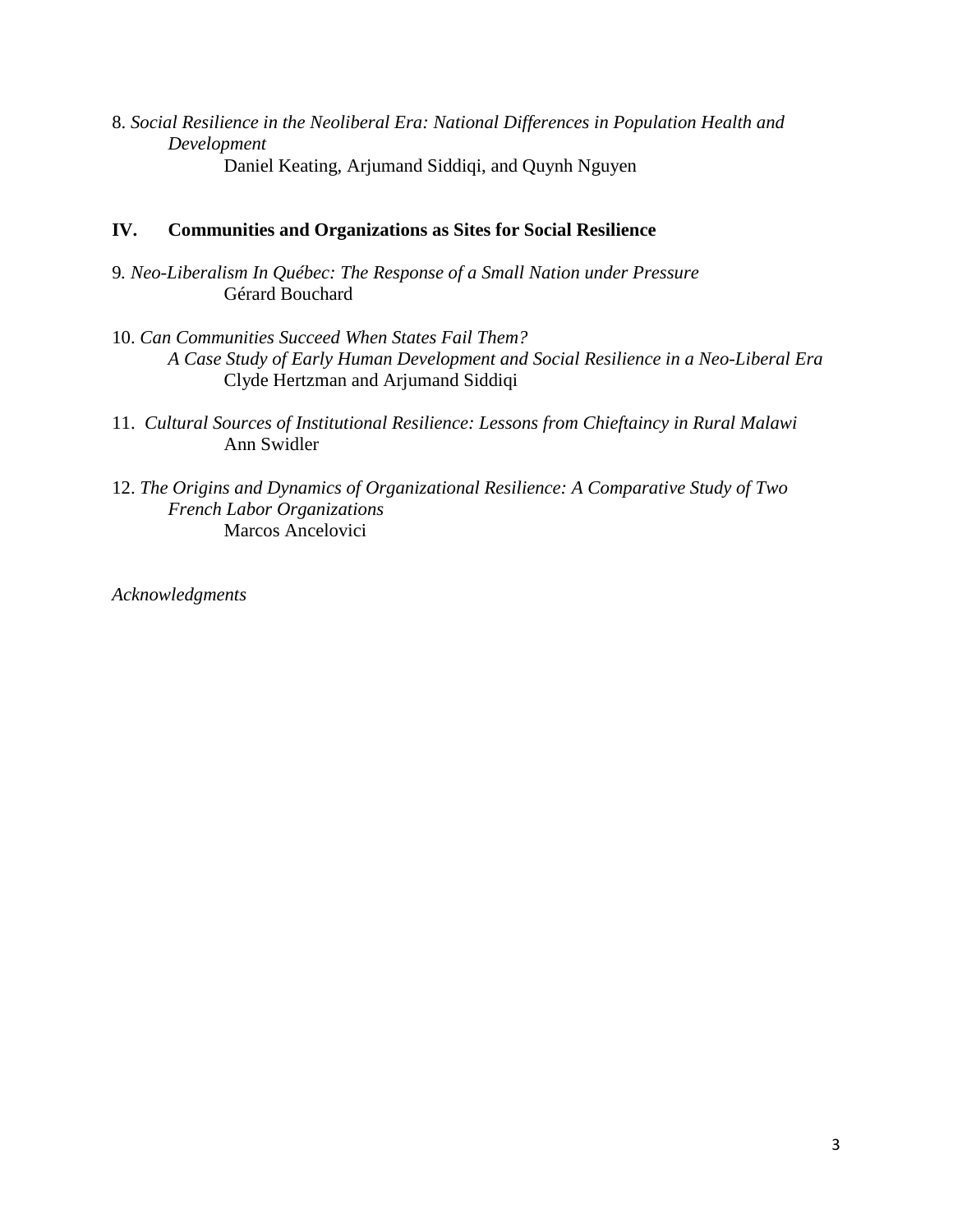This book is dedicated to Chaviva Hošek – visionary for a better society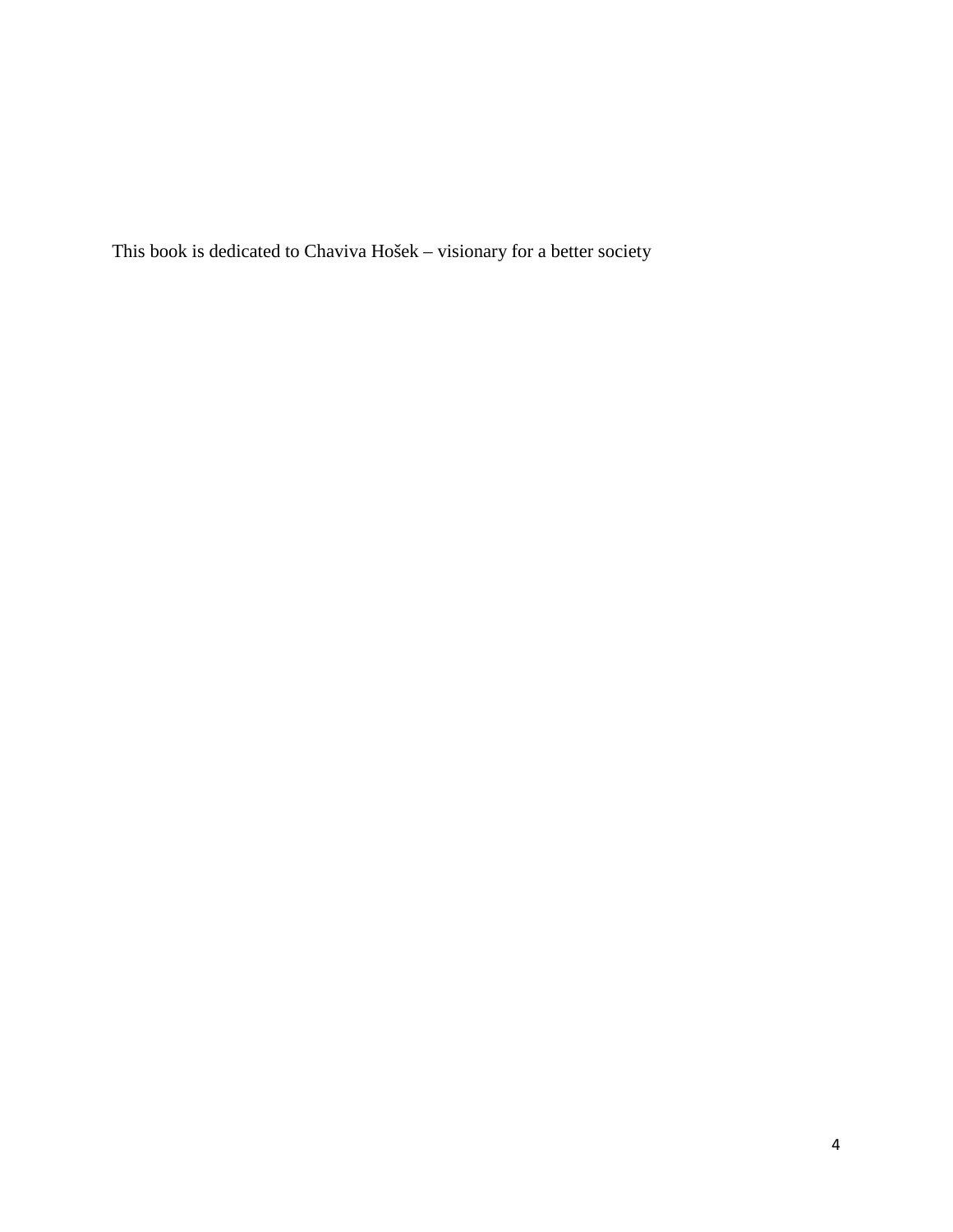# **Introduction: Social Resilience in the Neo-Liberal Era[1](#page-4-0)**

#### **Peter A. Hall and Michèle Lamont**

 $\overline{\phantom{0}}$ 

This book is an effort to assess developments in a neo-liberal era spanning the last three decades of global history. Although social science examines many phenomena, it looks only rarely at what Pierson (2003) calls 'big, slow-moving processes'. We are often not aware of the sands shifting beneath our feet as events change the character of the times in diffuse ways. Beginning in the 1980s, the growing influence of market-oriented ideas constituted just such a process, global in scope, pervasive in effects. We want to know: what consequences did neo-liberal ideas and policies have for social, economic and political life? But even more central to this inquiry is a desire to understand the process whereby neo-liberal ideas worked their way into the policies of governments, the operation of organizations and the lives of ordinary people. In that respect, this volume is an investigation into the dynamics of social change.

Compared to many studies, this one involves a shift in optics. Neo-liberalism is often analyzed as a set of policy reforms reflecting a class politics that ranges capital against labor (Duménil and Lévy 2004; Harvey 2005). While that approach has some validity, such perspectives tend to treat a multidimensional set of developments ideas in largely economic terms and sometimes overemphasize the negative effects of neo-liberalism. Perspectives that treat neo-liberalism as a cultural phenomenon offer a useful corrective but often overstate the domination of neo-liberal ideas over social life. In this volume, we try to integrate economic, political and cultural analyses of neo-liberalism; and, instead of seeing it as a development with

<span id="page-4-0"></span><sup>&</sup>lt;sup>1</sup> For their comments and suggestions, we thank the members of the Successful Societies program, and particularly William Sewell, Jr., as well as Mary Brinton, Paul Leduc Browne, Mazen Elfakhani, Robert Fishman, Marion Fourcade, Francois Harelimana, Devesh Kapur Robert Sampson, Jennifer Silva, and Martin Schröder.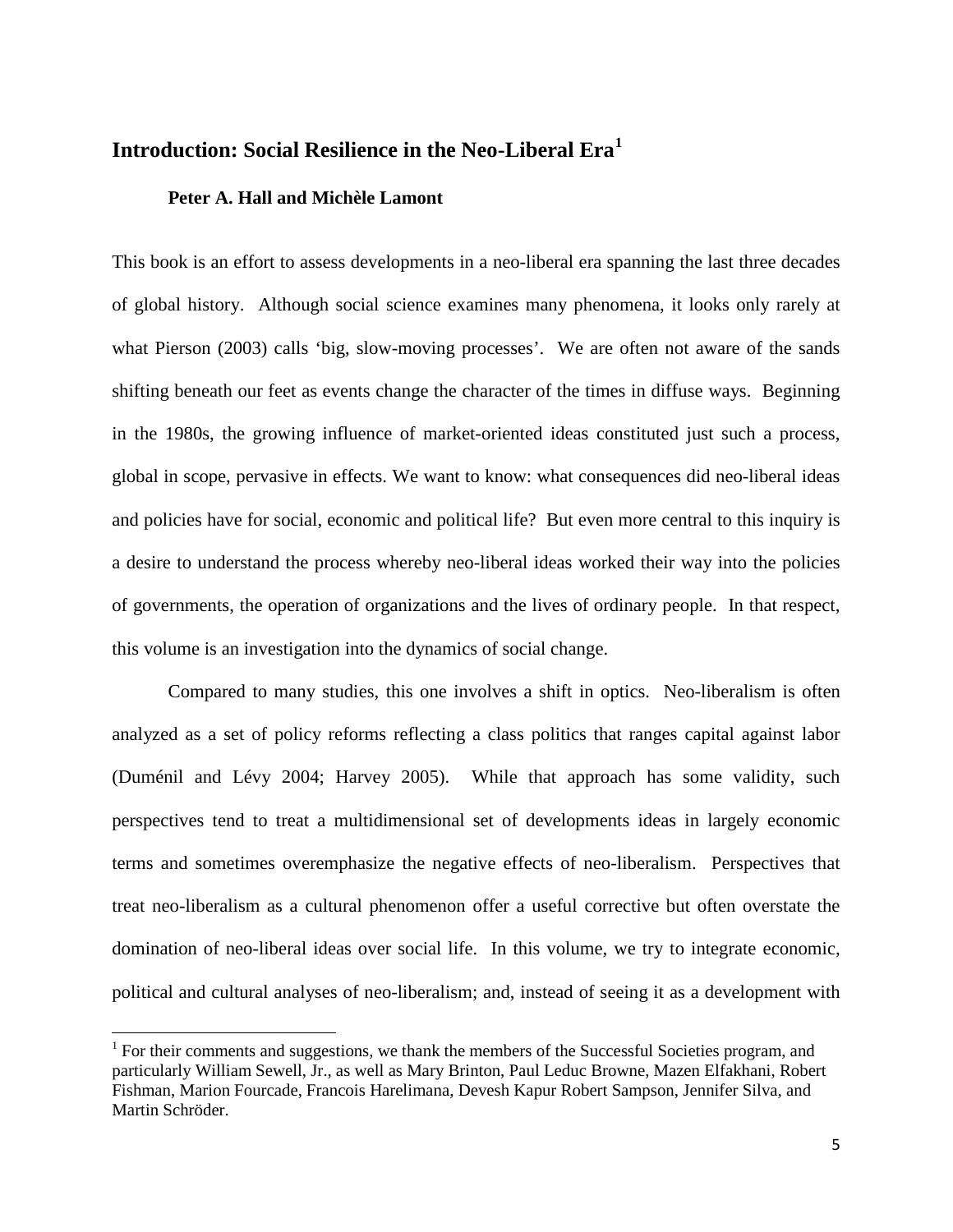homogenous effects across space and time, we view it as a more open-ended stimulus that provoked a diversity of responses.

Developments associated with neo-liberalism, such as the opening of markets and new policy regimes, put important constraints on many people, usually linked to their social positions. But it also offered opportunities and new tools from which a response to such developments could be fashioned. In short, one of the core arguments of this book is that neo-liberalism brought forth various types of creative responses. The results were far from similar across populations and national settings, not only because neo-liberal initiatives were more intense in some times and places, but because people responded to them differently, drawing upon cultural and institutional resources distinctive to those settings. The effects of neo-liberalism must be seen as the product of syncretic social processes that engaged many actors mobilizing multiple instruments in the social, economic and political environment.

This is also a book about social resilience. Although neo-liberal initiatives improved the lives of some people, it also posed profound challenges to the well-being of many groups, communities and individuals, as more intense market competition reallocated resources and market logics worked their way into ever more spheres of social life. We are interested in the ways in which groups sustained their well-being in the face of such challenges, and we see this as a problem of social resilience. We use the term 'social resilience' to refer to the capacity of groups of people bound together in an organization, class, racial group, community or nation to sustain and advance their well-being in the face of challenges to it. Although our focus here is on the response to neo-liberalism, we conceptualize social resilience broadly to encompass the capacities of societies to cope with many kinds of challenges.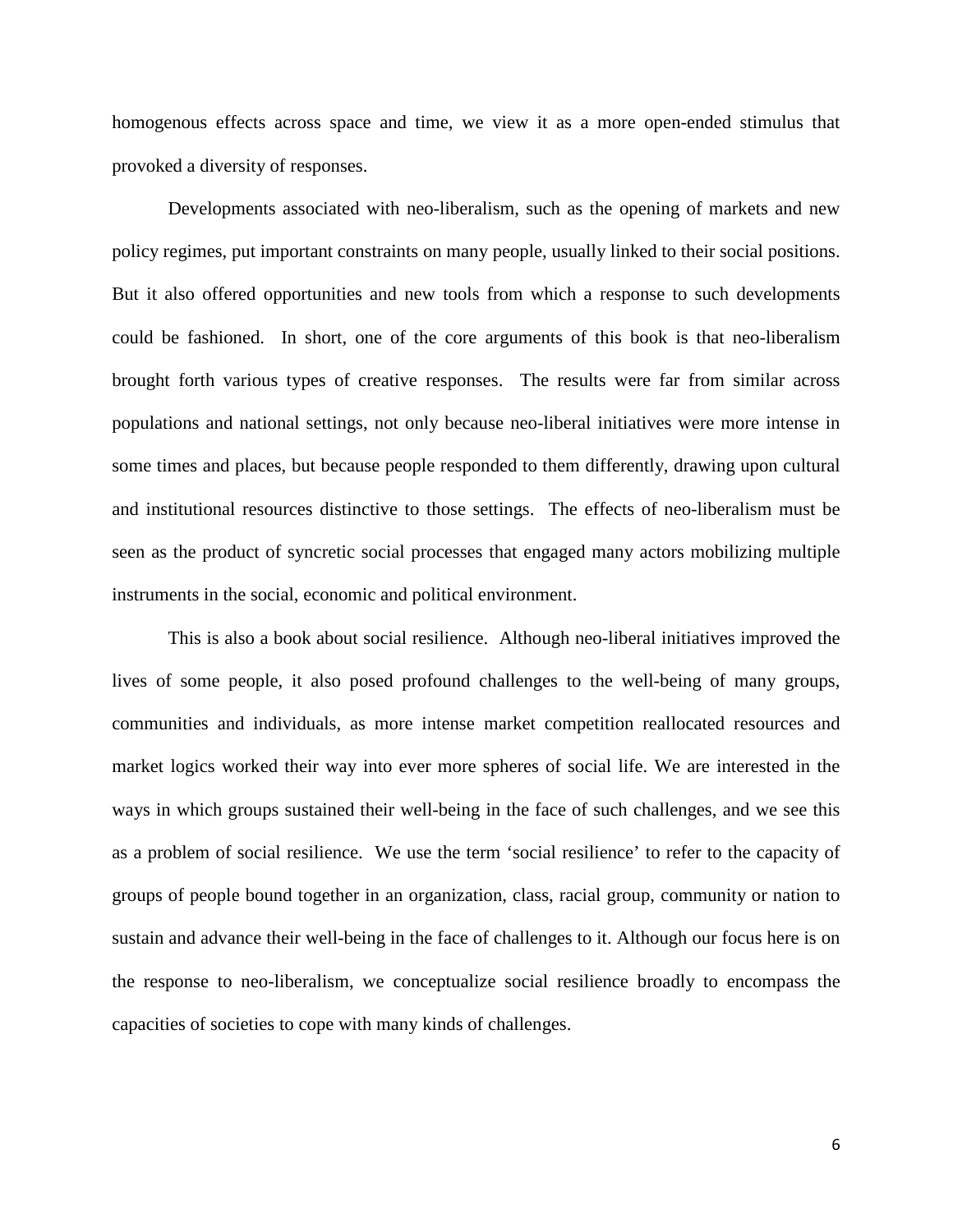Social resilience is an essential characteristic of what we call successful societies – namely, societies that provide their members with the resources to live healthy, secure and fulfilling lives. We are especially interested in understanding the sources of social resilience, and we look for them in the *institutional* and *cultural* resources that groups and individuals people mobilize them to sustain their well-being. In that respect, this book builds on our previous endeavor, *Successful Societies: How Institutions and Culture Affect Health* (Hall and Lamont 2009) which was also concerned with the resources that sustain people's capabilities for coping with challenges. Both books are the product of intensive intellectual collaboration over several years among a group of scholars drawn from a wide range of disciplines.

Our approach to social resilience can be contrasted with influential perspectives that emphasize the psychological qualities needed to cope with various types of shocks. We are less interested in individual traits than in the social and cultural frameworks underpinning resilience, and we are skeptical about the efforts of some governments to find in individual resilience the solution to social problems.<sup>[2](#page-6-0)</sup> Even though many working class Americans believe they should find within themselves the psychological energy and resources to deal with structural insecurity and rising inequality (e.g. Silva 2012; Sharone 2013), we look for the institutional and cultural resources that underpin resilience in the wider social environment.

Studying social resilience entails making linkages between the micro, meso, and macro levels of inquiry. Therefore, drawing on a range of analytical and disciplinary tools, we integrate accounts of the shifts in macro and meso contexts associated with neo-liberalism with an examination of the impact those shifts had on what is perceived, conceived and experienced at

 $\overline{\phantom{0}}$ 

<span id="page-6-0"></span> $2$  On resilience as an object of government policy and sponsored research, see <http://www.cabinetoffice.gov.uk/ukresilience> and http://www.amiando.com/WLVKYLQ.html.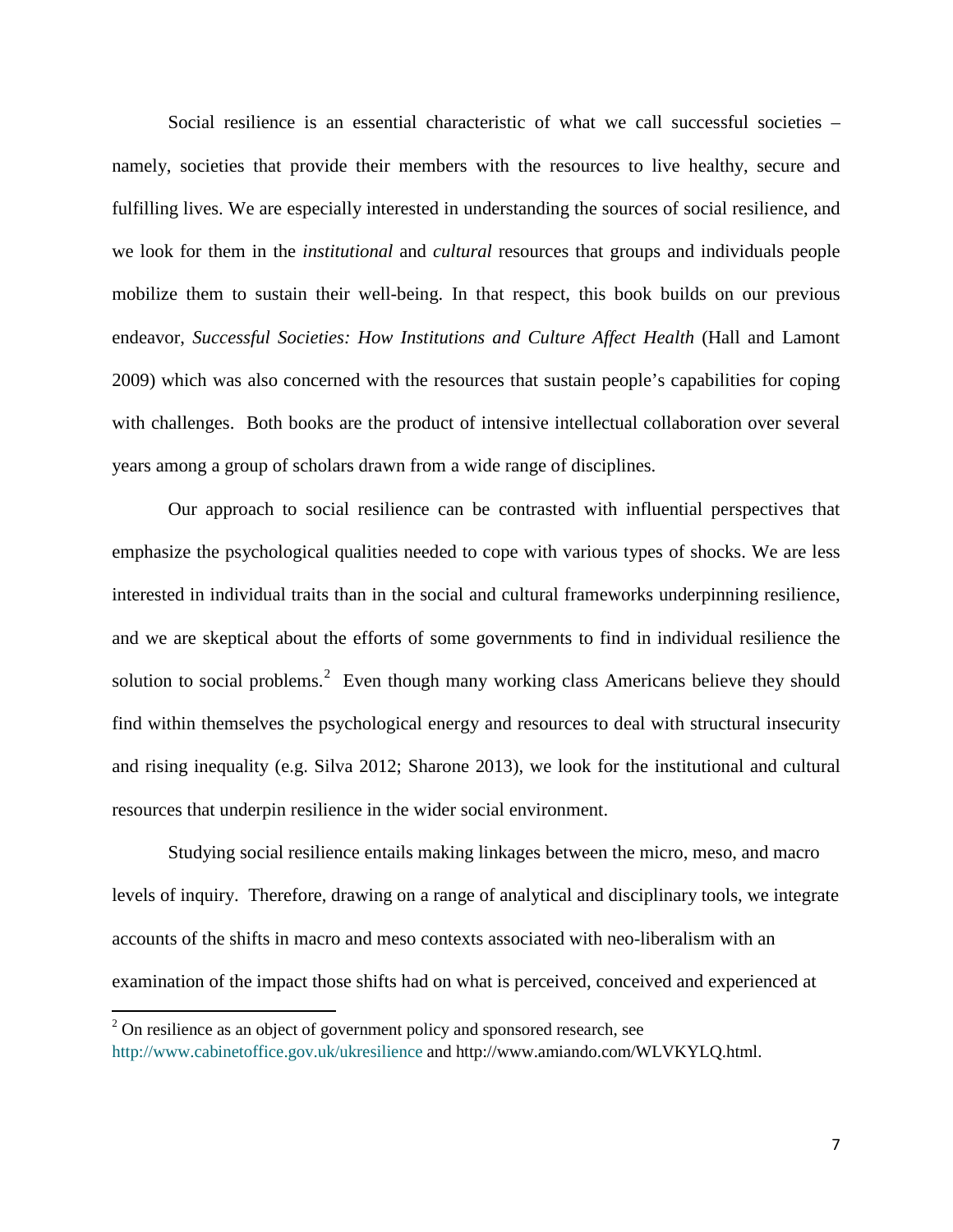the individual level (Lefebvre 1974). While the emphasis of each chapter varies, our focus is not only on the institutional and cultural changes structuring the contexts in which people live, but on self-concepts, orders of worth and criteria of evaluation linked to the social dynamics of inclusion and exclusion (Boltanski and Thévenot 2006; Lamont 1992, 2000; Foucault 2008).

#### **The Challenges and Impact of the Neo-liberal Era**

The past three decades, which we term the 'neo-liberal era', have seen profound economic, political and cultural changes with global reach. We are most interested in those associated with neo-liberalism, understood as a wide-ranging shift in prevalent ideas and social relationships privileging more intense market competition, less state intervention, and an entrepreneurial orientation to action (Harvey 2005). To some extent, of course, these are longstanding features of capitalism, whose prominence has ebbed and flowed over time (Sewell 2008). But we see the recent period as one in which they have come to the fore again with a new intensity.

While there are important economic dimensions to these developments, including heightened competition in more open markets for goods, capital and labor, at their heart was a series of shifts in thinking and discourse among ordinary citizens and elites. Some of these developments are bound up with globalization, but even the opening of global markets was contingent on changes in policy inspired by neo-liberal paradigms. Therefore, we group a wide range of developments together under the rubric of neo-liberalism.<sup>[3](#page-7-0)</sup> Many are described in more detail in the next chapter by Peter Evans and William Sewell, which also describes the historical emergence of neo-liberalism, initially as an economic ideology and then as a social and political

ı

<span id="page-7-0"></span> $3$  Of course, many elements of neo-liberalism are closely tied to the history of capitalism itself (see Harvey 2005; Jobert and Theret 1994)and Centeno and Cohen 2012).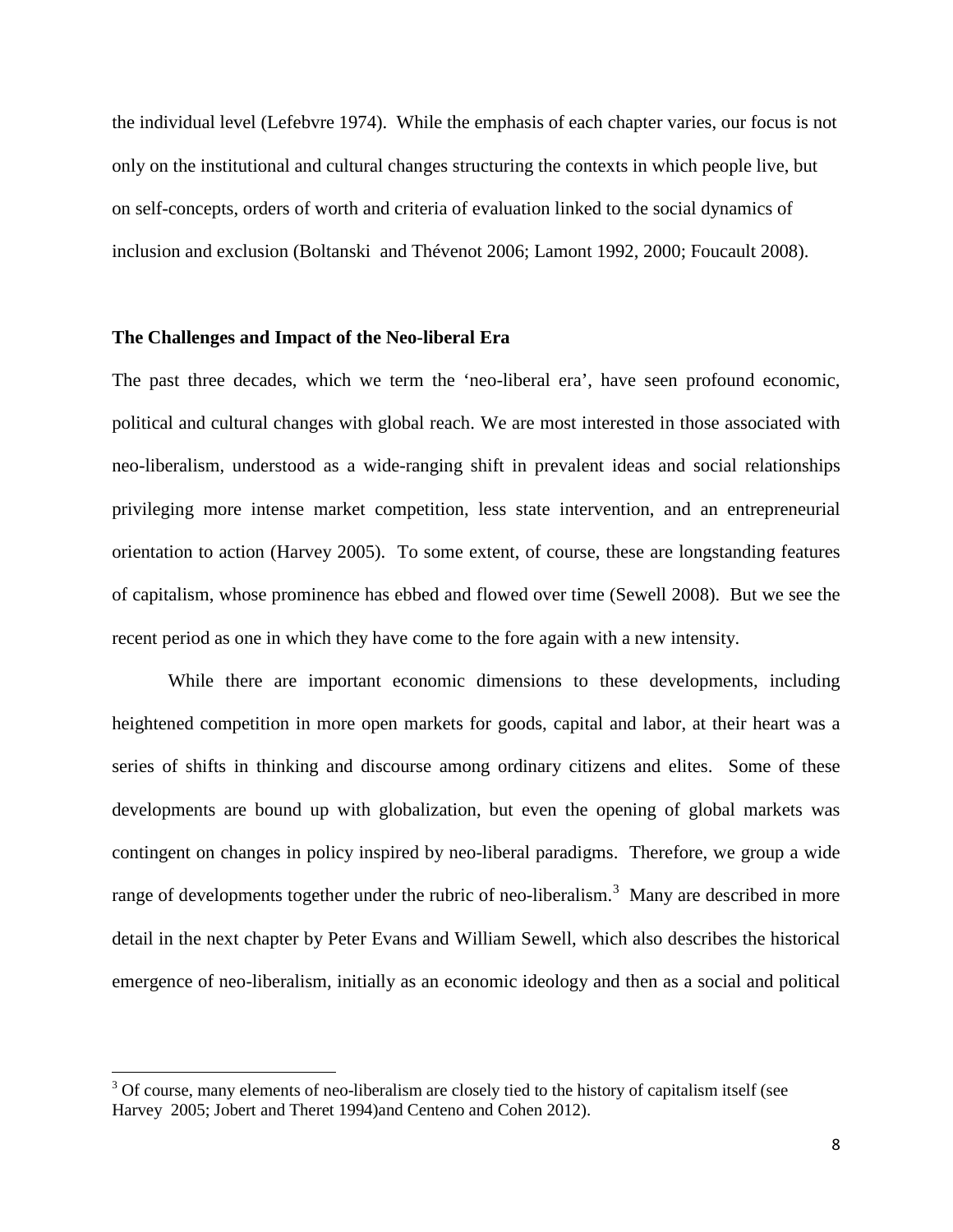phenomenon inspired, at least in part, by the economic crises of the 1970s. However, we begin with a brief summary of what we mean by the term.

#### *Neo-Liberalism*

The defining feature of the neo-liberal age has been the rise of market ideologies which, at their apogee, approached the 'market fundamentalism' Somers (2008) has described. They were marked by a resurgent faith in the power of markets to secure efficient outcomes, whose corollary was declining confidence in the capacity of states to allocate resources efficiently. As such ideologies gained traction in domestic politics and the international sphere, they called into question the principles used to justify many kinds of state intervention, forcing governments to reconsider how they delivered public services and the division of labor between the public and private sectors (Blyth 2002; Prasad 2006).

Such issues are central to the collective imaginary of a society. We use the term collective imaginary to describe the overarching narratives that tell people what their society is about, what its past embodies and its future portends, who belongs to it, and what kinds of behavior merit social respect. Although there are distinctive features to every national imaginary, the latter also draw on international imaginaries, considered in chapters by Will Kymlicka, Jane Jenson and Ron Levi on human rights, social rights and multiculturalism. In line with other analyses, we see the neo-liberal era as one defined, not only by a new set of policy regimes, but by a collective reimagining of communities (Anderson 1983). The effects were far-reaching and multifaceted. Governments and international agencies were called upon to rethink their missions, and individuals faced profound redefinitions in the criteria for social worth, as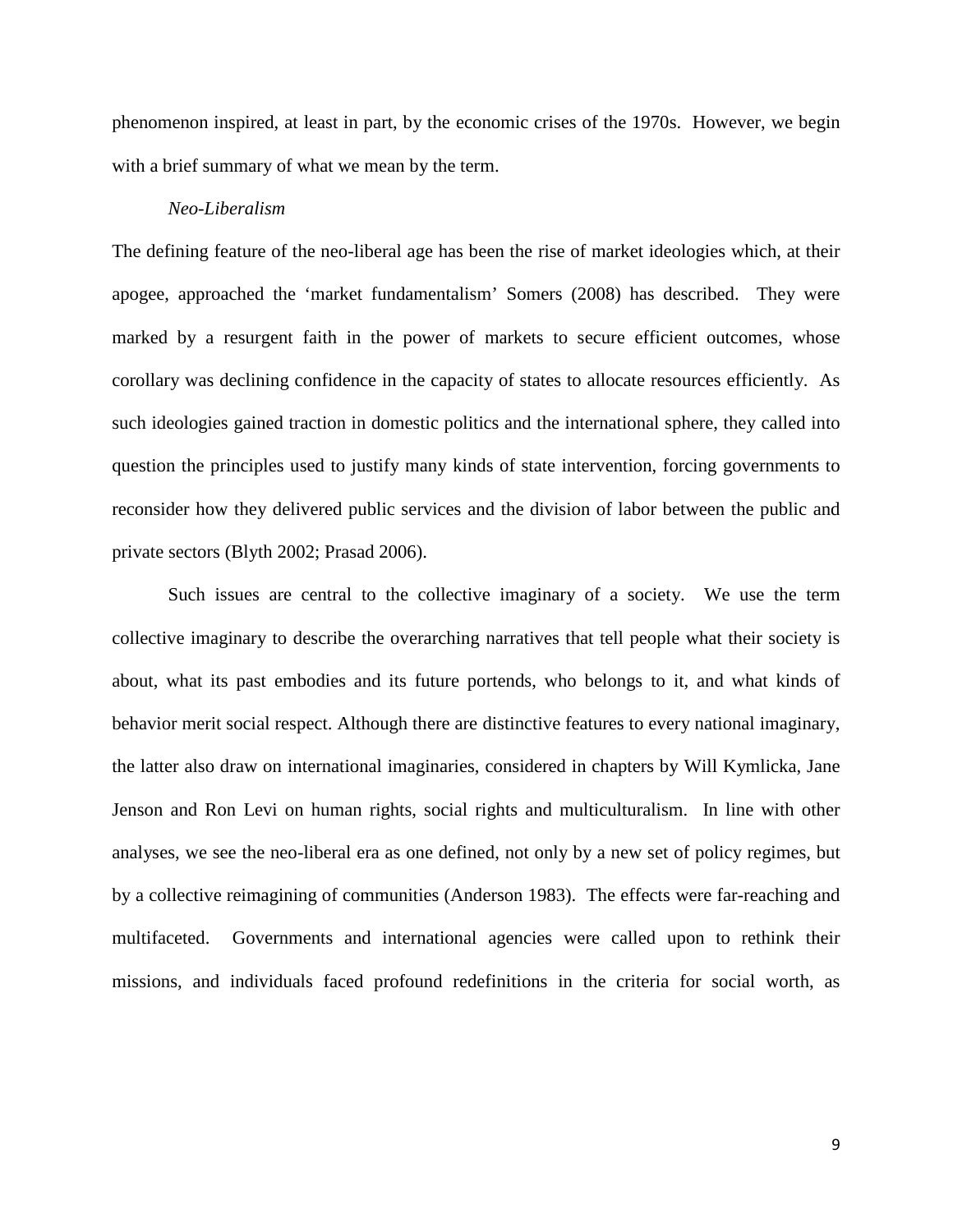economic performance and market status became more central markers for social and cultural membership.[4](#page-9-0)

This process of change was never simple or seamless. Even in the most settled of times, people subscribe with varying degrees of enthusiasm to some elements in the collective imaginary, while rejecting others. As neo-liberal narratives came to prominence, they were taken up with fervor by some groups and stoutly resisted by others. Neo-liberalism did not impose a new framework of ideas so much as set in motion a series of contests over ideological and material resources – inside societies and states. It shifted the context in which everyone had to operate, generating new opportunities and constraints that are the focal points of our analysis.

One reason we emphasize the neo-liberal imaginary is the range of its import. In their most familiar forms, neo-liberal ideas endorsed the value of market competition. They called for a rearrangement of state-market relations and, in some guises, for a shift to more robust civil societies that could perform the tasks at which states were no longer thought to be efficient. Where others had once seen families or communities, growing numbers of economists and policy makers began to posit congeries of economic actors driven by a market calculus. In some instances, market competition was deliberately extended to new spheres, including the delivery of health care and public services. In others, the growing popularity of market logics altered the *modus operandi* of organizations through ancillary processes, such as the adoption of ranking systems that promote competitive behavior (Espeland and Sauder 2007).

These developments can be seen as a contemporary manifestation of the dictum that different historical periods typically authorize different modes of action. Ours is a period that has authorized self-interested market behavior in settings where it might once not have been

ı

<span id="page-9-0"></span><sup>&</sup>lt;sup>4</sup> On social and cultural membership, see Lamont (1992; 2000), Jenson and Papillon (2000) and Ong  $(2006)$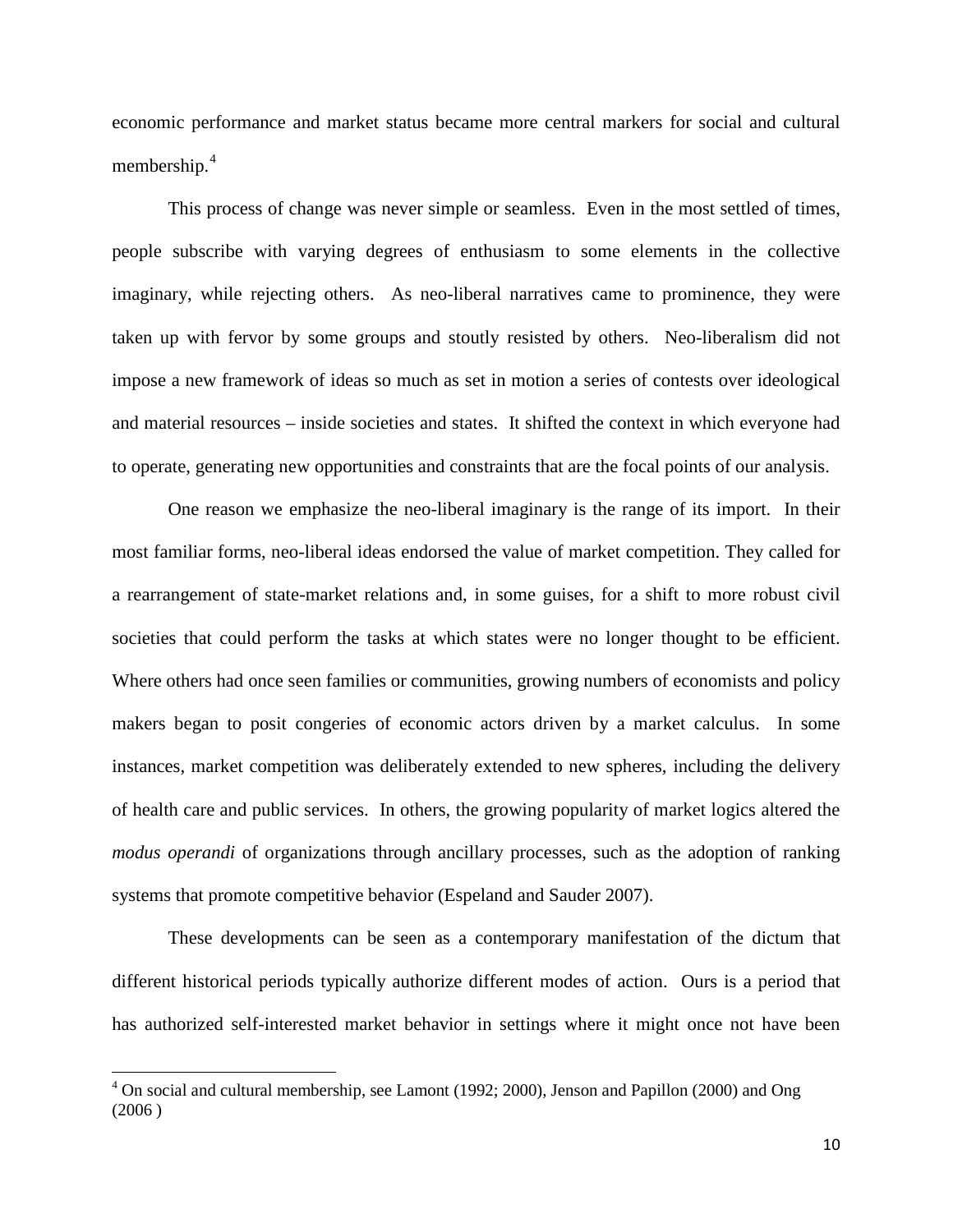legitimate. That, in turn, has inspired some reconfiguration in social relationships. If never freeing people completely from the restraining bonds of moral sentiment, neo-liberal ways of thinking often led to a decline in the respect accorded norms of communal solidarity (Streeck 2009). In many parts of the world, the growth of markets in goods for which people once depended on local patrons or personal relationships could be liberating (Kapur *et al.* 2011). People's choices often increased, although with redistributive consequences as the availability of some goods became more dependent on income. In some cases, such developments may be altering local social orders by shifting people's willingness to invest in certain kinds of communal relationships.

In much the same way, neo-liberalism inspired changes in the dominant scripts of personhood toward ones more focused on a person's individuality and productivity (Greenhouse 2009). It promoted new criteria of worth that encouraged many people to approach their lives as if they were "projects" (Boltanski and Chiappello 2007). As more value was attached to the capacity to prosper on competitive markets, people who had once derived self-respect from being 'hard-workers' found that was no longer enough: one now had to be a worker with high productivity deploying skills validated by the market, signaling worth and social membership through consumption (Lamont and Molnar 2001). Developments such as these have a bearing on the terms in which social recognition is granted and self-concepts formed. Over time, the narratives people used to describe themselves changed, with implications for what they thought they could do and how they saw themselves as acting in the world (Polletta et al. 2011; Abelmann 2003). Socio-economic status, often intertwined with notions of moral status, became more central to the matrix through which individuals conceived their self-worth – although with notable cross-national variations (Lamont 1992; 2000).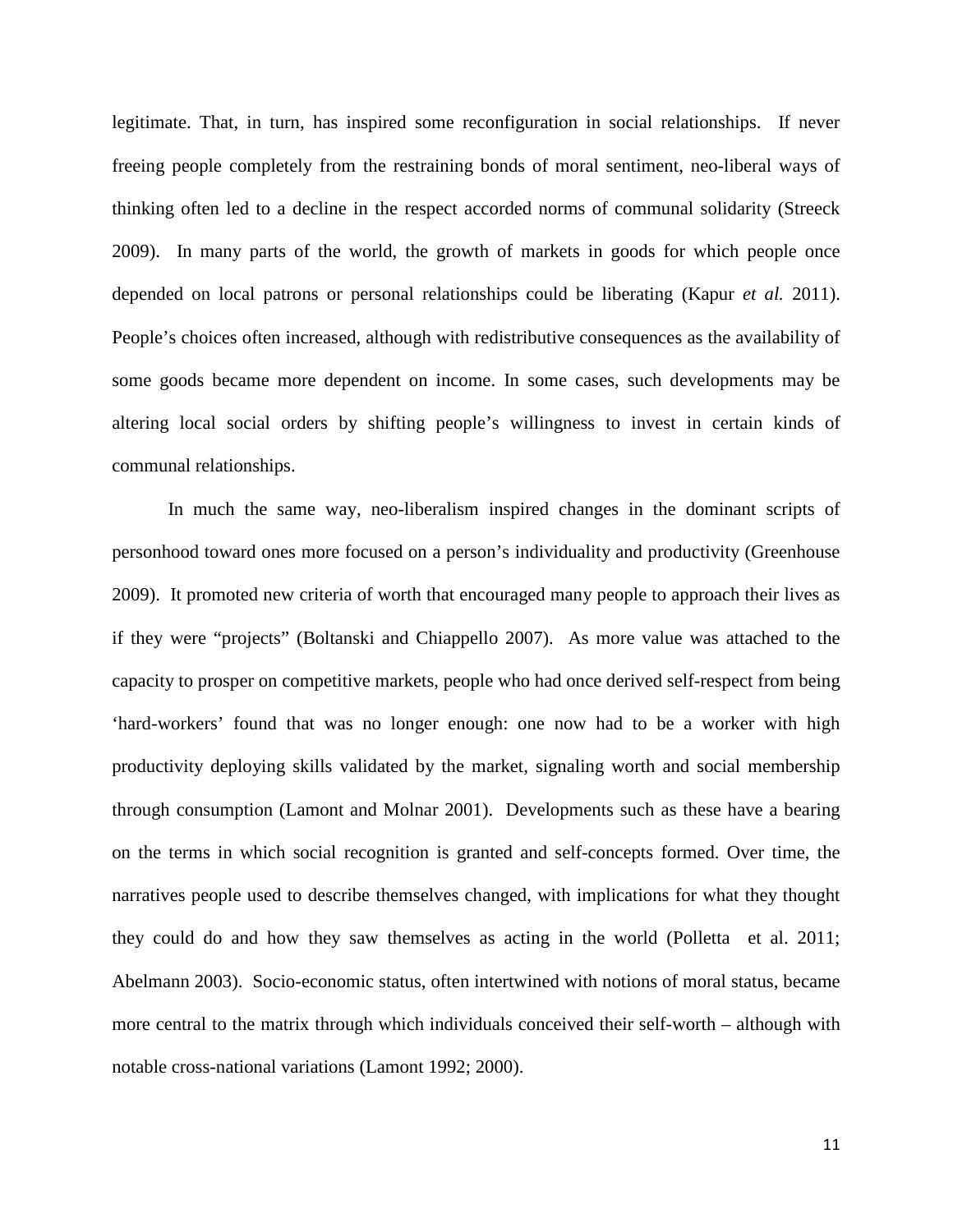In some cases, these developments may have been emancipatory, and in others not. Although it is difficult to establish how far-reaching such changes have been, some of the most consequential aspects of neo-liberalism lie in its implications for human subjectivities (Greenhouse 2009; Ong  $2006$ ).<sup>[5](#page-11-0)</sup> Once again, however, these changes cannot be understood as the imposition of neo-liberal modes of thinking on entirely plastic individuals. People responded to neo-liberal values with varying degrees of enthusiasm and resistance, and many people turned neo-liberal ideas to their own purposes (to establish racial equality, for instance, as noted in the chapter by Lamont, Welburn, and Fleming on African-American responses to stigmatization). There is wide variation in the extent to which neo-liberalism inspired new visions of agency.

#### *Neo-Liberal Reform in the Economic and Political Realms*

The concrete impact of neo-liberal ideas is most obvious, of course, in the political realm, where they altered prevailing views about the appropriate relationship between the public and private sectors. Evans and Sewell provide a sweeping survey of these developments notable for its attention to the cultural as well as the political plane. Mainstream party platforms moved in neoliberal directions on both sides of the political spectrum and in many parts of the developed and developing world (Iversen 2006; Mudge 2011). As a result, the cultural matrix defining the 'center of gravity' of political discourse was transformed. In the United States, for instance, the term 'liberal' took on a negative valence, as the success of neo-conservative movements altered the terms in which even their opponents characterized their own positions (Gross, Medvetz and Russell 2011).<sup>[6](#page-11-1)</sup> Encouraged by international agencies, governments across the world privatized public services (including public utilities, highways, prisons, schools, and hospitals) and

 $\overline{\phantom{0}}$ 

<span id="page-11-0"></span> $5$  On the gendered dimensions of subjectivity promoted by neo-liberalism see Walkerdine (2003).

<span id="page-11-1"></span> $6$  In the United States, the positions we characterize as neo-liberal were often adopted by organizations described there as neo-conservative. See Vaïsse (2010).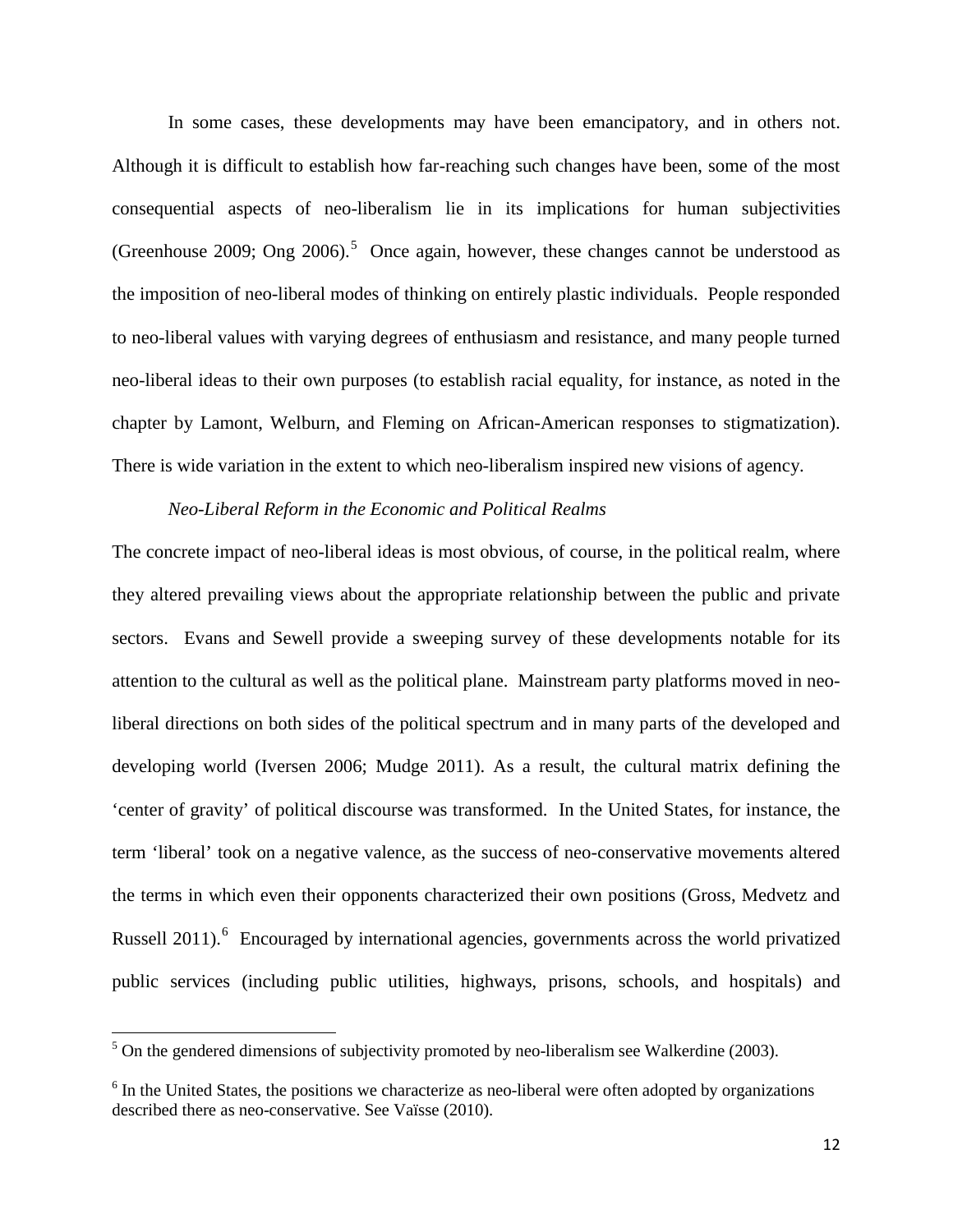'deregulated' markets with a view to promoting competition (Vogel 1996). Welfare programs were reconfigured into 'workfare' programs in order to push recipients into employment under the guise of making them more 'self-reliant' (Guetzkow 2010; Duvoux 2009; Miller and Rose 2008).

Jane Jenson and Ron Levi see the political significance of neo-liberalism in three developments affecting many spheres of policy-making. These include a shift in scale, as functions formerly performed by national states were passed to lower levels of government or to international regimes (Brenner, Peck and Theodore 2010). Policies put a new emphasis on the individualization of risk, responsibility and reward; and governments pursued a 'new public management' that built market competition into the delivery of public services, accompanied by 'technologies of performance' based on monitoring, ranking and benchmarking (Miller and Rose 2008; Lascoumes and Le Galès 2004).

Corresponding economic developments have been equally consequential. Accelerated by technological developments and rising demand for services, the opening of world markets, made possible by neo-liberal policies, shifted relative prices and the feasibility of producing some kinds of goods in particular countries. The results were a shift in the economic opportunity structures facing many workers, rising levels of national income inequality, and rapid rates of growth in many parts of the developing world.

However, liberalization was not a monolithic process. One of the striking observations of Evans and Sewell is that governments embraced neo-liberal policies with widely-varying degrees of enthusiasm and implemented them in terms adapted to local contexts. The complexion of neo-liberal policies also changed over time (Peck and Tickell 2002). The picture that emerges from this study is, not one in which neo-liberal discourse achieves complete dominance, but one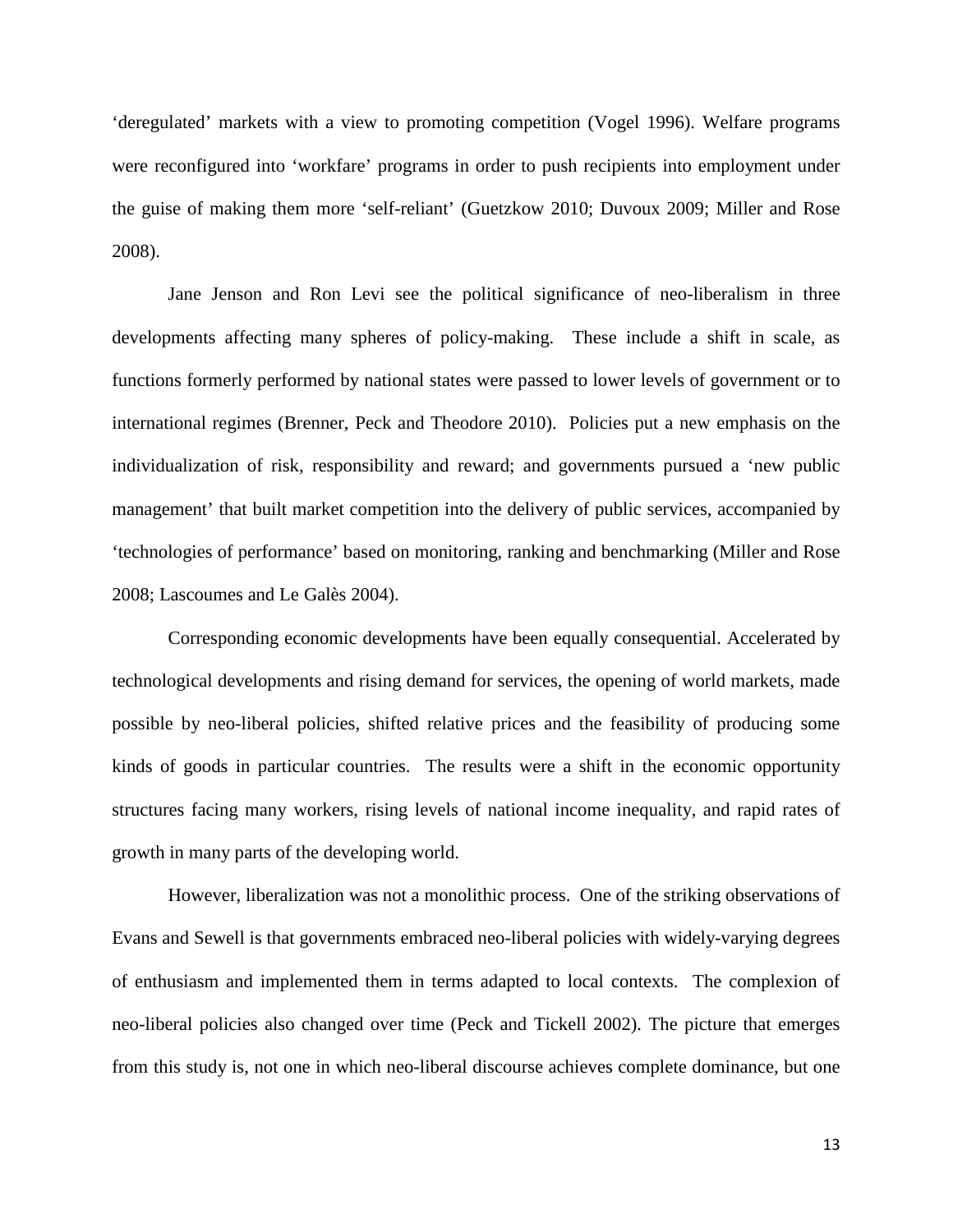in which counter-currents are engaged wherever neo-liberal initiatives are proposed, often producing a fragmentation of discourses and diversities in policy. Hall and Thelen (2009) underline this point when they note that many of the initiatives often described as 'neo-liberal' have very different effects and that the effects even of similar policies vary by national context.

Much the same can be said about the impact of neo-liberal policies on overall economic well-being. Evans and Sewell observe that the economic effects of neo-liberal reform varied with the context into which it was introduced. In countries where markets had been highly restricted, as in China and the post-communist states of Eastern Europe, neo-liberal reform brought real benefits, such as increased trade and greater access to consumption goods By contrast, such reforms rarely inspired the high rates of growth once promised in the developed economies. The most favorable aggregate effects seem to have come in the developing world. Rapid economic growth in the emerging economies of Asia, Latin America and Eastern Europe owes much to neo-liberal policies. Economic reform provided new opportunities to many people otherwise earning a subsistence living in rural communities (Collier and Dollar 2002: 49). International trade brought them new markets and products, and global communication opened up new vistas on life. People locked into traditional communities found in market logics a new basis from which to mount claims for equality, much as eighteenth century Europeans once had (Kapur et al. 2010; Sewell 2010). In terms of its aggregate economic and political effects, neoliberalism has been far from a purely negative phenomenon.

#### *New Inequalities*

However, neo-liberal reform has also had profound distributive effects. When markets are made more open or competitive, the opportunity structure changes and some people gain, while others lose. In general, those with the resources and skills to prosper on competitive markets do well,

14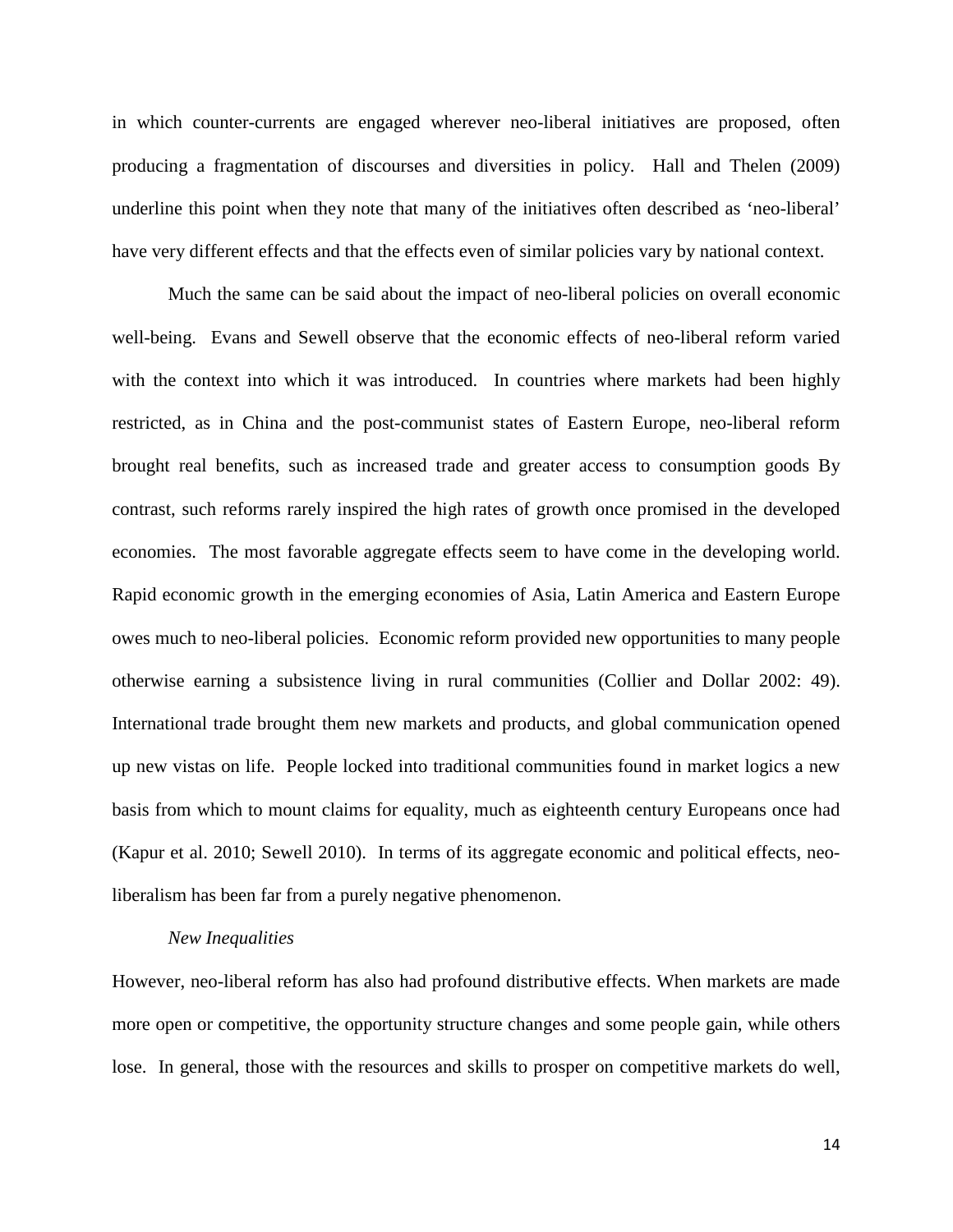while those lacking in such resources are disadvantaged, even if they had the right skill-sets for a previous era. This redistribution of opportunity has been reflected in rising levels of income inequality in both developed and developing countries. Thus, neo-liberal reform has posed stringent challenges to specific social groups.

How widespread those challenges are varies by national context. In the emerging economies where neo-liberal reform inspired rapid rates of growth, new markets have offered opportunities to many people aspiring to middle-class positions (Ravallion 2009; Kharas 2010). By contrast, in most of the developed democracies, even the middle class has seen its well-being stagnate in recent decades, as Lucy Barnes and Peter Hall note in this volume. Large gains at the top of the earnings distribution have not been matched in the lower half (Fischer *et al*. 1996; Piketty and Saez 2003; Bartels 2008). The result has been an unprecedented concentration of wealth in the hands of the corporate class in the U.S. and U.K. and rising inter-generational inequality in many countries (Hacker and Pierson 2010; Chauvel 2010).

Other dimensions of neo-liberal policy also imposed hardships on people in the lower socioeconomic strata. Initiatives that weakened the labor movement undercut the organizations best placed to defend these people (Fantasia and Voss 2004). Changes to the benefit levels, duration and eligibility requirements of social benefits reduced the level of social protection available to them, while ancillary developments privatized risk (Smith 2002; Uchitelle 2006; Hacker 2008; Jacobs and Newman 2008). Growing numbers of people have been forced into precarious positions marked by low pay and minimal social benefits, from which it is difficult to escape (Gautié and Schmitt 2010). In some countries, these developments have deepened social divisions, notably between labor-market insiders and outsiders (Palier and Thelen 2010). Despite the labor activation schemes that have been a hallmark of the neo-liberal era, there are durable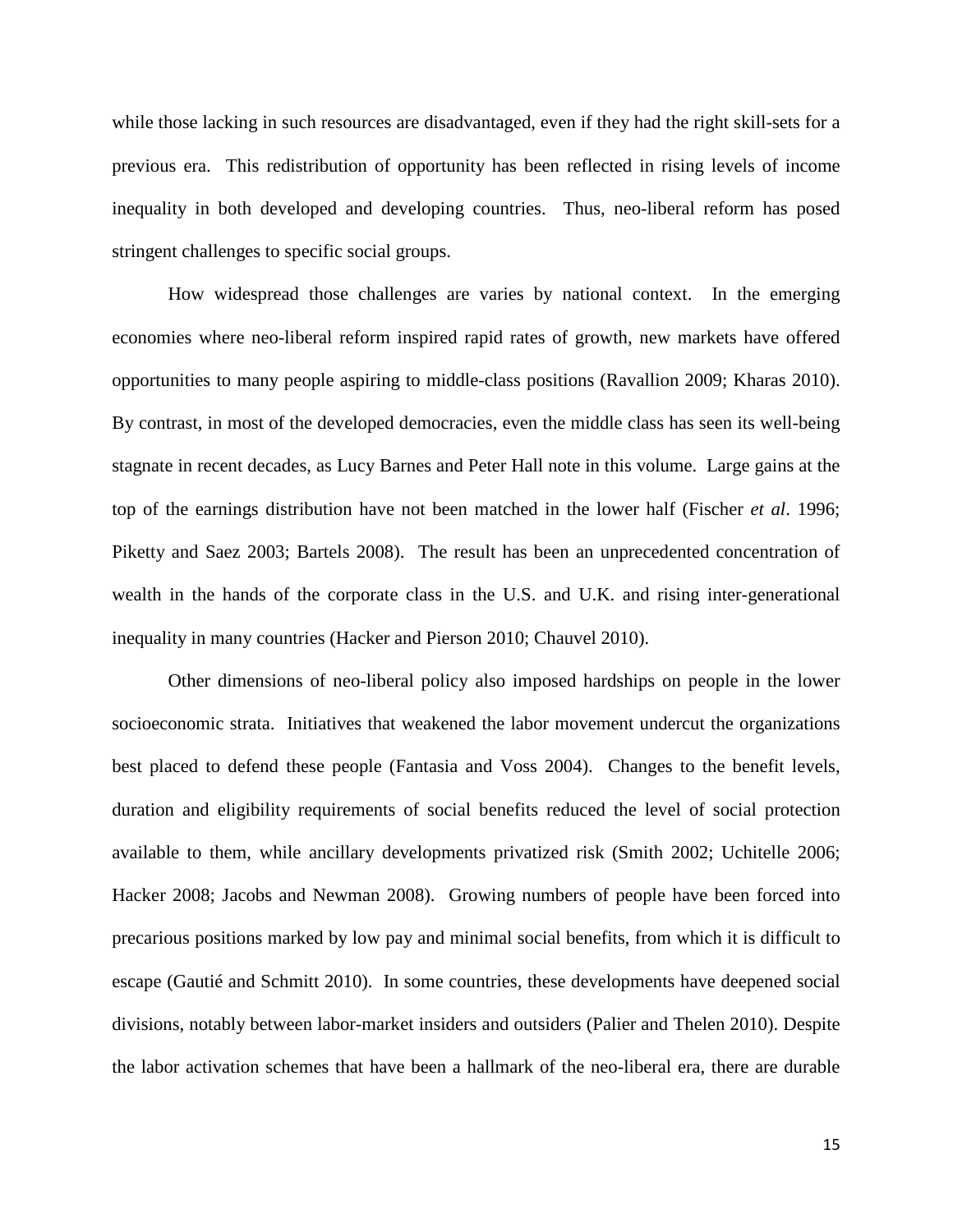differences between those engaged in social networks through work and those suffering from insecurity and social isolation as a result of poverty or unemployment that limits their access to income, sociability and in some cases even health care (Paugam, Gallie and Jacob 2003; Palier *et al.* 2012). Many societies are now better described by frameworks of social exclusion than of social capital (Daly and Silver 2008; Paugam 1996; Silver 1994; Castel 1995).

Moreover, the effects of such developments are by no means entirely economic. The shifts in relative prices that accompany the opening of markets induce corresponding shifts in social status, even when they enrich the community as a whole. The status of those with skills in higher demand increases, while people whose status was based on outmoded skills or older institutional orders are threatened, for instance, as the jobs they held move to the global south. Effects of this sort stretch into the family, where women called upon to work to support the household sometimes gain, while underemployed men who might once have been the principal breadwinners, lose stature. In both developed and developing economies, therefore, the more intense market competition characteristic of the neo-liberal age gives rise to heightened status anxieties.

As various forms of social protection, both traditional and modern, have fallen, rising levels of material insecurity have threatened everyone. Even affluent members of the middle class have developed new concerns about reproducing their class position. Growing numbers of middle-class parents are devoting increasing amounts of resources to improving the prospects for their children (Lareau 2003; Aurini *et al*, forthcoming). For ordinary workers already under pressure to demonstrate self-reliance in a neo-liberal world, the presence of the poor in public spaces keeps alive a 'fear of falling'; and rising competition for jobs intensifies people's concerns about losing ground vis-à-vis lower status groups (Duvoux 2009; Ehrenreich 1989;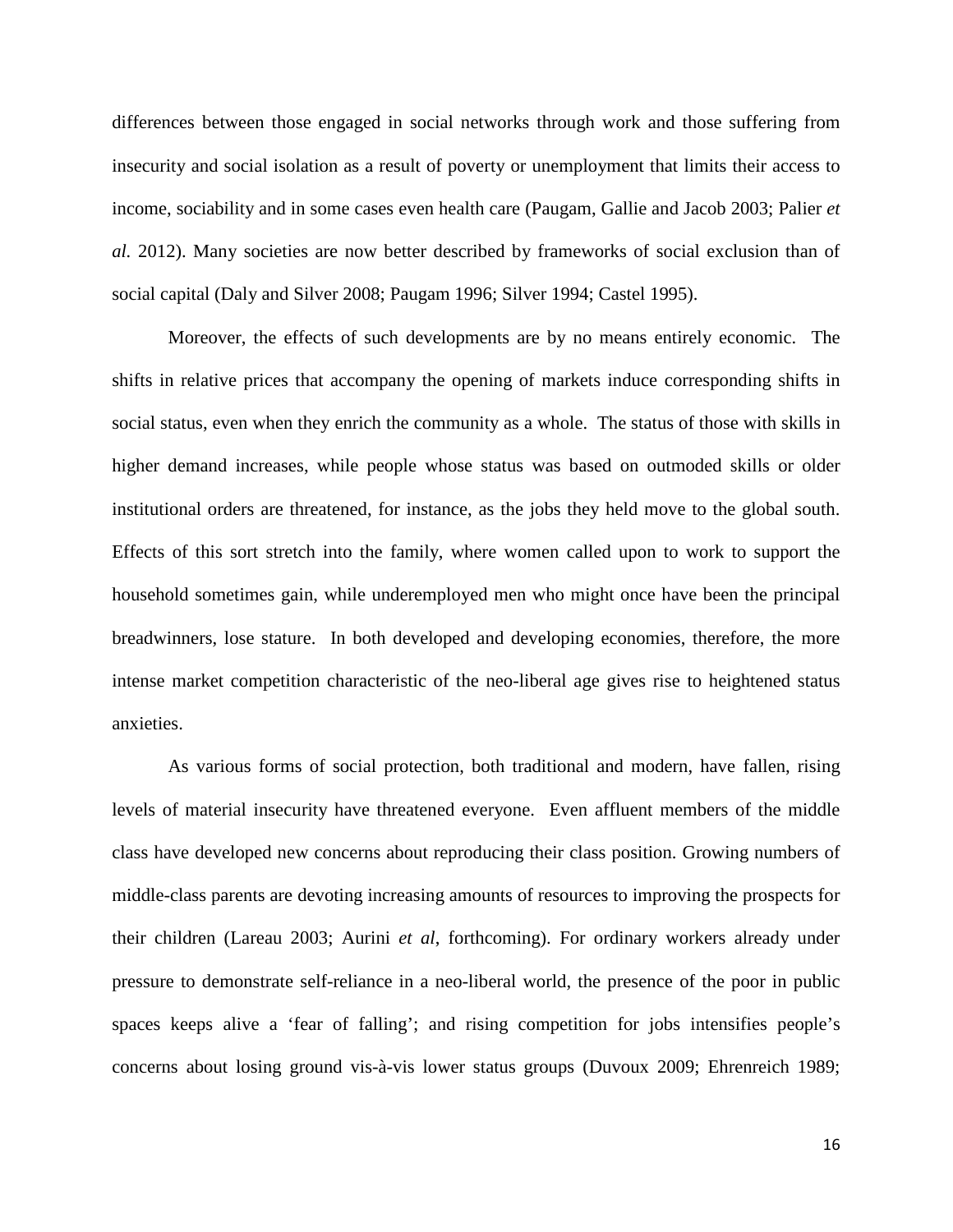Newman 1989). The result has been rising xenophobia and declining support for poor relief (Art 2011; Skocpol and Williamson 2012).

Developments such as these have implications not only for individuals but for the character of national communities. Chauvel (2010) suggests, for instance, that long-term effects are likely to follow from the widespread fears market insecurity has induced in the younger generations. Those fears are not only affecting self-concepts and levels of social engagement; they are also affecting their shared representations of the symbolic community (who cares for whom) in terms likely to be durable over the coming years (see also Brinton 2008). In much the same way, the shifts in self-concept associated with neo-liberalism have political implications. Neo-liberalism generally leads people to think of themselves as governed less by others and more by themselves (Greenhouse 2009). While that has advantages for some individuals, it tends to feed declining levels of trust in the public authorities. Moreover, those suffering most from rising levels of inequality are most prone to distrust government and to doubt their capacities to influence it (Lascoumes and Bezes 2009). A self-perpetuating cycle is then set in motion, as declining levels of civic engagement among these groups reduce electoral pressure on governments to redistribute resources (Anderson and Beramendi 2012).

Growing social divisions between insiders and outsiders also weaken the capacity of the public authorities to legitimate policies based on appeals to social solidarity (Palier et al 2012). As we have noted, more intense competition for jobs and associated status anxieties feed a growing hostility toward immigrants. In France, for example, where southern European migrants were once regarded as contributors to the French economy (Noiriel 2006), non-European migrants are now more often resented as intruders (Bail 2008). In her chapter for this book, Leanne Son Hing identifies a set of psychological dynamics that connect more intense market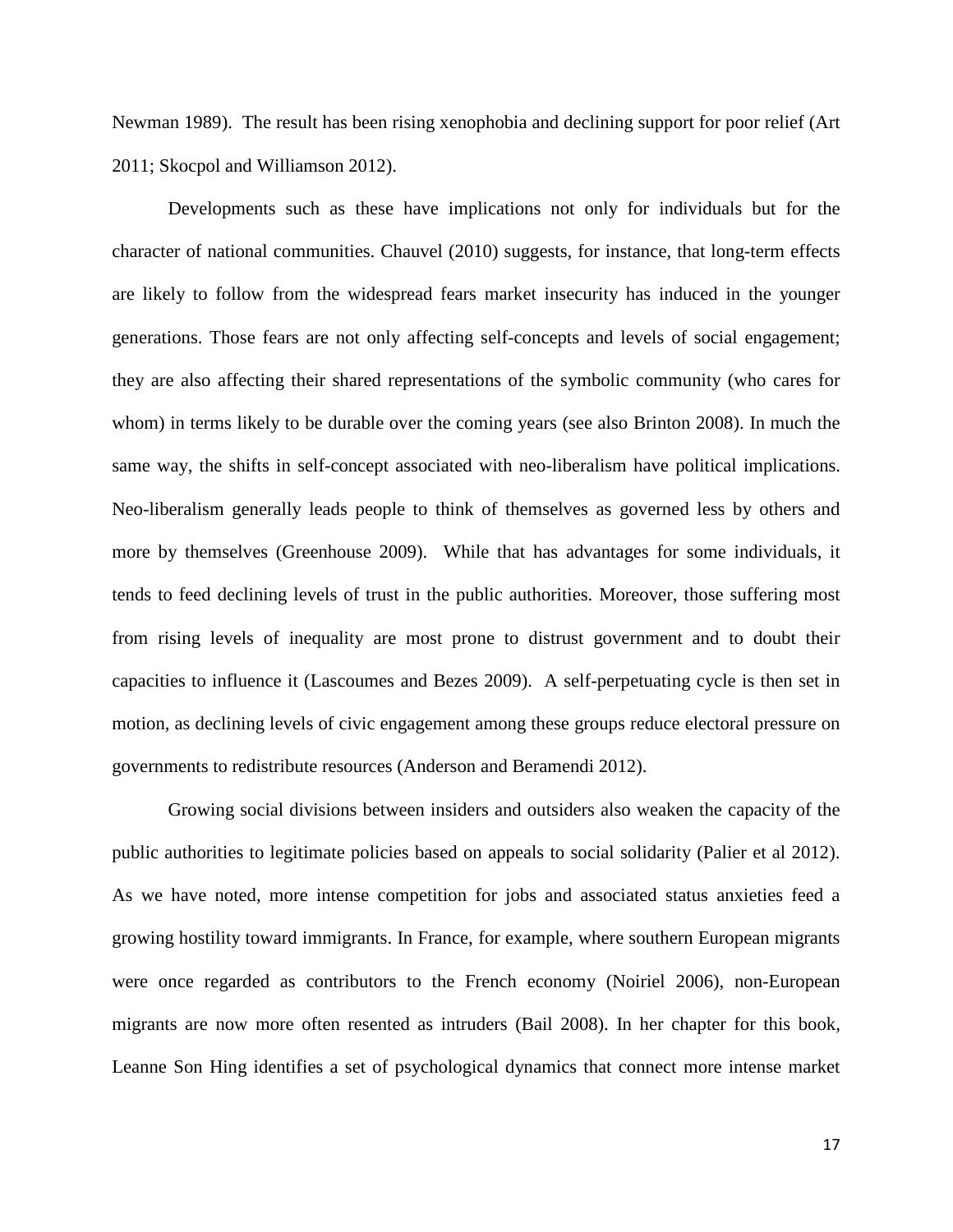competition with more prejudice against out-groups; and Barnes and Hall find more hostility to immigrants where the gap in well-being between the upper and lower middle class is larger. Although, the meritocratic values promoted by neo-liberalism should lead, in principle, to less discrimination, Son Hing notes that people primed by such values are more likely to express prejudice and people exposed to prejudice are more likely to suffer adverse effects if they subscribe to neo-liberal values.

We see here that some of the most important effects of neo-liberalism emerge from complex dynamics in which economic and political developments interact with shifting views of cultural membership and community. To take another classic example, in many countries, rising levels of economic inequality have been accompanied by increasing spatial segregation in housing between income and ethnic groups (Préteceille 2009; Massey and Denton 1994). That segregation then narrows prevailing definitions of the symbolic community (namely, those with whom we feel a sense of solidarity or responsibility as part of 'us') which, in turn, encourages further segregation (Lamont 2000). Neo-liberal schemata also encourage people to feel more mobile in social and spatial terms (Jasper 2001) and thus more disconnected from any particular community (McPherson, Smith-Lovin and Brashears 2006, but cf. Fischer 2011). While that might promote intergroup interchanges, it can also make people feel more vulnerable and defensive vis-à-vis other social groups.

Our broad point is that the redistribution of advantage and disadvantage associated with neo-liberalism follows not only from how markets reallocate resources but from how neoliberalism shifts discursive structures. Of central importance are the categories people use to assess worth. Neo-liberal ideas promote particular frames used by people to define how they should live their lives, what they are capable of, and for what they can hope. These are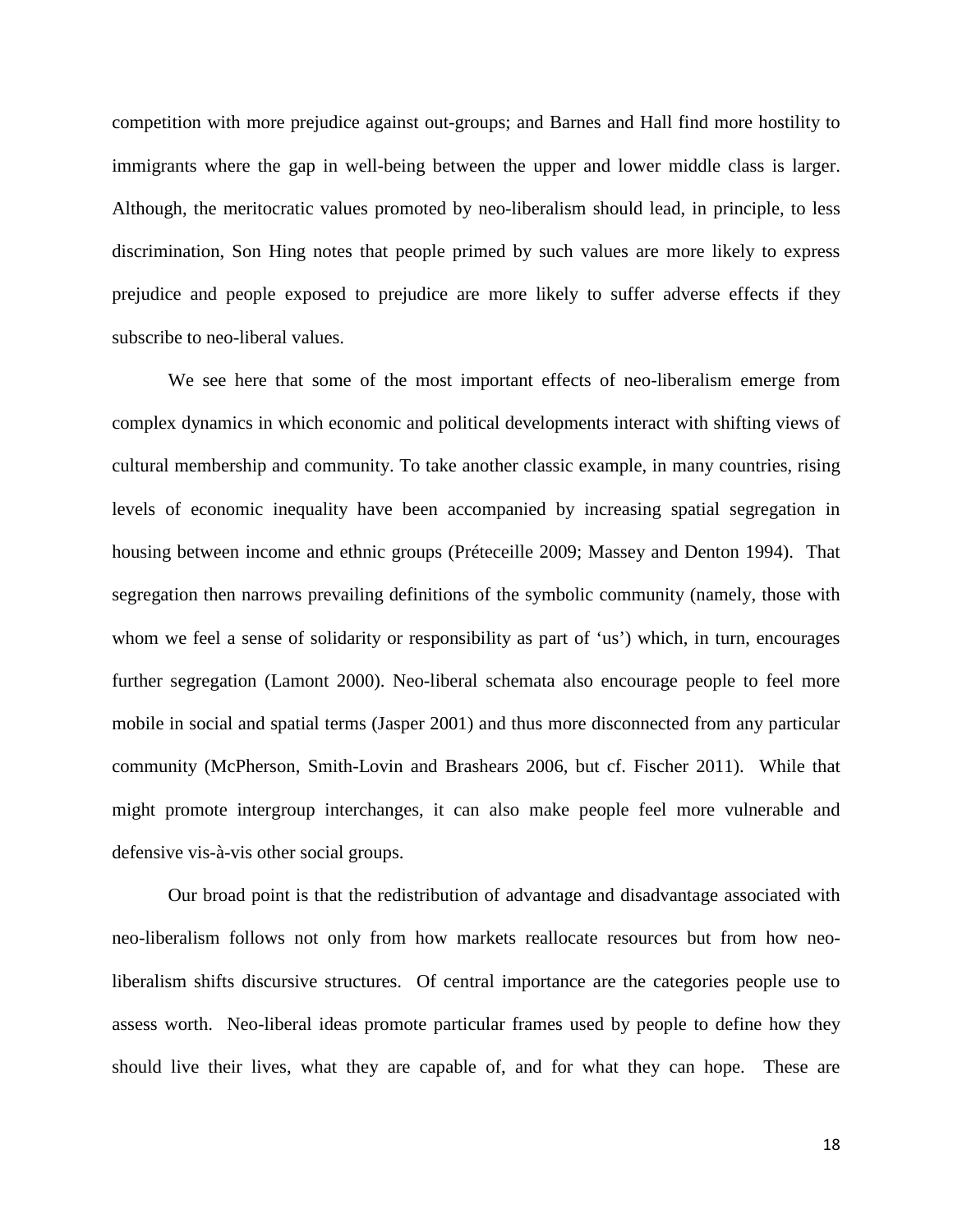constitutive elements of horizons of possibility and of the contours of symbolic communities. A discourse that elevates market criteria of worth tends to classify people who are affluent into a bounded community and to marginalize those with fewer economic resources. Corresponding ideas about productivity are often used to draw rigid moral boundaries around people who are unemployed, low-skilled or low-paid, thereby narrowing the circle of people to whom citizens feel a sense of responsibility. Moreover, by defining worth in terms of levels of income or productivity they can never attain, neo-liberal schemata can be disabling for people with low levels of income or skill. They come to be defined (and often self-define) as "losers" – especially in societies that do not support varied matrices of worth, based on morality, solidarity or other attributes unrelated to income (Lamont 2000).

The precise impact of developments such as these is hard to assess, of course, and they are to some extent part of an older story about capitalism. Over history, as markets expanded, consumption came to be viewed more widely as a marker of cultural membership, often in competition with notions grounding cultural membership in citizenship rights (Marshall 1950). Galbraith (1958) and Marcuse (1964) saw such processes at work in the 1950s, but they may have been intensified under the influence of a highly-commercial media during the 1980s and 1990s (Schor 1998; Comarroff and Comaroff 2001). Commercial considerations are certainly penetrating more deeply into spheres of life once construed as autonomous from them (Zelizer 2010). Such tendencies are especially marked in countries such as China (Hanser 2008; Davis 2000) and Russia (Shevchenko 2001) which moved from command to market economies. However, Boltanski and Chiapello (2007) argue that even long-established market economies have seen the rise of a new model of individuality that views the most valued social actor as a networking entrepreneur developing his or her human capital for the purpose of achieving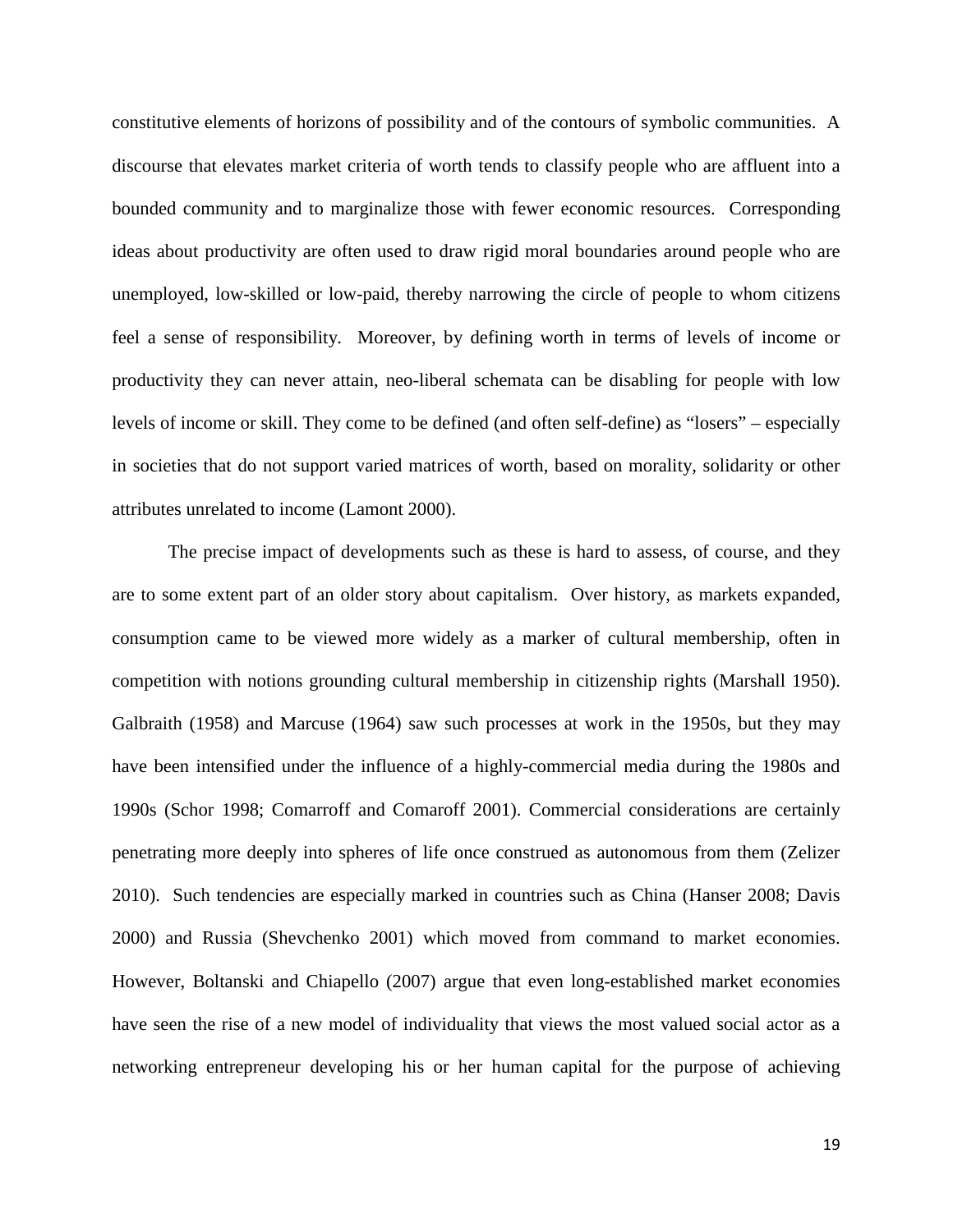individual success. Barnes and Hall find some evidence for such shifts in attitudes; and, in his chapter, James Dunn charts changes in housing policy based on corresponding shifts in premises about how actors will behave.

#### *A Syncretic Social Process*

Neo-liberalism must not be seen, however, as a blanket laid over the world. The process whereby neo-liberal schemas acquired influence over policy-making and popular beliefs is ultimately best described as a syncretic social process. Neo-liberal schemas had significant effects on the course of events: they were not simply a smokescreen behind which a politics driven by material or ideal interests went on exactly as before. But their social impact was inflected by the creativity with which political actors used them and conditioned by the contexts into which they were introduced. In many cases, actors devoted to a particular cause found they could pursue it by adopting the language made widely available in the neo-liberal era (with references to benchmarking, return on investment, social entrepreneurship, best practices, and the like). By framing their demands in new terms, many groups could advance longstanding purposes. Over time, however, these shifts in strategy often affected the character of politics and what it secured. In that regard, neo-liberal schemas changed the course of events in ways reminiscent of how new institutions change the outcomes of strategic interaction. Even when they did not change underlying preferences, they often altered what actors could achieve.

This characterization is borne out in the chapters by Will Kymlicka, and Jane Jenson and Ron Levi. They consider the impact of neo-liberalism on international regimes and find, for the most part, that, influential though they were, neo-liberal ideas did not significantly blunt the force of regimes promoting multiculturalism or human rights (see also Dezalay and Garth 2002). Although regimes for social protection shifted dramatically, they left social safety nets in place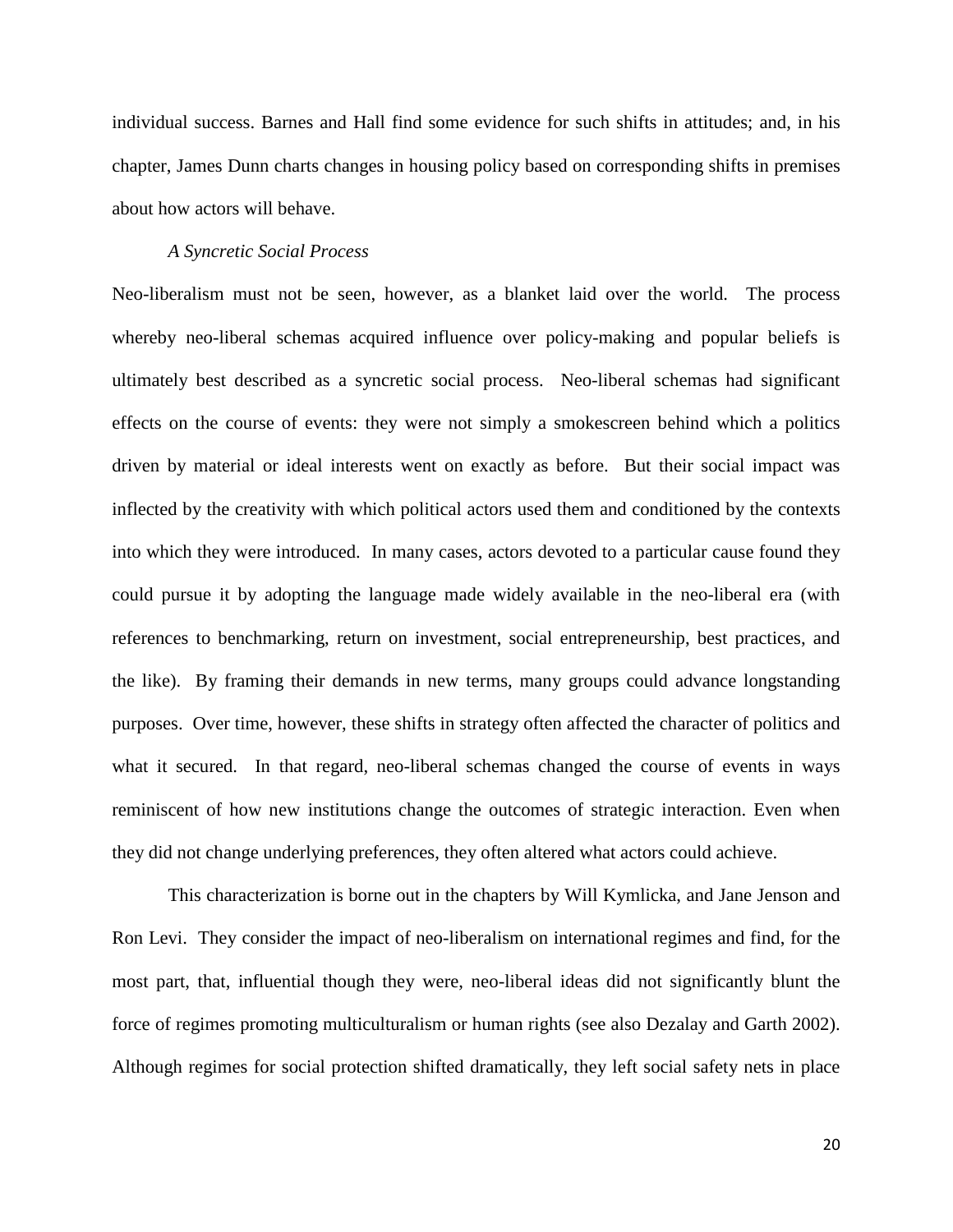in the developed democracies. Like the gnarled pines to which Jenson and Levi refer, these regimes bent with the wind to survive relatively intact.

There is some variation across these regimes. The international human rights regime was always the most congruent with neo-liberal ideals and, after initial opposition in the U. S., many neo-liberals came to see the promotion of markets and of human rights as complementary endeavors. Advocates for multiculturalism initially met neo-liberal opposition but were able to adjust their appeals to fit a 'liberal multiculturalism' that could be used to advance minority rights, especially where multicultural principles were already institutionalized. Welfare regimes changed more radically over these decades, in directions that privileged means-testing and tied benefits to participation in the workforce; and, as the chapter by Clyde Hertzman and Arjumand Siddiqi indicates, some of these reforms had adverse effects on working families. But regimes of social protection were redesigned and reinterpreted as 'social investment' to accommodate a neoliberal logic, and survived.

These chapters describe a process in which the advocates for particular regimes accommodated themselves to a neo-liberal imaginary by turning it to their own purposes. Immigrant groups seeking political recognition, such as some south Asian communities in Canada, began to present themselves, less as ethnic groups seeking rights, and more as transnational entrepreneurs capable of leveraging their foreign contacts in the service of national economic success. Human rights activists exploited the systems of ranking and monitoring favored by neo-liberals to develop more effective ways of enforcing the regime; and, in the name of social investment, social spending could sometimes be increased.

In all spheres, the process whereby neo-liberal schemas acquired influence was marked by dissonance and active negotiation, as multiple actors sought to turn those ideas to their

21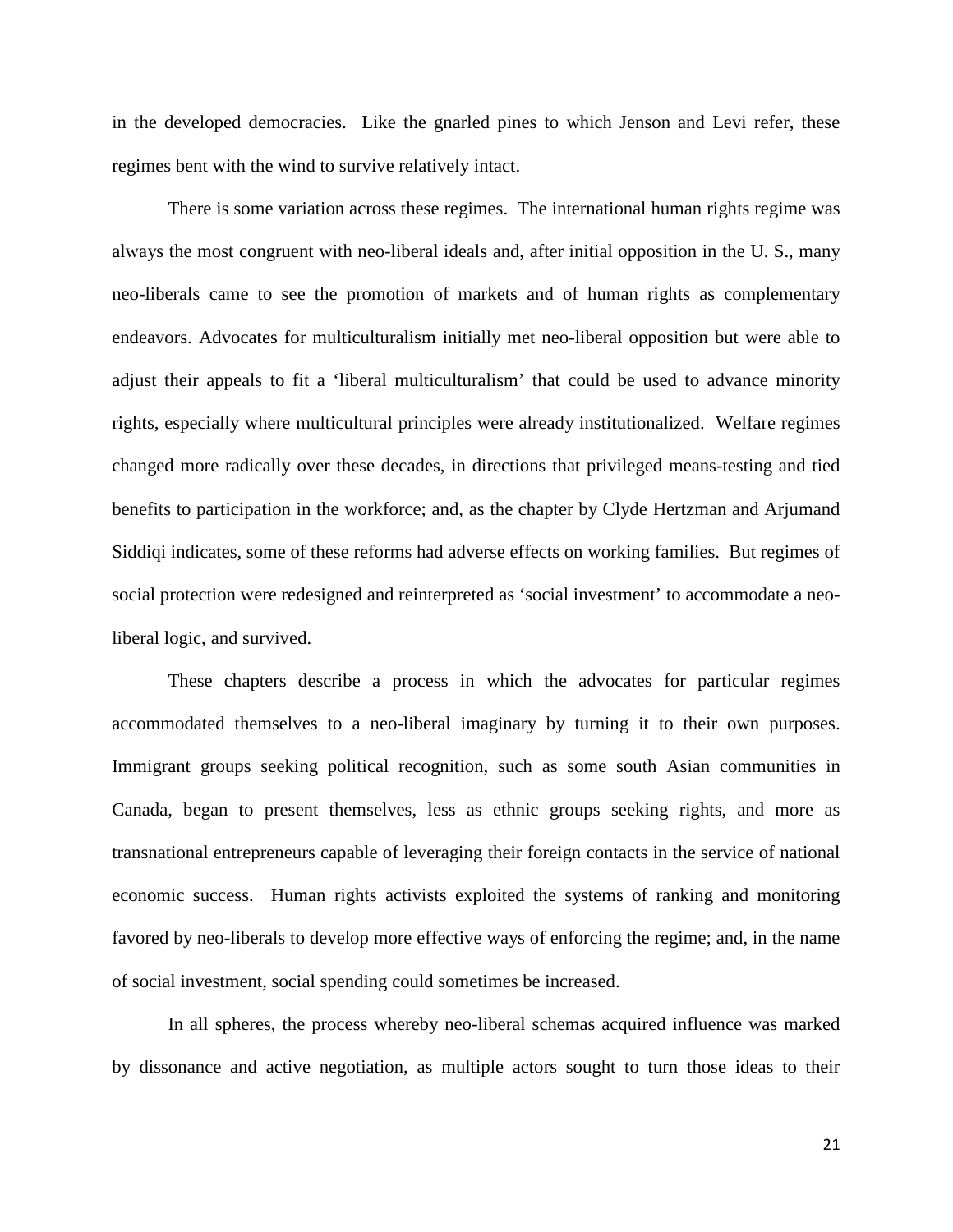purposes, while others resisted in the name of alternative values. Resistance was a recurrent feature of the syncretic processes at work here, and the development of counter-narratives was empowering for some groups. What emerged in each society was distinctive, based on how the response to developments was negotiated within its symbolic community. Similar initiatives were greeted quite differently, for instance, in the U.S and France. Although both countries experienced waves of neo-liberal reform, there was little public mobilization against them in the U.S. until the Occupy movement emerged after the financial crisis of 2008-09, while France experienced repeated protests against neo-liberal policies over three decades, undertaken in the name of social solidarity (Storey 2011). Just as globalization failed to produce the transnational convergence in culture that many expected, the reaction to neo-liberalism in national political communities remains diverse (Norris and Inglehart 2009).

#### **The Sources of Social Resilience**

If one objective of this book is to analyze the effects of neo-liberalism, the other is to develop an understanding of how individuals, communities and societies secured their well-being in the face of its challenges. We think of this as a problem of understanding the bases for social resilience.

The impact of neo-liberal initiatives was not uniform. In many instances, neo-liberal reforms opened up new opportunities for people and laid the foundation for faster economic growth. However, as we have noted, socioeconomic change on this scale inevitably poses challenges to the groups and individuals facing it. Reforms that accelerated the reorganization of the economy exposed large groups of people to social dislocation and had profound redistributive effects. In the developed political economies, they altered the basis for social protection and increased economic insecurity especially at the bottom of the socioeconomic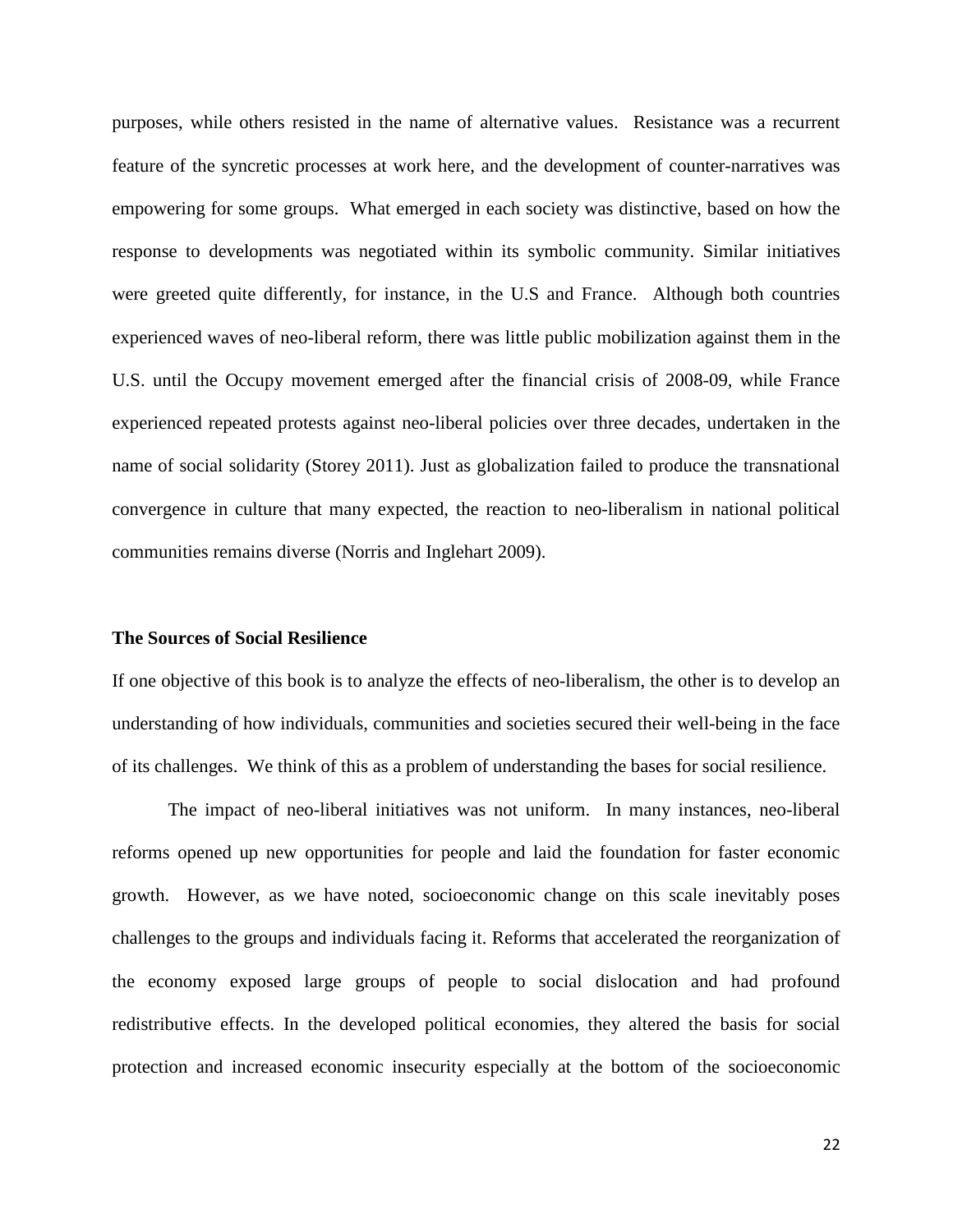ladder (Hacker *et al*. 2010). We have also noted that neo-liberalism affected self-concepts and criteria of worth in terms that were challenging for many people. Even when the ultimate effect of neo-liberal initiatives was to increase opportunities, the need to devise new personal strategies to cope with them could be daunting.<sup>[7](#page-22-0)</sup> Thus, we think it makes good sense to ask how people sustained their well-being in the face of the challenges of the neo-liberal era.

## *The Meaning of Social Resilience*

ı

The term 'resilience' features most prominently in three literatures – on ecology, developmental psychology, and the response to disaster (e.g. Masten 2010; Cottle 2001).<sup>[8](#page-22-1)</sup> In the literature on ecology, resilience is generally seen as the property of a system, understood as an ecology of closely-linked parts. The early literature was concerned primarily with ecologies of the natural world but a growing body of work sees social relations as fundamental components of such systems (Adger *et al*. 2001). In the first instance, resilience was understood as a property that allows the system to recover its prior state after suffering a shock, but ecologists have recently begun to see resilience in more dynamic terms, much as we do, emphasizing adaptation or transformation over return to an earlier state. In one pioneering formulation, Folke (2006: 259) notes that:

Resilience is currently defined in the literature as the capacity of a system to absorb disturbance and re-organize while undergoing change so as to still retain essentially the same function, structure, identity and feedbacks…But resilience is not only about being persistent or robust to disturbance. It is also about the opportunities that disturbance

<span id="page-22-0"></span> $7$  There is variation, of course, across people and contexts in how challenging any given development is. Even the death of a child is experienced differently, depending on whether such deaths are exceptional or routine in one's environment (Scheper-Hughes 1993), and the intensity of the shock posed by unemployment, for instance, may depend on the extent to which individuals define their worth through their professional selves (Sharone 2010).

<span id="page-22-1"></span><sup>&</sup>lt;sup>8</sup> There is also a growing literature on organizational resilience. See Sutcliffe and Vogus 2003.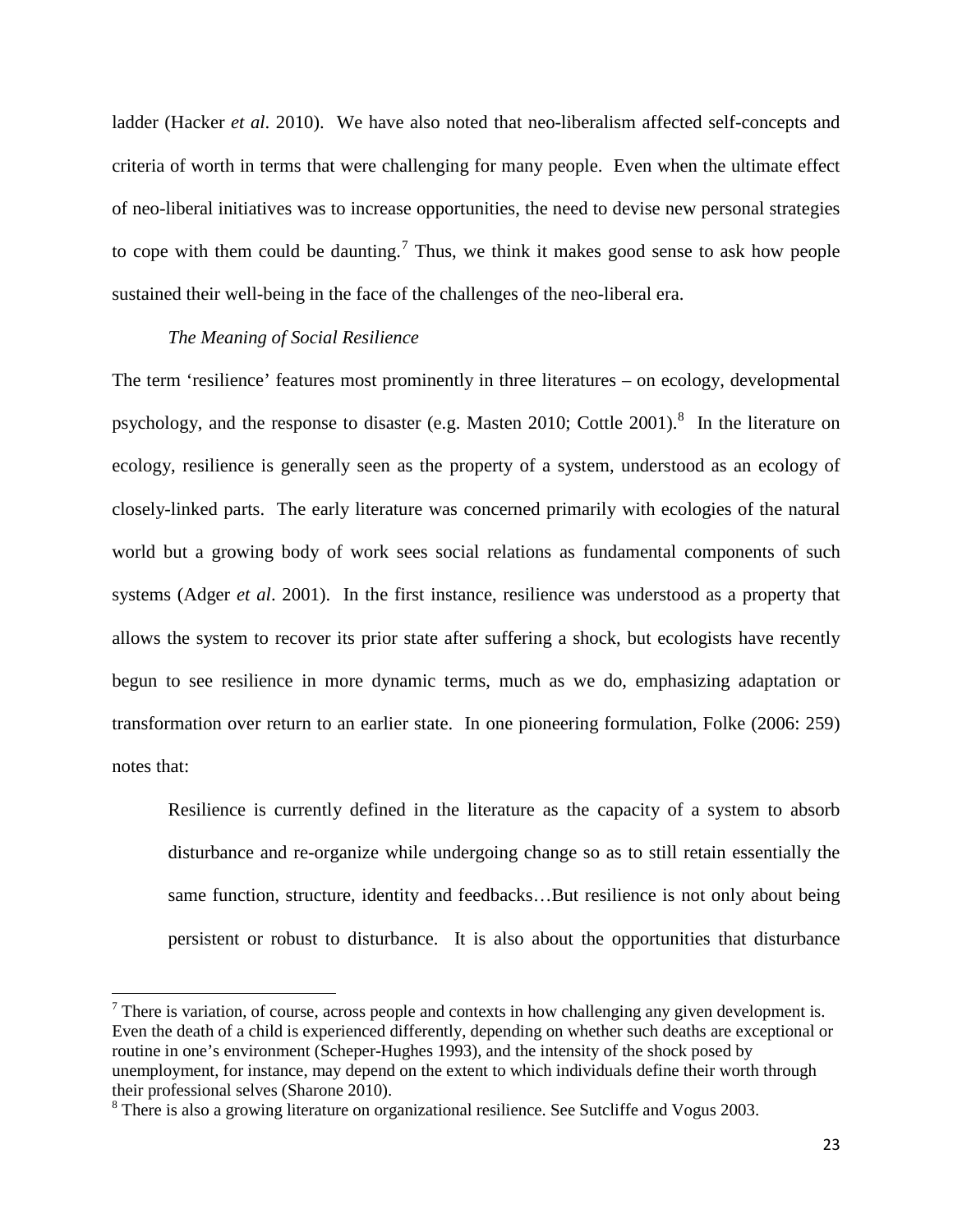opens up in terms of recombination of evolved structures and processes, renewal of the system and emergence of new trajectories. In this sense, resilience provides adaptive capacity…

In developmental psychology, the term resilience is generally used to describe an outcome, characterized by satisfactory performance (academic or otherwise) after an individual has been exposed to factors that put this performance at risk, such as poverty or the loss of a parent (Schoon 2006). Studies link this kind of resilience to the availability of close attachments or a supportive and disciplined environment. Resilience is usually seen as a characteristic of the individual, associated with better coping skills, multiple domains of the self or stress-response characteristics that mitigate the negative effects of risk factors. However, sociologically-oriented psychologists have developed related formulations, such as the concept of self-efficacy proposed by Bandura (1977, 1982), to understand how people feel empowered or constrained by their social world. This literature has also inspired influential social analyses, such as the study by Furstenburg and others (1999) of successful parenting strategies among low-income families in Philadelphia (see also Carlson and England 2011).

We draw on the insights of these literatures but define resilience somewhat differently. Our principal concern is with well-being broadly defined and how it is secured by groups of people more or less bound together in an organization, class, racial group, community or country. Accordingly, we use the term social resilience to denote an outcome in which the members of a group sustain their well-being in the face of challenges to it. We define well-being broadly to include physical and psychological health, material sustenance, and the sense of dignity and belonging that comes with being a recognized member of the community (Taylor 1992). We avoid specifying a precise hierarchy of needs or self-actualization as the goal because current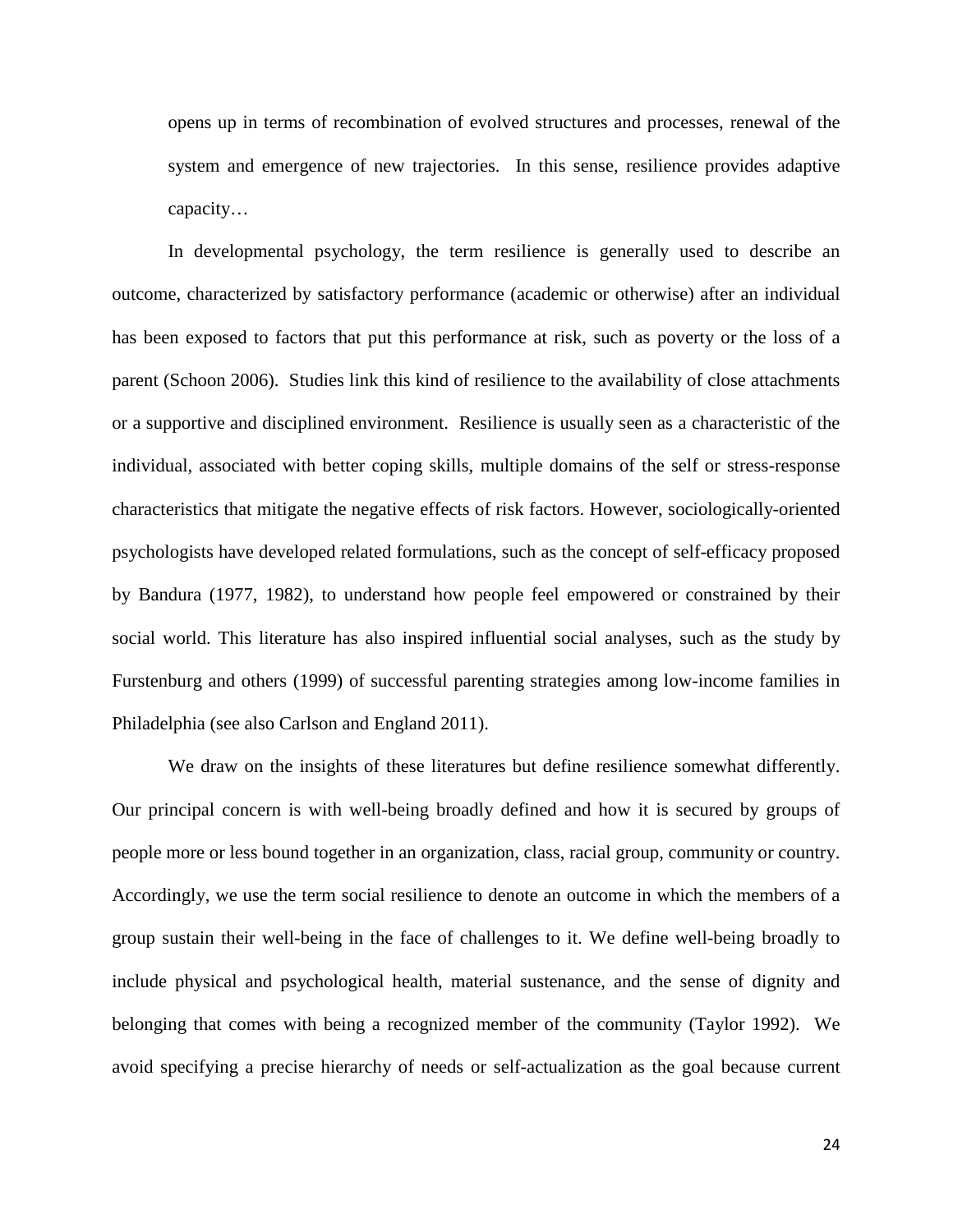research suggests that the value attached to these is culturally-specific to particular classes or nations (cf. Sen 1993). We see resilience in dynamic terms, not as the capacity to return to a prior state, but as the achievement of well-being even when that entails significant modifications to behavior or to the social frameworks that structure and give meaning to behavior. At issue is the capacity of individuals or groups to secure favorable outcomes (material, cultural, emotional) under new circumstances, and if need be, by new means.

#### *Social Resilience as a Process*

We are most interested in exploring the sources of social resilience. What confers social resilience? To what extent did developments during the neo-liberal era bring such factors to the fore? Or did neo-liberalism erode the factors on which resilience depends?

We look in particular at how the institutional structures and cultural repertoires available to people by virtue of how they are embedded in various sets of social relations enhance their capacities to sustain their well-being in challenging circumstances. In that respect, these essays build on the formulations of our previous collective work, *Successful Societies* (Hall and Lamont 2009), which argued that well-being is conditioned by the balance between the life challenges people face and their capabilities for coping with them. We suggested that capabilities depend on access, not only to economic resources, but to cultural and social resources embodied in networks, social hierarchies and cultural repertoires. This book can be read as an effort to extend the concept of social resources and to analyze their role in contexts of social change.

The chapters that follow find that people fashion responses to challenges from resources found in multiple spheres nested inside one another – ranging from the family, neighborhood and local community to the region, nation-state and transnational regimes (Sampson, Morenoff and Earls 1999). Indeed, one feature of the contemporary era is the interdependence visible between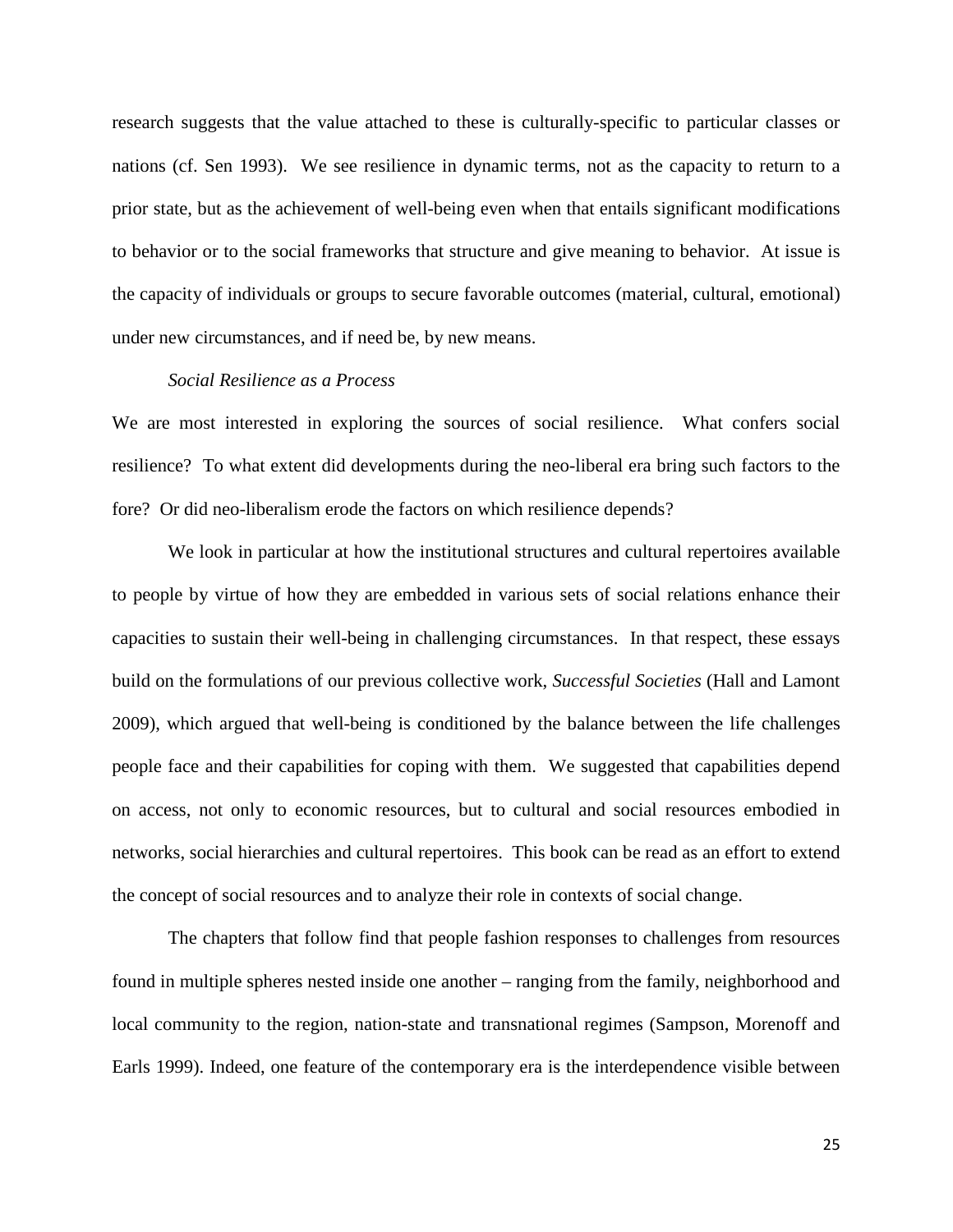these levels, as the media carry national and international tropes into the heart of the family, and local communities depend on national states or transnational organizations for crucial forms of support. The prospects of immigrants within a local community, for instance, cannot be understood without taking into account the recognition given minorities by national symbolic communities, the multicultural principles to which they might appeal, and the concrete resources and services provided by national policies (Bloemraad 2006; Kymlicka 2007). Even international regimes are relevant by virtue of how they support human rights and transnational linkages among migrant groups (Soysal 1994; Merry and Levitt 2009). Thus, to understand the situation of vulnerable groups, we need to consider not only the groups themselves but the institutional and cultural scaffolding surrounding them, with an eye to the opportunities it offers and forecloses (Lamont 2009).

One of our conclusions is that social resilience is the result of active processes of response. Groups do not simply call passively on existing sets of resources. Social resilience is the product of much more creative processes in which people assemble a variety of tools, including collective resources and new images of themselves, to sustain their well-being in the face of social change. In some instances, those tools are features of existing context – in others, they are made available by neo-liberalism itself. In many respects, this is another story about 'culture in action' (Swidler 1986) as meaning-making that occurs in the course of everyday interaction and collective political endeavor.

Marcos Ancelovici's study of the response of French trade unions to developments in the neo-liberal era underlines this point. Contemporary analyses often treat 'globalization' and 'neoliberalism' as if they were exogenous shocks of homogenous character. But Ancelovici shows that organizations experienced neo-liberalism as a series of developments unfolding in time that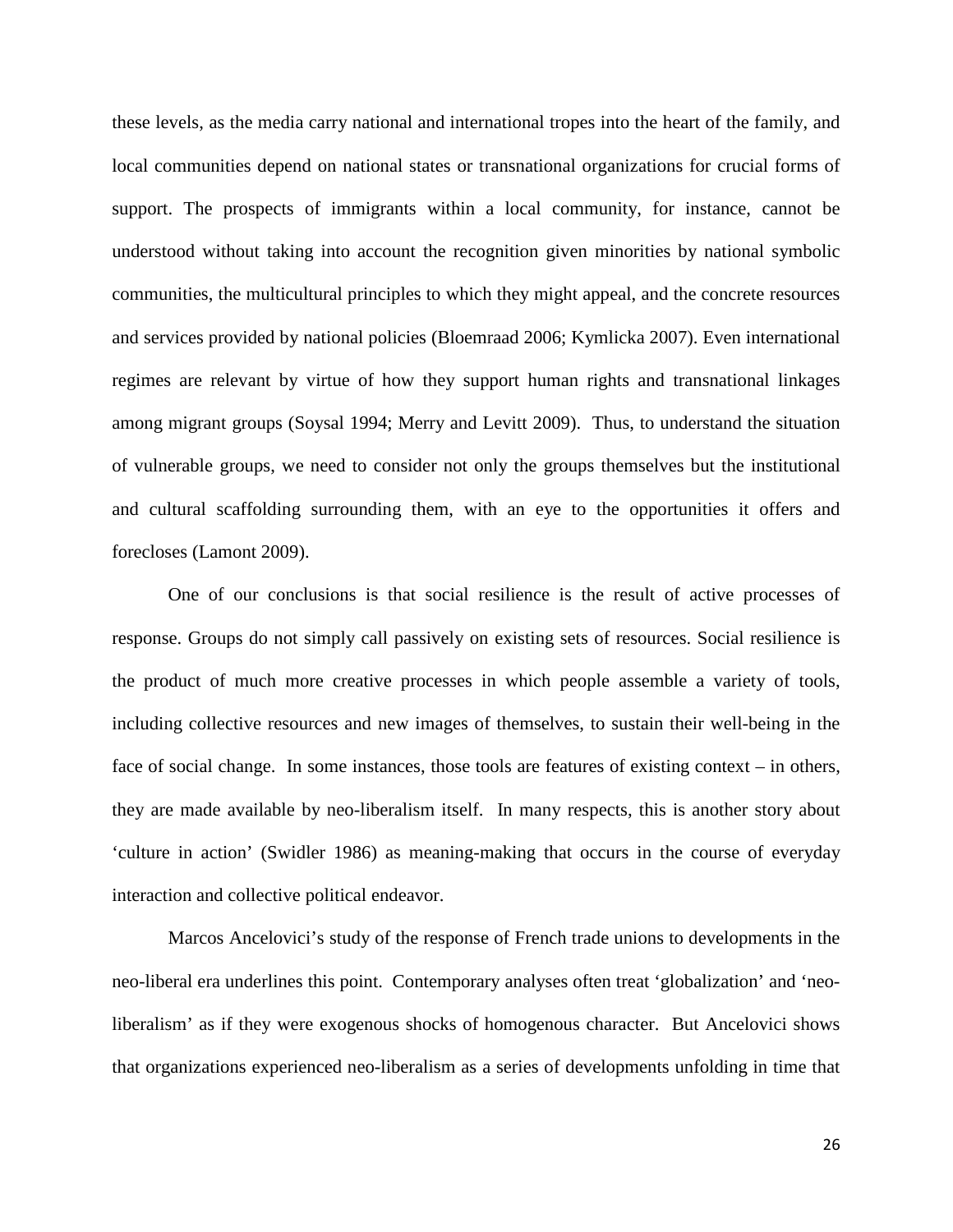had to be interpreted, and these interpretations were filtered through the matrix of concerns preoccupying each actor. Thus, French trade unions *experienced* 'globalization' and 'neoliberalism' as an *organizational* challenge manifested in declining levels of membership; and their response was oriented to this problem. When neo-liberalism is understood at the level of lived realities, it becomes apparent that how the problem is perceived varies across contexts and each response constructed from cultural repertoires forged out of previous experiences (Lamont and Thévenot 2000), In an analysis with resonance for other types of agents, Ancelovici breaks this response down into processes of narration, learning and institutionalization. He finds that organizations with more heterogeneous repertoires and leaders with more organizational autonomy devised a more resilient response.

## *The Role of States and Social Organizations*

As Polanyi (1944) observed some years ago, states have long been the most important potential counterweight to markets: their regulations shape market competition; they are the source for public goods that markets do not supply and for measures mitigating the adverse effects of markets on vulnerable groups. Therefore, states should have been important sources of social resilience during the neo-liberal era, and our findings confirm that they often were. Evans and Sewell note that aggregate well-being was sustained more effectively in countries where neoliberal initiatives were accompanied by substantial new efforts at social protection, as in France, Brazil, Taiwan and South Korea. From a neo-liberal perspective, it may seem antithetical for governments to increase social spending and market competition in tandem, but they often did so with salutary effects.

In parallel terms, Barnes and Hall find that the lower-middle class has been better off where governments did not simply increase social spending but targeted it on redistribution; and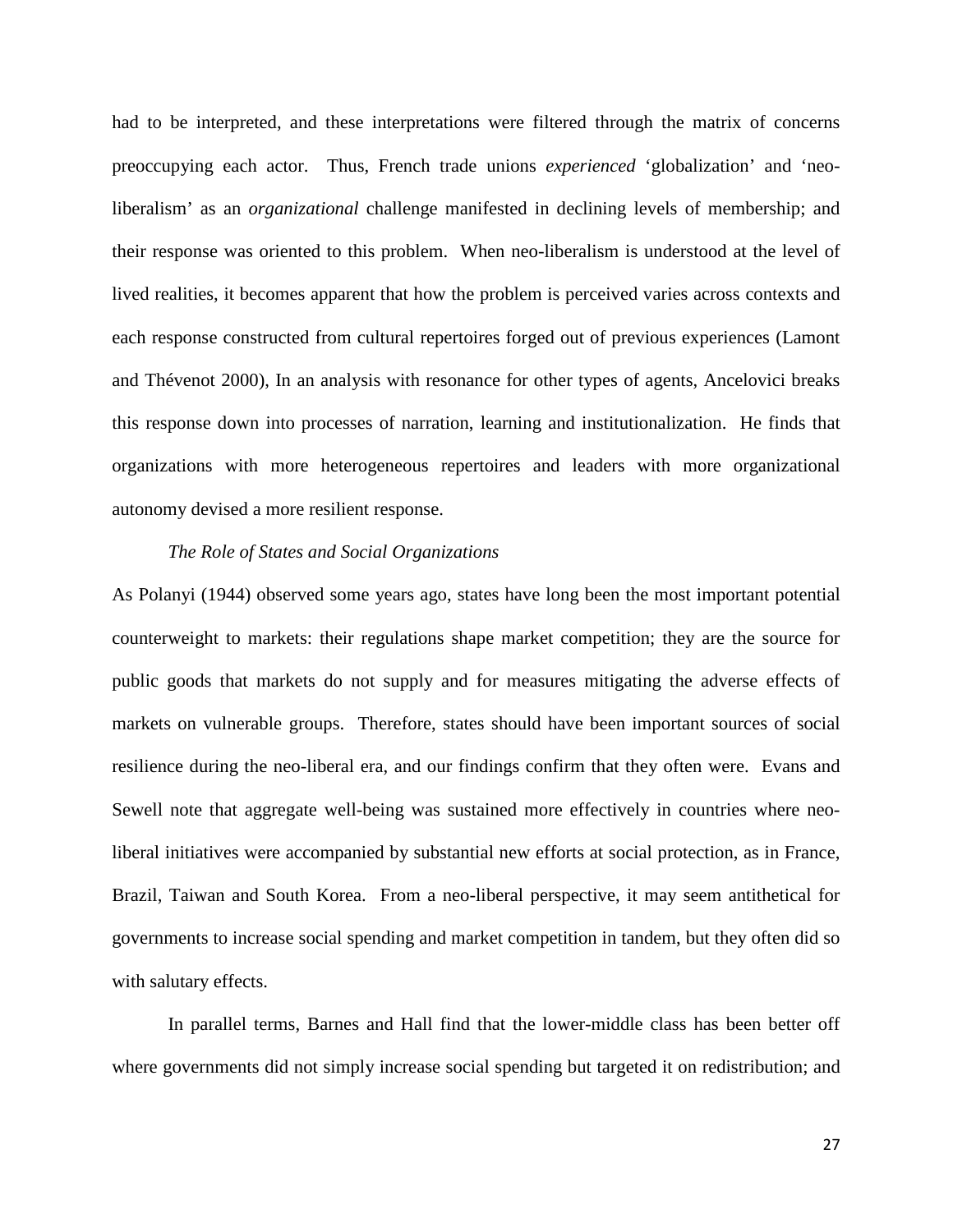the chapter by Keating, Siddiqi and Nguyen attributes better developmental health outcomes in Canada, compared to the U.S., to higher levels of public provision and policies that decoupled access to basic goods such as healthcare and education from income (see also Zuberi 2006). They argue that investment in basic goods such as education can mediate the long-term effects of neo-liberal initiatives on adolescent health and development. These findings resonate with a literature attributing the economic success of the 'small states' of northern Europe to the ways in which they linked flexible responses to world markets to significant levels of social protection (Katzenstein 1985; cf. Rodrik 1997).

However, states do not automatically operate as factors of social resilience. In many instances, governmental initiatives were central to the intensification of market competition, and the levels of social protection they provided varied dramatically across countries. Like societies, states were sites for competition between advocates of neo-liberal reform and those attempting to limit its effects, and much depended on the balance of power between them (Mudge 2008).

Relevant here is the finding of Barnes and Hall that the well-being of the working class is better where trade unions are stronger. Some analysts see trade unions as part of the economic problem rather than the solution; and neo-liberal initiatives have sent many unions into serious decline. But trade unions emerge as one of the organizations most central to the well-being of people in the lower socioeconomic strata, in particular, because of their political role as advocates for those people. Barnes and Hall find that a person's well-being is more strongly affected by the density of trade union membership in the country as a whole than by whether he or she is a member of a union. Trade unions seem to contribute to social resilience by shifting the balance of power between advocates and opponents of social protection. In this context,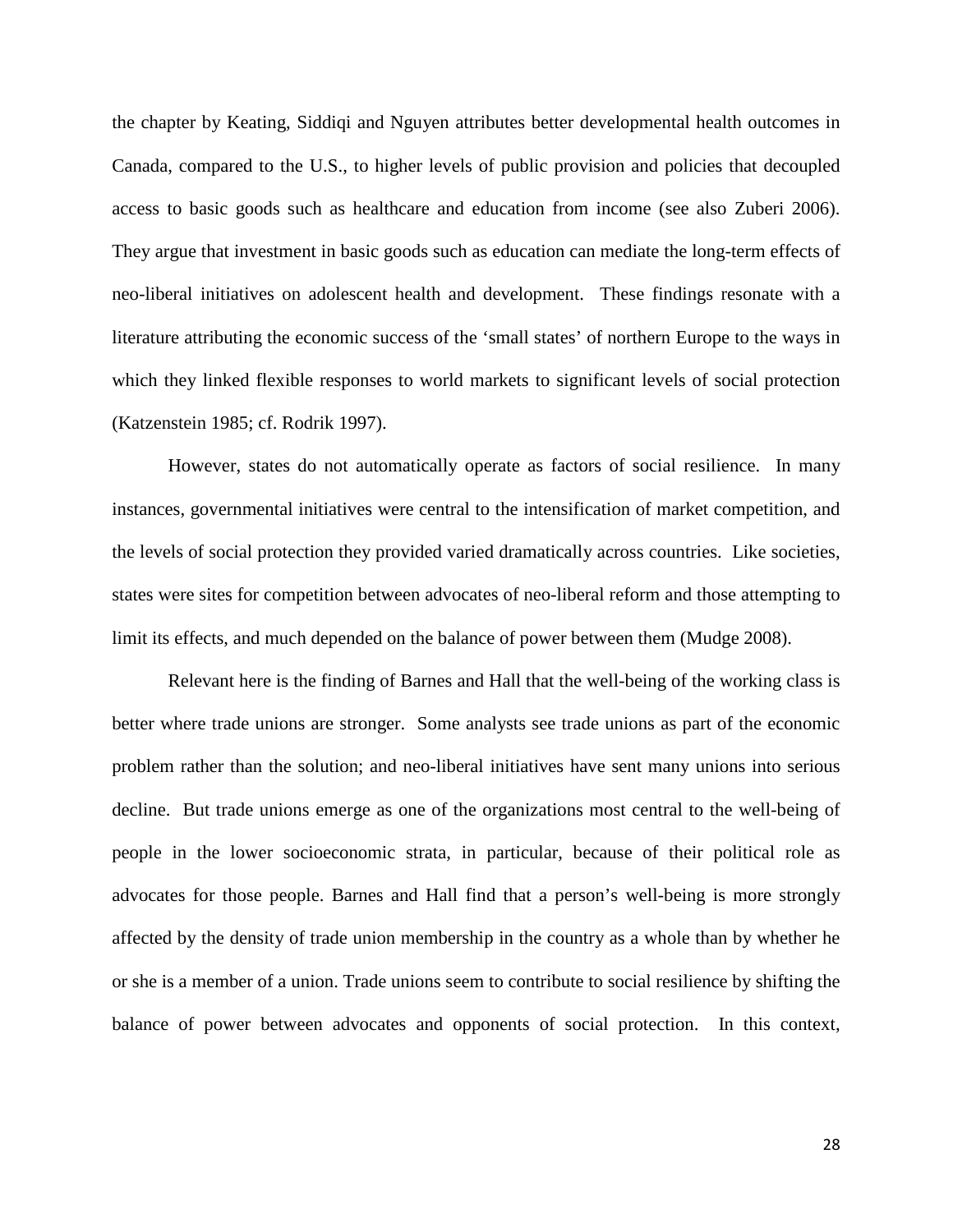dramatic declines in union membership are as one of the most durable and deleterious legacies of the neo-liberal era (Western and Rosenfeld 2011).

However, social resilience also has roots in other forms of social organization, and, in the case of Québec, Gérard Bouchard explores a classic example. For most of the last twenty years, aggregate well-being has been sustained more effectively in Québec than in the other provinces of Canada. Bouchard attributes much of this success to the ways in which the province has nurtured a 'social economy' marked by large numbers of cooperatives, enterprises supported by quasi-public organizations and some notable deliberative processes. Public policies helped sustain this model, but it was built on networks of social organization. In these respects, Québec resembles the regions of northern Italy and Germany that flourished in competitive world markets by forsaking highly competitive market relations at home for more collaborative interfirm relationships built on dense social networks supporting a culture of cooperation (Piore and Sabel 1984; Streeck 1991; Herrigel 1996).

Social networks underpin social resilience in other ways as well. A large literature suggests that ties to families, friends and acquaintances constitute social resources on which people can draw to cope with many kinds of challenges (Liebenberg and Unger 2009; Berkman 1997; Berkman and Glass 2000; Sampson *et a*l 2002). From such connections, people secure information, logistical, and emotional support. Barnes and Hall find that these types of social connectedness were important during the neo-liberal era. Over the past three decades, people with closer ties to family and friends reported consistently higher levels of subjective well-being; and, as analysts of social capital posit, well-being was higher in countries with denser networks of civic engagement (Putnam 2000). Social connectedness in the form of direct ties between people is a source of social resilience, and likely to be even more powerful when accompanied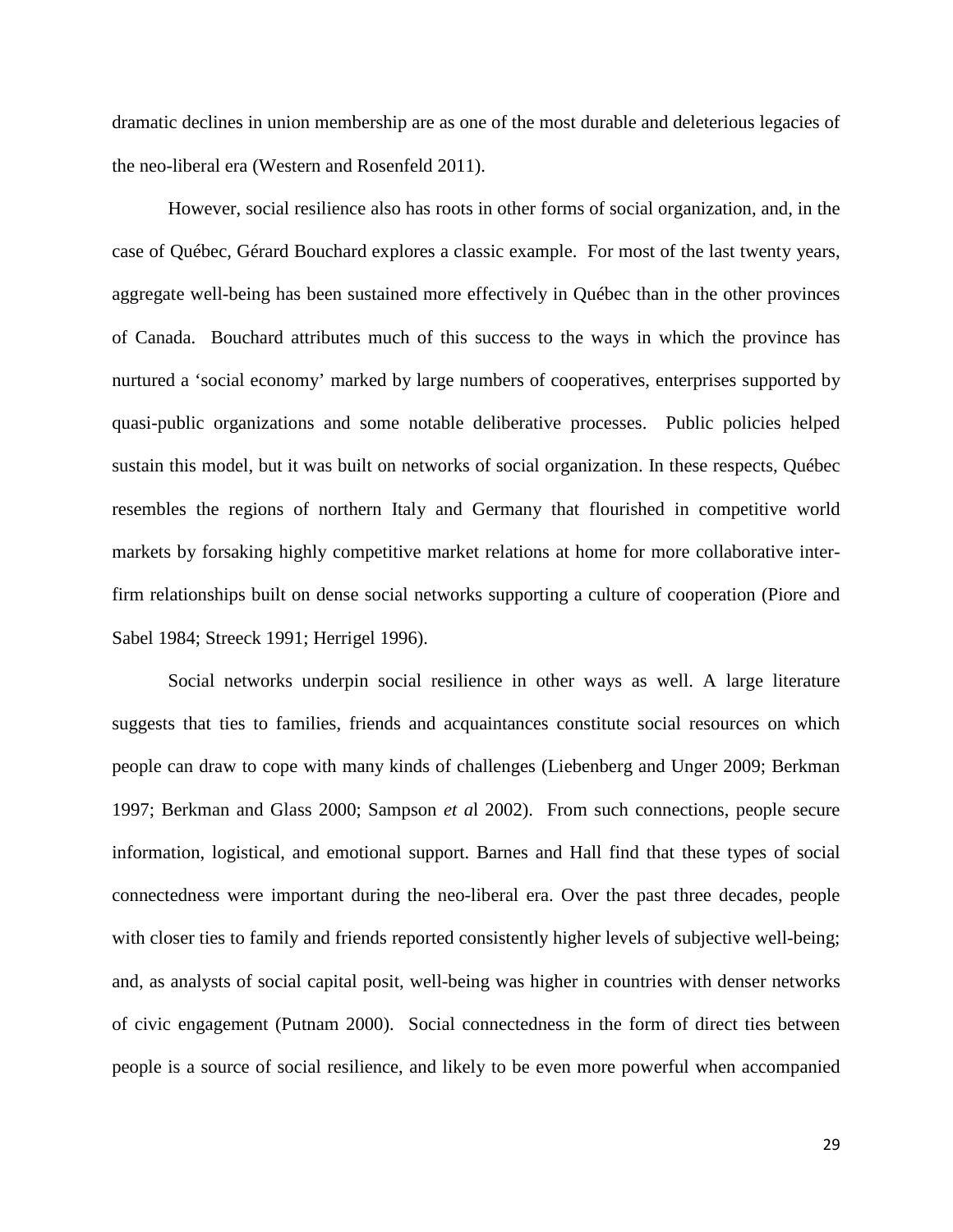by forms of social recognition that define a wide range of individuals as valued members of the community (Fraser and Honneth 2003; Barnes *et al.* 2008).<sup>[9](#page-29-0)</sup>

## *The Role of Collective Imaginaries*

Other forms of social connectedness can also contribute to social resilience. Societies are bound together, not only through social ties, but also through collective imaginaries. As we have noted, these imaginaries embody narratives about the past and future of the community, who belongs to it, and what its chief qualities are (Bouchard 2003 and in this volume). As such, they often stand in a mutually-reinforcing relationship with the social organizations and policies that promote social resilience. Bouchard shows that longstanding myths about the character and history of Québec underpinned social solidarity there, sustaining both its social economy and social safety net. We see a similar phenomenon in the Nordic countries, where, despite neo-liberal reforms, collective imaginaries that promote a sense of shared social responsibility have provided crucial support for the social organizations and policies that contribute to social resilience (Berman 2006; Offe 2011). In parallel terms, Keating, Siddiqi and Nguyen attribute better outcomes in Canada, not only to differences between Canadian and American policies, but to the ways in which neo-liberal scripts were filtered through their collective imaginaries.

Collective imaginaries can also be direct sources of resilience for individuals and groups by virtue of how they specify and support collective identities. In their chapter for this volume, Michèle Lamont, Jessica Welburn and Crystal Fleming show that the strategies deployed by members of stigmatized groups to counter racism draw heavily on national collective imaginaries. African-Americans often rely, for instance, not only on principles of equality central to the American creed, which empower them to confront racism, but on other dimensions

ı

<span id="page-29-0"></span> $9$  On the relationship between social capital, networks and meaning, see Fishman (2009) and Pachucki and Breiger (2011).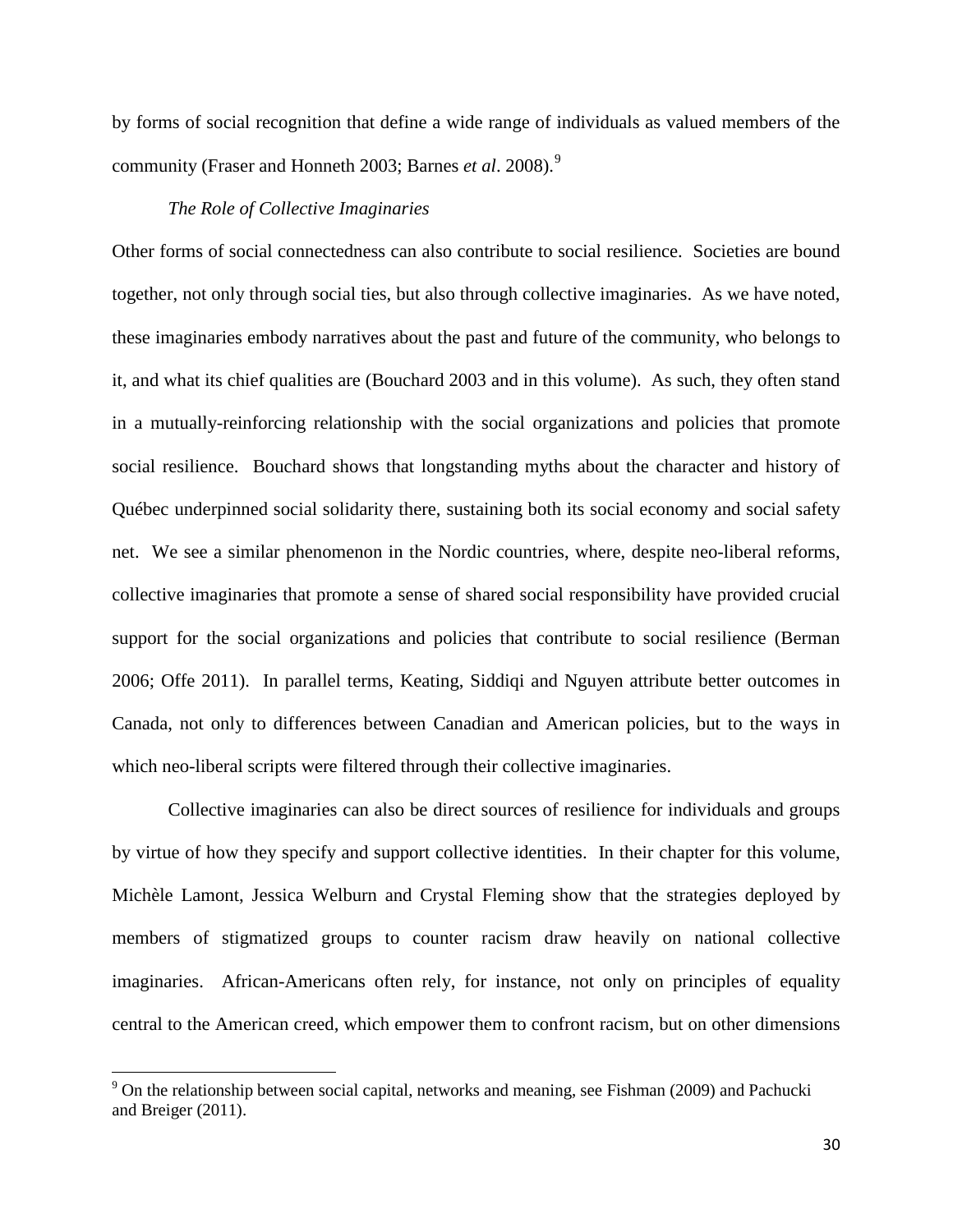of the American imaginary, sometimes associated with neo-liberalism (such as those that attach value to individual effort and personal consumption), to buttress their sense of social belonging in the face of racist stereotyping. Those strategies of confrontation are quite different from their counterparts in Brazil (where celebrating racial mixing prevails) and Israel (where Ethiopian Jews and Mizrahis tend to downplay discrimination and emphasize their shared Jewishness and belonging to the Zionist nation). In such contexts the collective identities developed by minority groups are also important. There is evidence that attachment to a strong collective identity bolsters self-concepts and reduces the adverse psychological impact of experiences of immigration or racial discrimination (e.g. Feliciano 2005; Oyserman *et al*. 2006). Such strategies are made possible by available cultural repertoires which make some approaches to gaining recognition more successful than others (Lamont and Thévenot 2000).

These analyses are the tip of an important iceberg. The shared cultural references, myths and narratives embodied in collective imaginaries can buttress an individual's sense of self and capabilities in many ways. People depend on the cultural tools such imaginaries provide to make sense of challenges and to imagine solutions to them (Small, Harding and Lamont 2010; Swidler 1986). At stake are the possible futures people imagine and pursue for themselves and their communities (Markus and Nurius 1986). Chandler and Lalonde (1998) show, for instance, that differences in suicide rates across first-nation communities in British Columbia are conditioned by the community's ability to transmit to its younger members a sense of pride in its collective identity and history. Particularly important are broader narratives about recognition and dignity, often conveyed by school policies about the display of group-distinctive ways of dressing, speaking, and demonstrating collective identity (Carter 2012).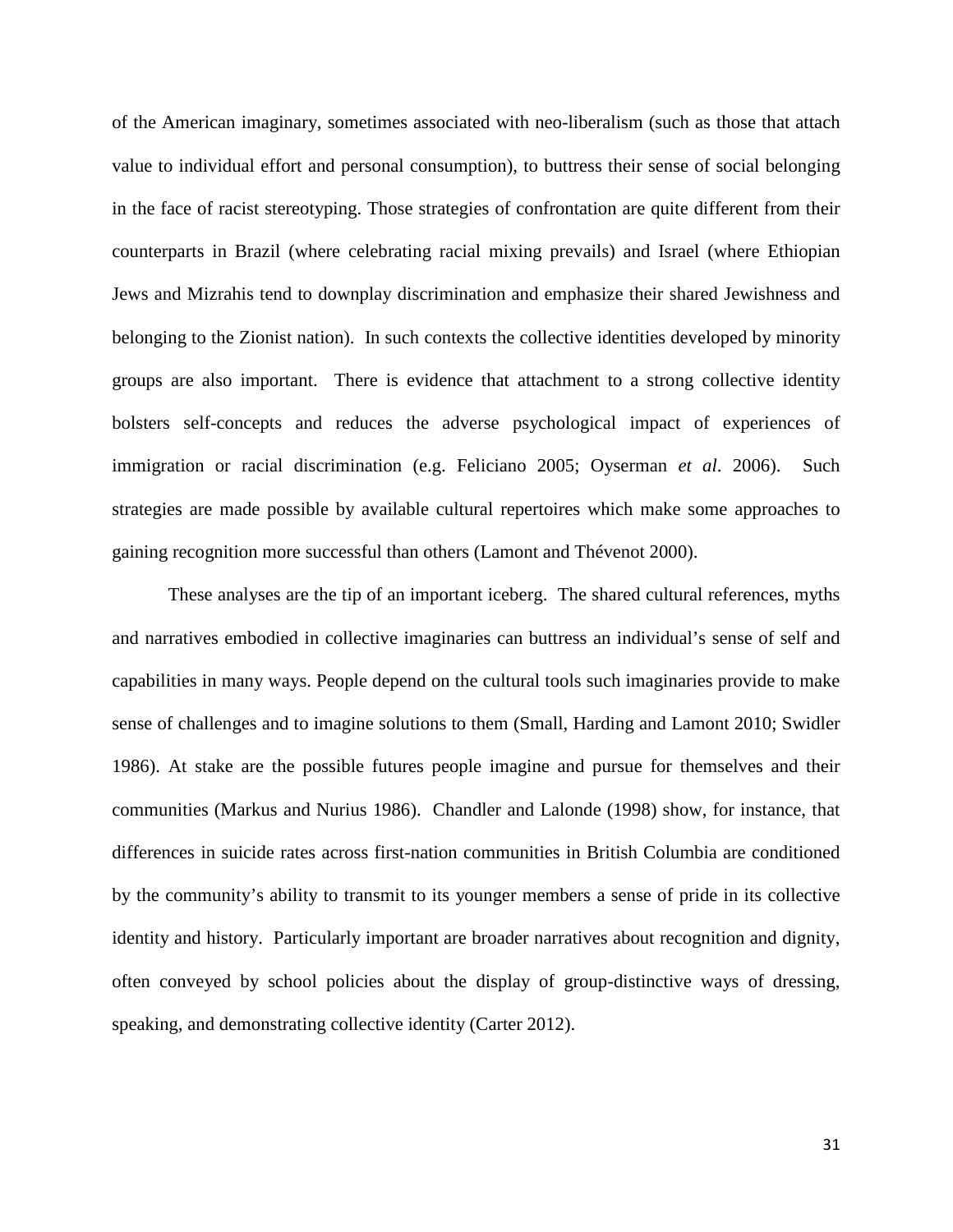Alongside these collective imaginaries are a range of ancillary cultural structures likely to be consequential for social resilience. Because people find strategies for action by observing the behavior of those around them, many aspects of local cultural orders can be important for social resilience Young (2006) shows, for instance, how marginalized black men imagine paths to upward mobility. Cultural frameworks specific to particular ethnic groups may be enabling or disabling. African-Americans are less likely than Latinos, for example, to seek help finding employment or to recommend co-ethnics for jobs, partly because widespread stereotypes about welfare dependency among African-Americans encourage them to invest more strongly in notions of self-reliance (Smith 2010). Exploring what cultural repertoires contribute to recognition and social resilience should be an important item on contemporary research agendas.

However, neo-liberalism may have effects of its own on collective imaginaries, and these also deserve more exploration. Because neo-liberal ideals privilege market criteria for assessing worth, they should bolster the self-concepts of skilled market players but threaten people who lack marketable resources. The resilience of the latter may depend on whether they have at their disposal alternative repertoires for evaluating themselves (such as moral repertoires), so that they are not entirely dependent on the dominant standards for status (Lamont 2000). However, some societies support such repertoires better than others (Lamont 2000), and the influence of neoliberal narratives may have narrowed that range.

James Dunn's chapter for this volume illustrates how complex the effects of neoliberalism are. He notes that many ways that housing sustains resilience at the micro-level; in particular, it has developmental value for children and serves as a source of ontological security for adults. But access to supportive housing is dependent on conditions at multiple scales, ranging from the housing policies of the locality to the terms on which international markets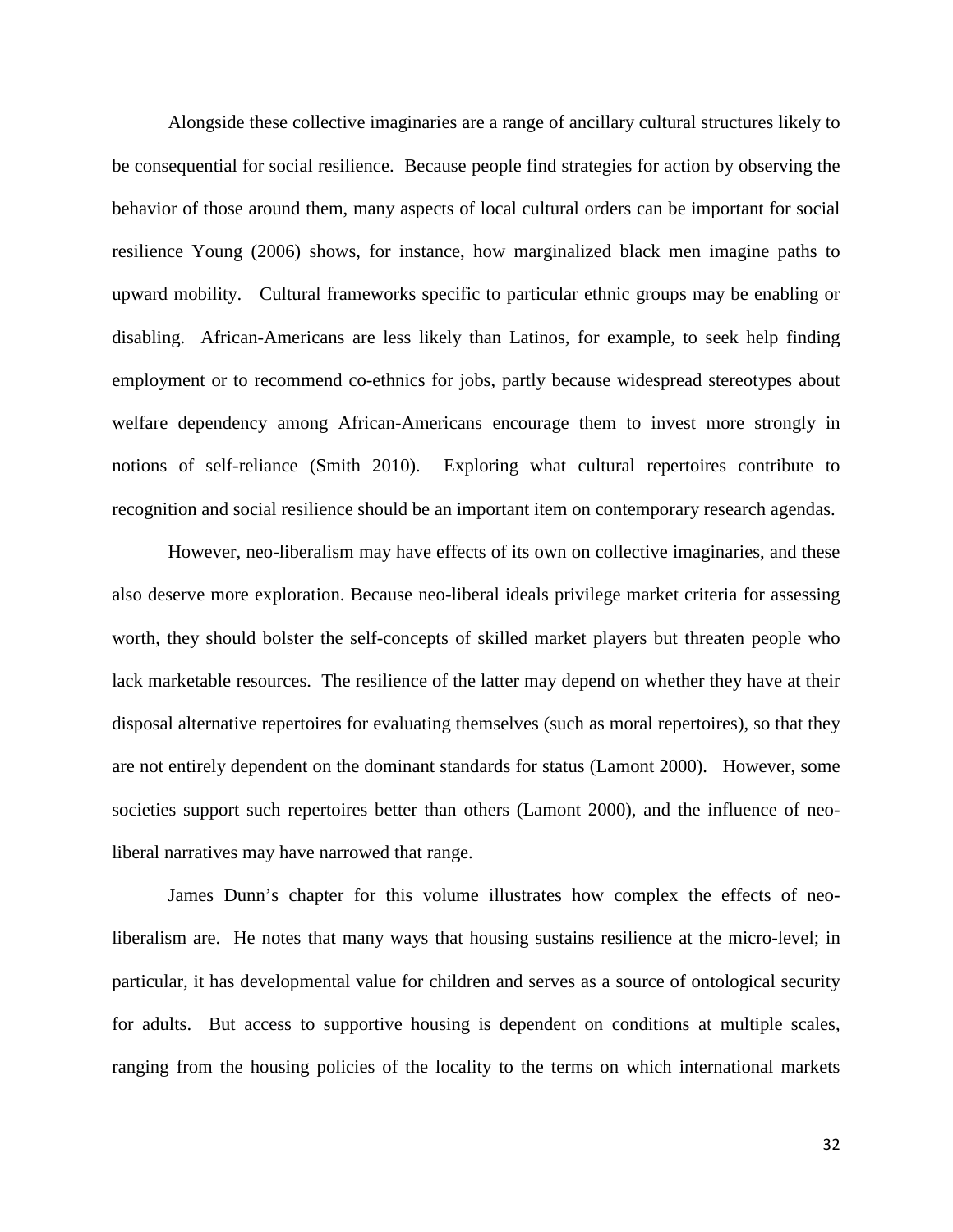supply finance. Because of interdependencies across these planes, it is difficult to determine the net effect of neo-liberal developments on housing, but this is clearly a case in which the fate of an important source of resilience at the micro-level depends on meso- and macro-level processes that proceed without much regard for the ultimate implications for social resilience.

#### *Collective Capacities: The Interplay of Culture and Institutions*

Social resilience depends not only on the features of society on which individuals draw to enhance their capabilities but also on the capacity of communities to mount collective responses to challenges. We have already noted the roles that states can play in this process, which turn on their capacities to redistribute resources, supply public goods on terms independent of income, and encourage forms of social organization that maintain employment and social solidarity. However, several chapters of this book identify collective capacities that are important at the local level and explore the conditions that sustain them. They point, in particular, to the importance of capacities to supply collective goods, understood as something more than standard public goods.

Clyde Hertzman and Arjumand Siddiqi note that efforts to foster early childhood development, crucial for the entire community's long term well-being, cannot be understood simply as a matter of providing public goods. Thinking of early childhood development as a public good fails to capture the fact that fostering it requires active cooperation from multiple actors in the local community, ranging from school superintendants to parents and local business people. To convey this, Hertzman and Siddiqi describe early childhood development as a 'collective-implementation good' – a term that can also be applied to other endeavors central to the social resilience of a community –seeing it as the product of government policy but one that can be produced only with the sustained involvement of durable, inter-sectoral coalitions.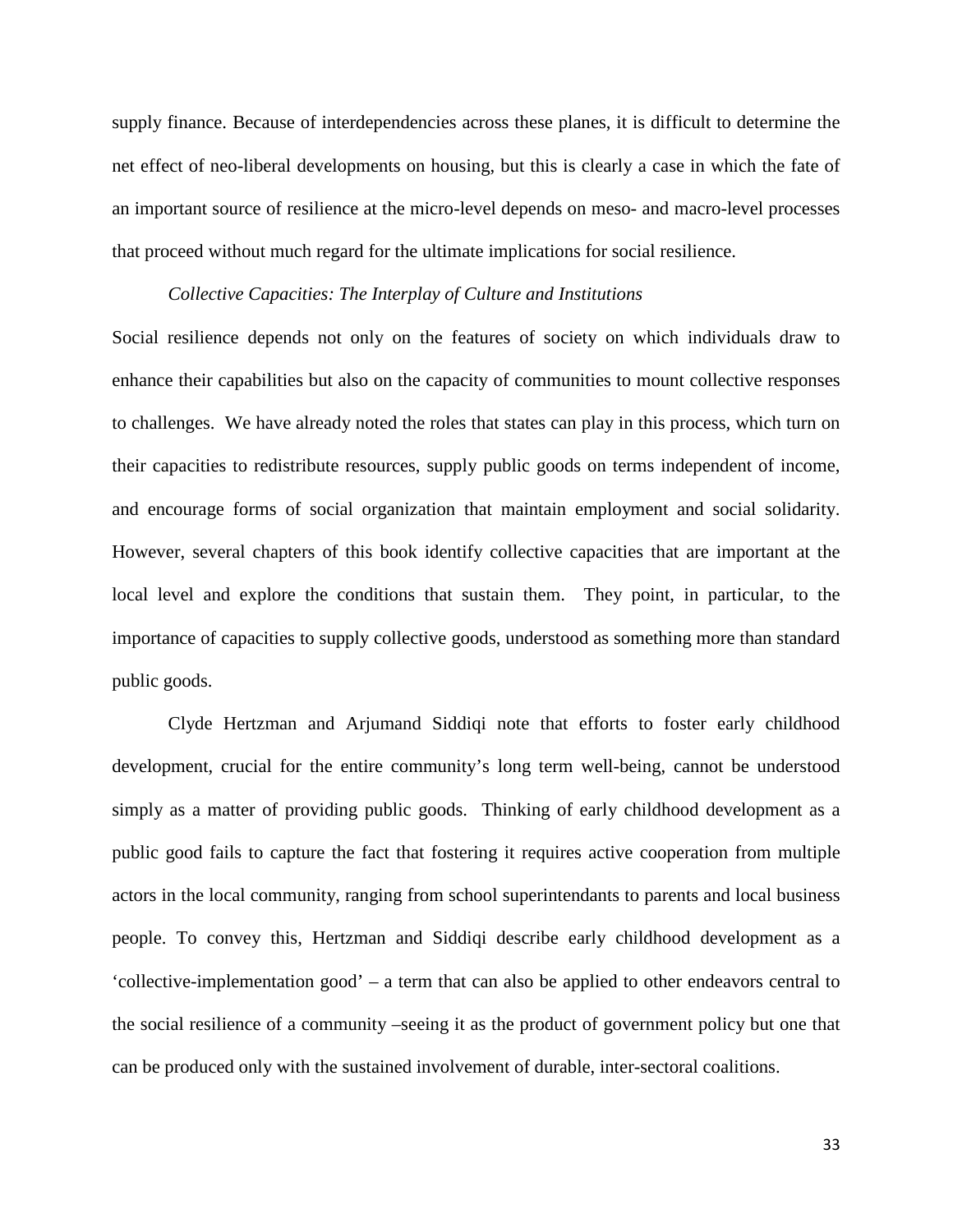In a different setting, Ann Swidler examines a similar problem, namely, how collective goods are supplied in African villages. Collective goods are goods that improve the well-being of the community and would not be supplied by markets because their benefits are nonexcludable; but, like collective-implementation goods, they are supplied only through active forms of cooperation.<sup>[10](#page-33-0)</sup> Capacities to provide such goods are crucial to a community's ability to maintain its well-being in the face of challenges. Therefore, understanding how they are generated is important for understanding social resilience.

Swidler's findings highlight the contributions that appropriate institutions and cultural frameworks make to such capacities. In the villages of Malawi, she finds that the institution of the local chief is crucial to the provision of collective goods, and she sees the 'chief' as a culturally-constituted institution made possible by the shared narratives of the community. Those narratives accord chiefs a position from which they can seek the cooperation of the members of the community in collective endeavors. Their authority is bolstered by traditional control over symbolic resources, of the sort embodied in participation at a funeral, and by control over the allocation of some minor material resources, such as coupons for fertilizer. However, it is the culturally-embedded role of the chief that is crucial to the supply of collective goods. By eliciting cooperation and ensuring everyone knows that the costs of contributing to the collectivity are being equally shared, chiefs provide assurances that encourage cooperation. They are the keystone for an arch of interdependencies that reaffirms the value attached to the collectivity.

This analysis has implications beyond African villages. Like Tsai's (2006) work on public goods in China, it suggests that a desire for status often motivates actors' contributions to collective goods and that collective goods are more likely to be supplied where shared narratives, ı

<span id="page-33-0"></span> $10$  For parallel discussion of such problems in the case of common pool resources, see Ostrom (2005).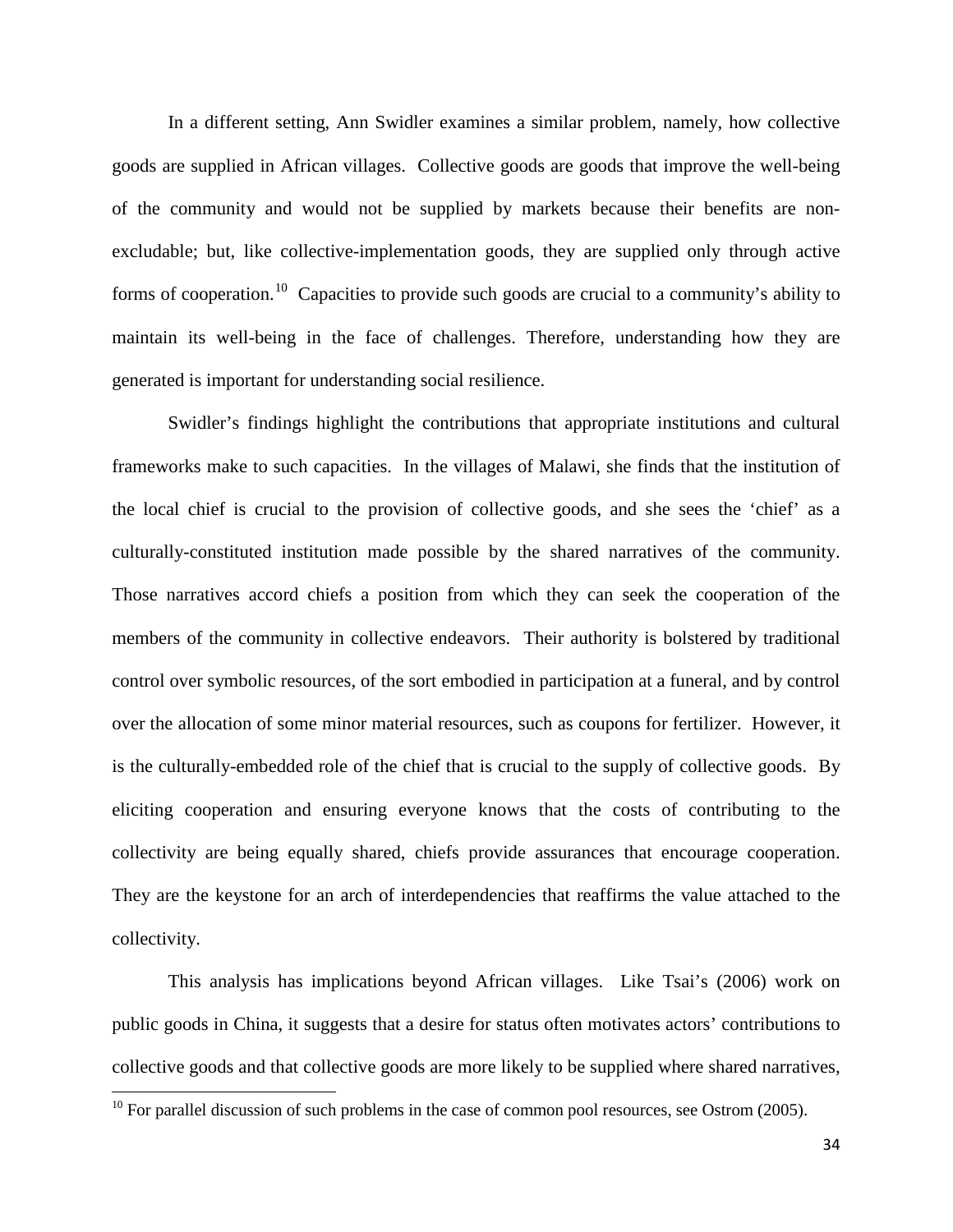reinforced by ritual, emphasize the value of the collectivity. Hertzman and Siddiqi observe that similar narratives support complex interdependencies in modern communities; and there is evidence that the search for recognition within local status orders may motivate public-spirited action even inside institutional hierarchies (Willer 2009). In short, markets and hierarchies are not the only instruments available for organizing collective endeavor, and the contribution formal institutions make to the social resilience of a community often depends on their interplay with extant cultural frameworks (cf. Williamson 1985; Dobbin 1994; Ostrom 2005). Cultural and institutional structures can either reinforce or undercut one another, as they do in schools where peer-based status orders collide with teacher-driven status orders (Carter 2005; Warikoo 2010).

These observations have special pertinence for developments during the neo-liberal era. As neo-liberal ideas, about entrepreneurial behavior for example, became more popular, they often shifted the cultural frameworks underpinning institutional practices, giving rise to new forms of behavior. Schröder (2011) shows, for example, that the willingness of companies to offshore production to low-cost countries was not driven entirely by clear-cut economic circumstances but often influenced by managers' embrace of neo-liberal narratives. By the same token, market-oriented initiatives to improve the well-being of local communities in the developing world have had mixed success partly because many have not been attentive enough to local cultural contexts (Vollan 2008). Where such experiments ignore the social resources embedded in local cultural practices, they may destroy rather than create collective capacities (Swidler and Watkins 2009; Rao and Walton 2004).

However, resilience is not given by a static set of cultural frameworks. As we have noted, resilient outcomes usually demand active processes to engage and sustain the appropriate frameworks. Swidler emphasizes how ritualized activities reaffirm the value attached to the

35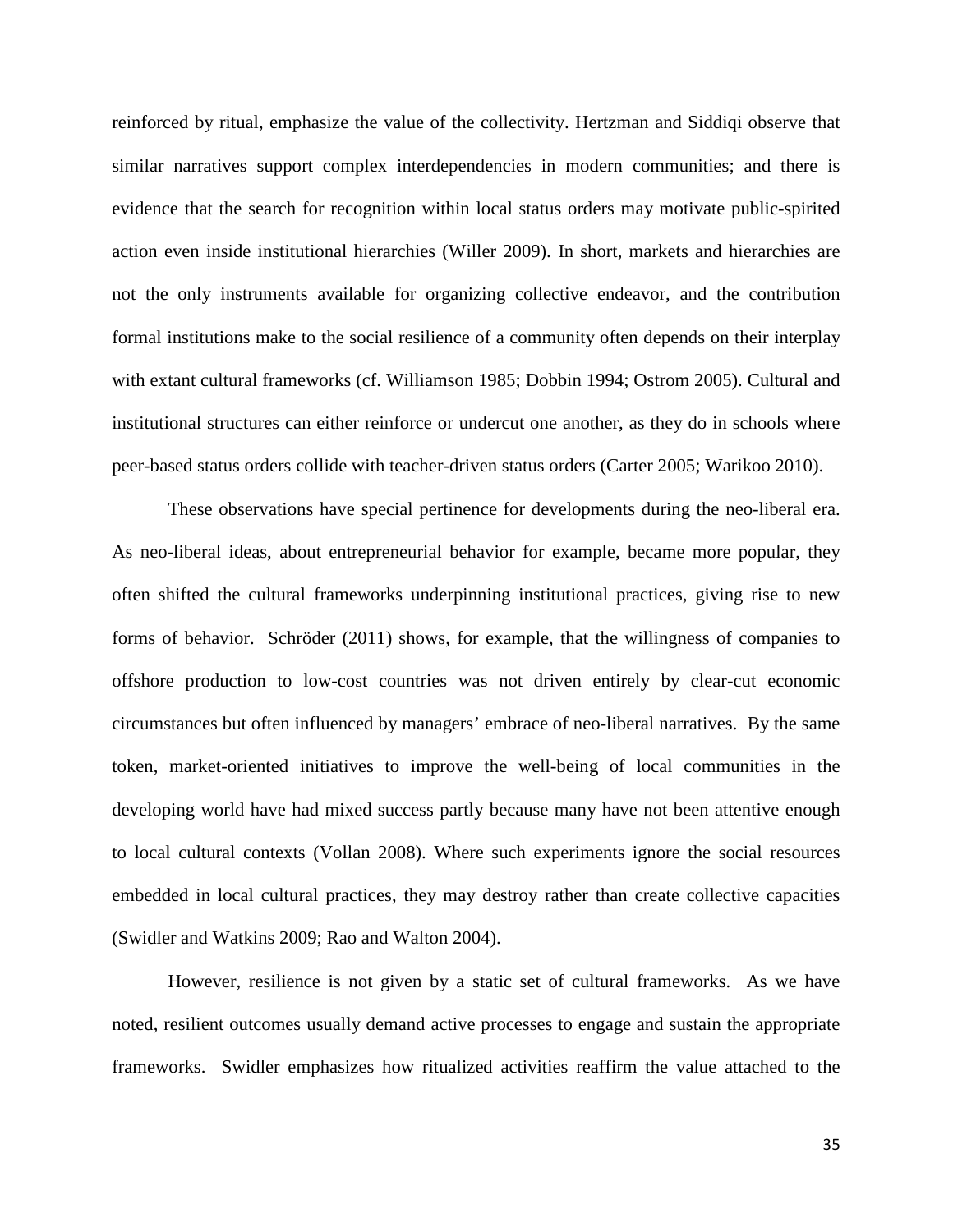collectivity. Bouchard notes the importance of collective consultation, in the Estates General, to the successes of Québec politics. Hertzman and Siddiqi find that durable inter-sectoral coalitions for early childhood development depend on processes of concerted mobilization; and Ancelovici sees active processes of learning and institutionalization in the CFDT's response to neoliberalism. Social resilience ultimately depends on what might be called 'cultural frameworks in action' and the use actors make of the 'strategic capacities' for concerted response to challenges that institutions confer on them.

#### **After the Crisis…**

The global economic crisis that began in 2008 can be seen as the culmination of the neo-liberal era. Indeed, its roots lie in the relaxation of government regulation and a blind faith in markets that encouraged unparalleled expansion of the financial sector and a vast increase in debt in many countries (Rajan 2010; Tett 2009). In addition to recession, the legacy is likely to be a politics of austerity lasting many years (Schaefer and Streeck 2013). One feature of this politics has been a growing sense of grievance, as unemployment rises in some countries and citizens wonder why banks were bailed out when they were not. That has increased support for parties and factions on the radical right and left, some explicitly opposed to neo-liberal policies. In the developing world, the crisis has discredited doctrines based on an overweening faith in markets and stimulated a resurgence of interest in the developmental state (Bresser-Pereira and Oreira 2012). But the hopes of some that the crisis will sound the death-knell for neo-liberal ideas and practices seem likely to be disappointed in anything but the very long term.

Neo-liberal narratives and practices are now so deeply embedded at multiple levels in the economy, polity and society that they are difficult to dislodge (Centeno and Cohen 2012; Mudge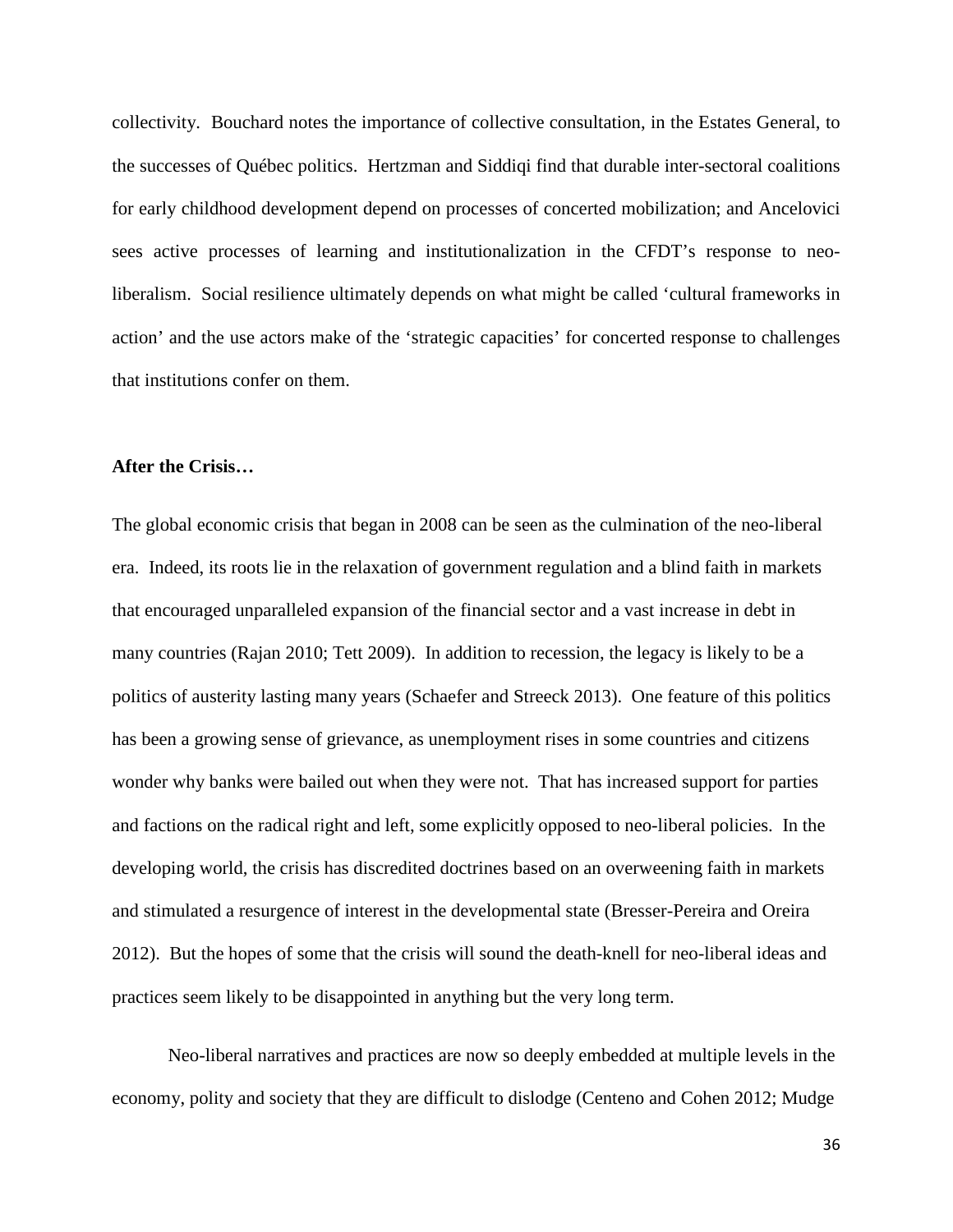2008). Although the doctrine of 'efficient markets' has been discredited and Keynesian prescriptions for economic growth occasionally revived, few alternatives to the principles that became central to mainstream economics during the neoliberal era have gained traction (Hall 2013). Moreover, neo-liberal practices have been so deeply institutionalized by governments and other organizations that they will be difficult to rollback. Some banks have been nationalized and modest efforts made to stiffen financial regulation, but even governments that would like to pursue alternative policies are constrained by the internationalization of finance, which grants credit on the basis of how well they conform to neo-liberal practices. In the public sphere, the crisis has sparked a reaction, most visible in the Occupy movements that appeared in many countries, but it has inspired a competition for jobs and resources that tends to reinforce the *sauve qui peut* patterns of behavior characteristic of the neo-liberal era (Ancelovici 2012).

In this context, there is more reason than ever to be concerned about social resilience. Many groups are facing straitened circumstances. In the United States, Hacker *et al*. (2010) estimate that the level of economic insecurity has almost doubled since the 1980s, and Fischer (2012) cites estimates that about half of all Americans will have some experience of poverty between the ages of 25 and 75. In southern Europe, the situation is dramatically worse and taking a deep toll on all aspects of people's well-being. In Greece, for instance, population health has deteriorated and suicides increased by more than 50 percent between 2007 and 2012 (Kentikelenis *et al*. 2011). Conditions such as these strain the capacity of social groups to sustain their well-being and make it even more urgent to identify the sources of social resilience.

### **Conclusion**

No single volume can do full justice to the big, slow-moving process associated with neoliberalism or to the sources of social resilience. However, the essays in this volume provide an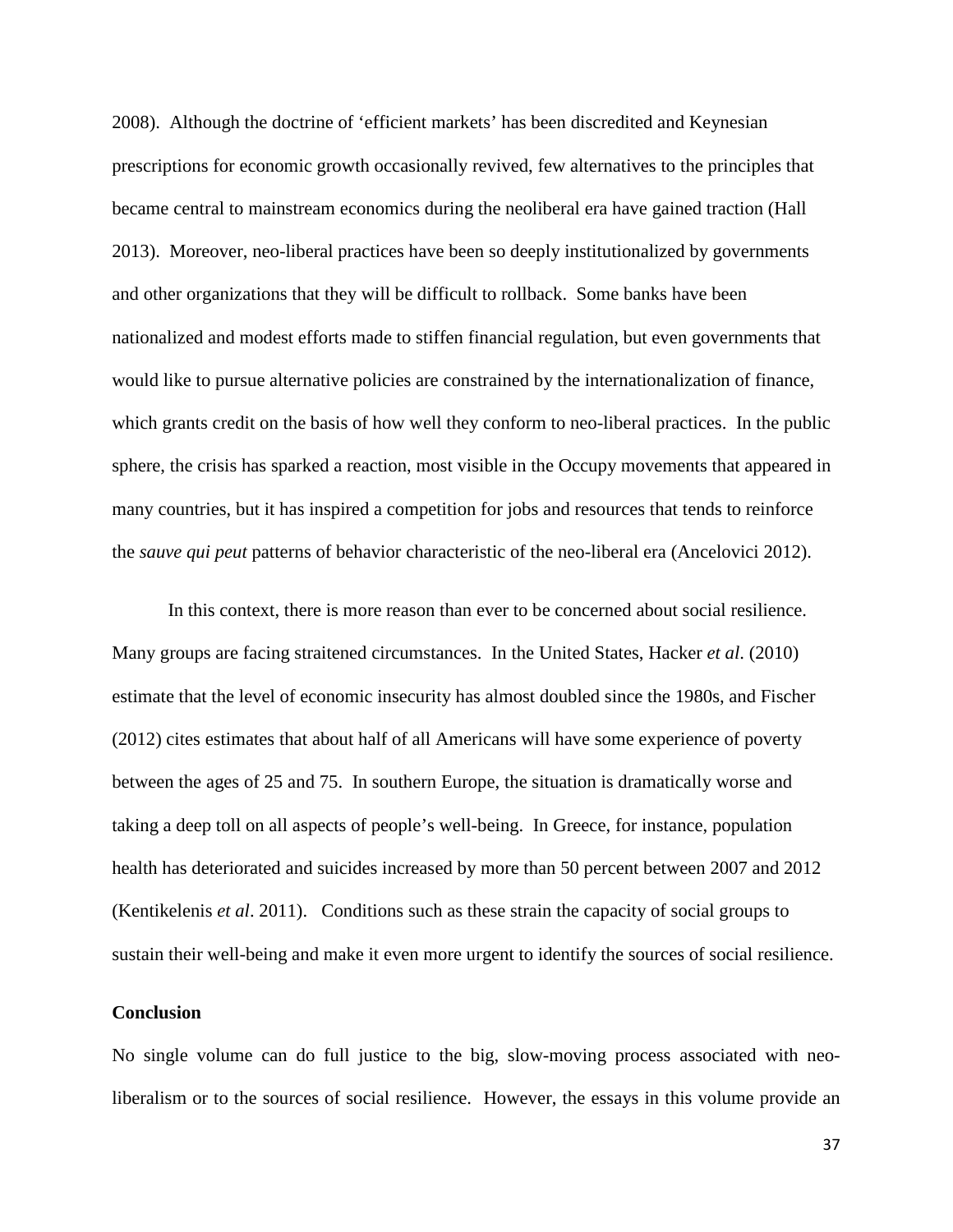unusually multi-dimensional account of these phenomena. To appreciate the complexity of a sweeping macro-level process, we have tried to see it from the inside out as well as from the outside in, with an eye to the ways in which organized actors and ordinary people assimilated new sets of categories and turned them to their own purposes (Bourdieu 1998). We see the unfolding of neo-liberalism as a syncretic social process, marked by adjustment, resistance and creative transformation. It took place in a multi-layered social space replete with institutional frameworks and cultural repertoires out of which actors constructed responses to the opportunities and challenges of this era.

We have paid special attention to those challenges in order to advance understandings of social resilience defined as the capacity of groups to sustain their well-being. That entails charting the ways in which institutional practices and cultural repertoires are constitutive of the sources of social resilience. But we have also argued that social resilience is more than a matter of calling upon existing resources. It is an active process that mobilizes people with loyalties and attachments promoted by particular cultural frameworks – French trade union leaders, African chiefs, Canadian school superintendents, and members of stigmatized groups. These processes of adjustment often shade, in turn, into creative endeavor, as actors find new ways to deploy existing institutions or cultural repertoires and exploit the new categories and opportunities generated by a neo-liberal age. A reflexivity absent in physical systems plays an important role in these processes, as memories rooted in the shared history of communities are mobilized to imagine future paths and construct new grammars of action.

Our goal has been to advance a larger research agenda. Social resilience is a key characteristic of successful societies, seen as ones that perform well on indicators for population health, social inclusion and social justice. In such societies, a wide range of groups have at their

38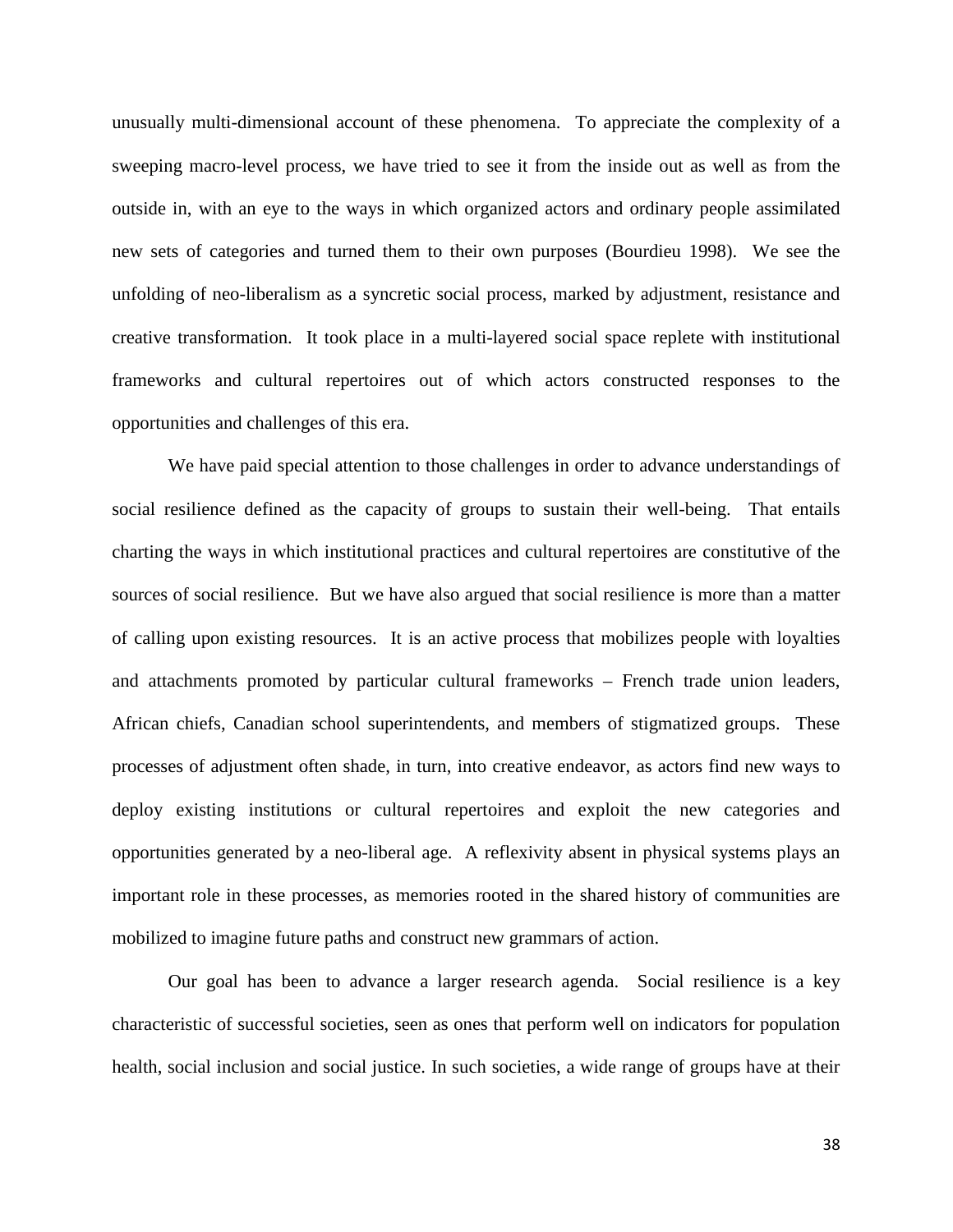disposal the cultural and institutional resources needed to respond to successive challenges. If we are to understand what makes societies successful, we need to know more about how social resilience is constituted and operates. Moreover, as an optic, social resilience casts old issues into a new light. As a framework for approaching issues of social justice, it is an alternative to traditional right-left debates about threatened welfare states, the virtues and dangers of individualism, or the evils of government intervention. It transcends traditional disciplinary frameworks to consider how institutions work in tandem with cultural repertoires to constitute collective capabilities, and it considers issues of recognition and cultural membership in tandem with questions about the distribution of resources.

Our hope is that the studies in this volume will open up new agendas and provide inspiration for further research into the effects of neo-liberalism and the sources of social resilience. At the core of inquiries into social resilience must be the macro-micro link. At the macro-level, there is room for further modeling of adjustment to shocks (Bronfenbrenner 1979; Wuermli et al 2012). At the meso level we need a better understanding of how to keep institutions robust and cultural repertoires resonant. At the micro-level, we need deeper explorations of the connections between cultural repertoires, institutional frameworks and individual resilience of the sort indicated, for instance, by the finding that minority students with the best educational outcomes are typically 'straddlers' endowed with a strong group identity but also capacities to engage majority culture (Osterman et al 2006, Carter 2005). One route into this would be through studies of the social processes that support 'possibilities and hopes' understood as the institutional and cultural practices that allow individuals to negotiate new environments in flexible and ambitious ways.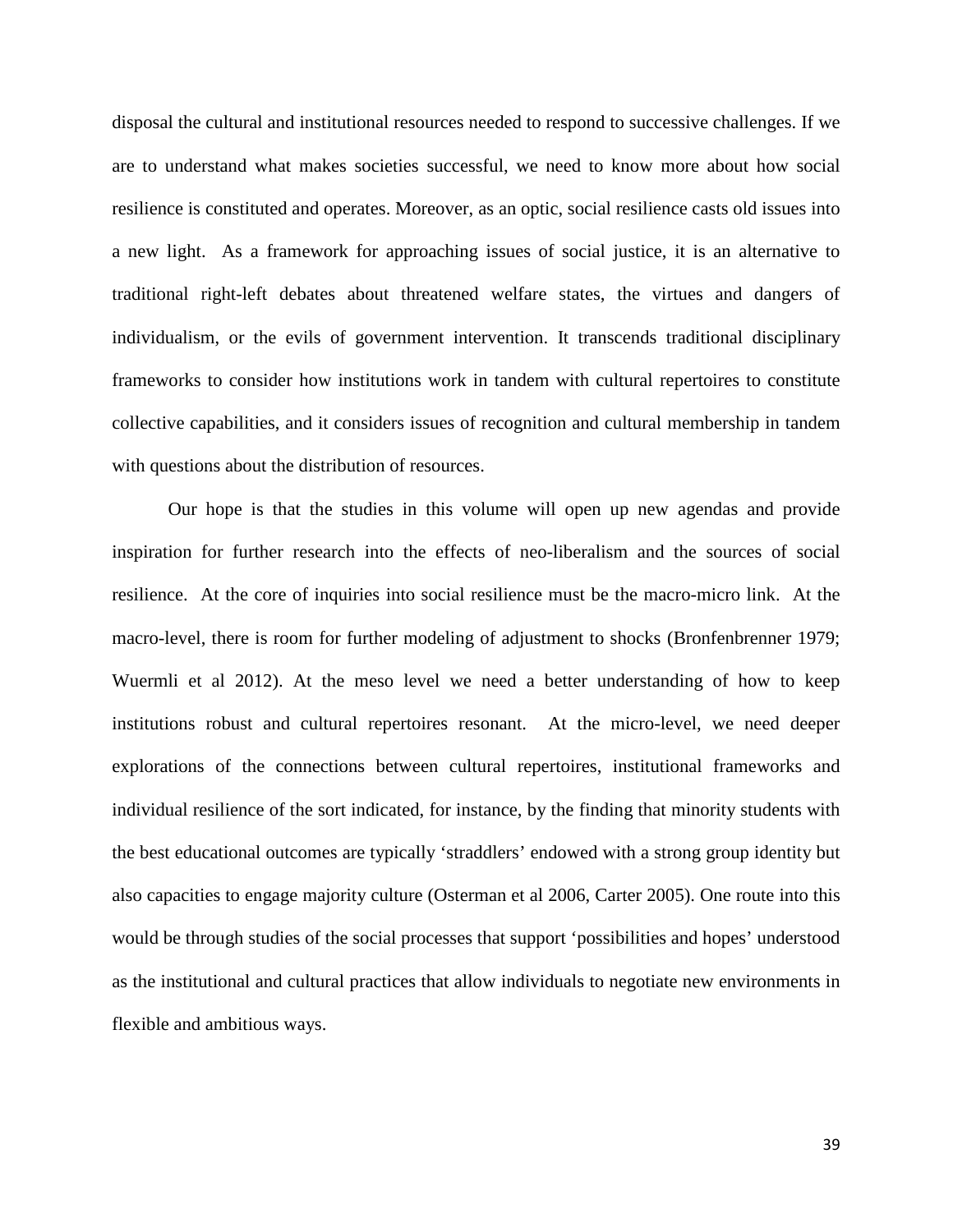Similarly, there is room for further investigation of the ways in which developments during the neo-liberal era have affected the sources of social resilience. We have made a number of observations about this but not undertaken a systematic assessment of which resources were eroded or augmented over the last thirty years; and more specific case studies will be needed to develop a fine-grained understanding of such issues. Moreover, the recessions that many countries experienced in the wake of the global financial crisis have posed new challenges for social groups that could fruitfully be analyzed within this framework. We see many opportunities for following up the formulations introduced in this book.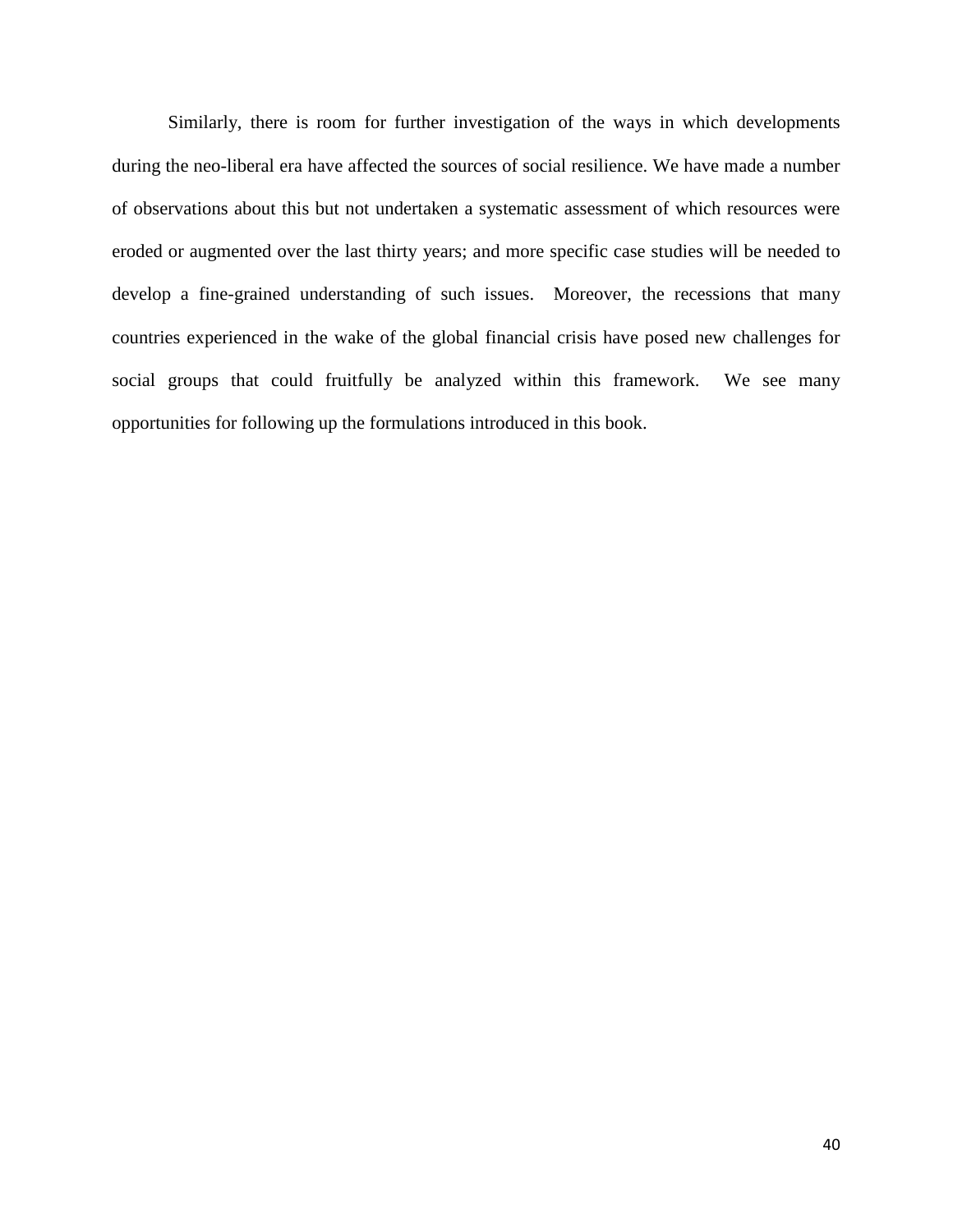## **References**

- Abelmann, Nancy. 2003. *The Melodrama of Mobility: Women, Talk, and Class in Contemporary South Korea*. Honolulu: University of Hawaii Press.
- Adger, W. Neil, P. Mick Kelly and Nguyen Huu Ninh. 2001*. Living with Environmental Change: Social Vulnerability, Adaptation and Resilience in Vietnam*. London: Routledge.
- Ancelovici, Marcos. 2012 "Le mouvement Occupy et la question des inégalités: Ce que le slogan 'Nous sommes les 99 %' dit et ne dit pas." In F. Dupuis-Déri, ed*. Par dessus le marché! Rélexions critiques sur le capitalisme*. Montreal: Écosociété
- Anderson, Benedict. 1983*. Imagined Communities*. London: Verso.
- Anderson, Christopher J., and Pablo Beramendi (2012). "Left Parties, Poor Voters and Electoral Participation in Advanced Industrial Societies." *Comparative Political Studies*45(6): 714-46.
- Aurini, Janice, Julian Dierkes and Scott Davies, eds. Forthcoming. *Out of the Shadows; What is driving the International Rise of Supplementary Education*. London: Springer Press.
- Art, David. 2011. *Inside the Radical Right: The Development of Anti-Immigrant Parties in Western Europe*. New York: Cambridge University Press.
- Bail, Christopher. 2008. "The Configuration of Symbolic Boundaries against Immigrants in Europe." *American Sociological Review* 73 (February): 37-59.
- Bandura, Albert. 1977. *Social Learning Theory*. Englewood Cliffs: Prentice-Hall.
- Bandura, Albert. 1982. Self-Efficacy Mechanism in Human agency. *American Psychologist* 37: 122-147.
- Barnes, Lucy, Peter A. Hall and Rosemary CR Taylor. 2008. "The Social Sources of the Gradient: A Cross-National Analysis of the Pathways Linking Social Class to Population Health." Paper presented at the Annual Meeting of the American Political Science Association, Boston.
- Bartels, Larry. 2008. *Unequal Democracy: The Political Economy of the New Gilded Age*. Princeton: Princeton University Press.
- Berkman, Lisa F. 1997. "Looking beyond Age and Race: The Structure of Networks, Functions. of Support, and Chronic Stress." *Epidemiology* 8 (September): 469-470.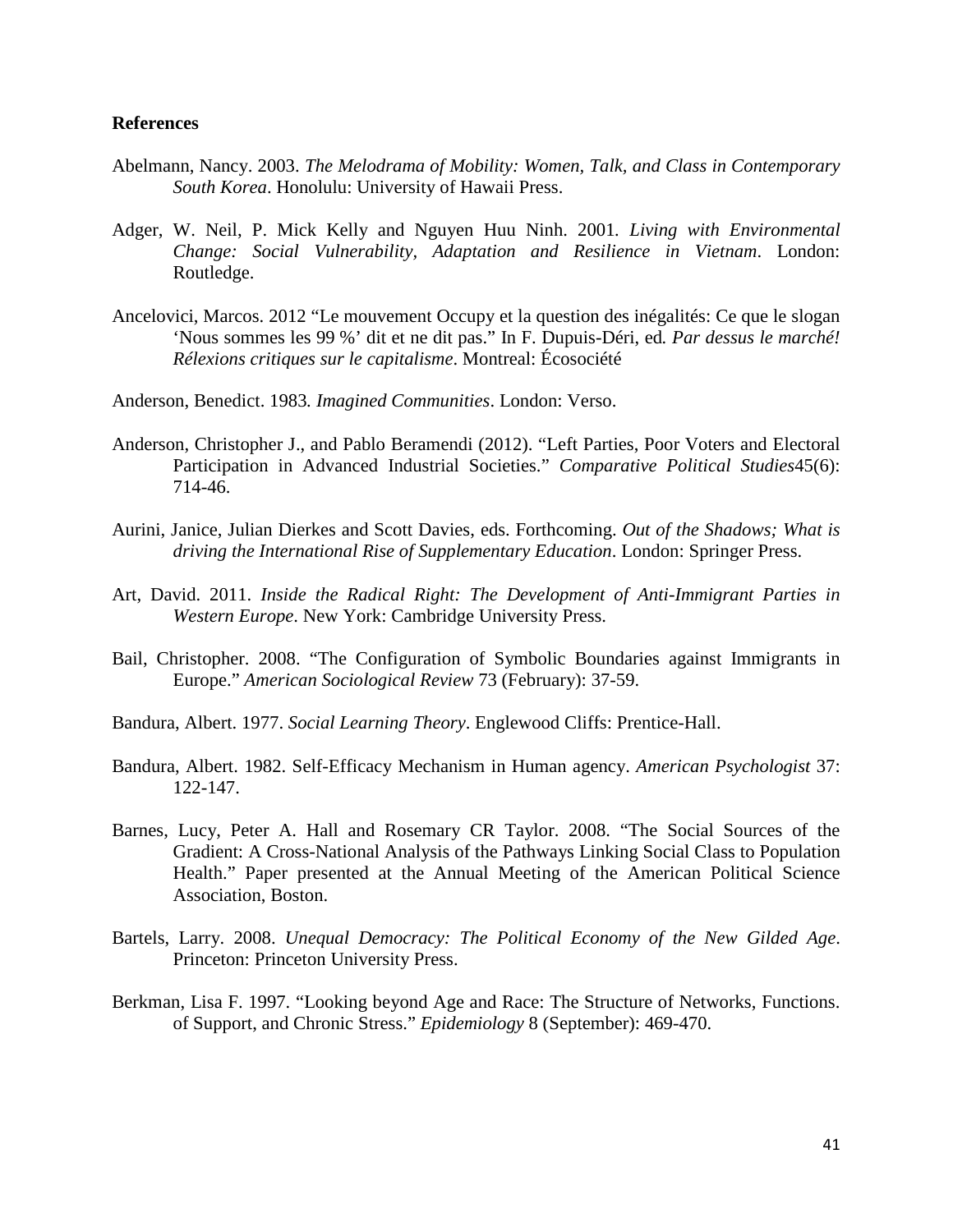- Berkman, Lisa F. and Thomas Glass. 2000. "Social Integration, Social Networks, Social Support and Health." Lisa F. Berkman and Ichiro Kawachi, eds. *Social Epidemiology* (pp. 137- 174). New York: Oxford University Press.
- Berman, Sheri. 2006. *The Primacy of Politics: Social Democracy and the Making of Europe's Twentieth Century*. New York: Cambridge University Press.
- Blyth, Mark. 2002. *Great Transformations: Economic Ideas and Institutional Change in the Twentieth Century*. New York: Cambridge University Press.
- Boltanski, Luc and Eve Chiappello. 2007. *The New Spirit of Capitalism*. London: Verso.
- Boltanski, Luc and Laurent Thévenot.2006 *On Justification: Economies of Worth.* Princeton: Princeton University Press.
- Bouchard, Gérard. 2003. *Raison et Contradiction: Le Mythe au Secours de la Pensée*. Québec : Éditions Nota bene/Cefan.
- Bourdieu, Pierre. 1998. *Acts of Resistance: Against the Tyranny of the Market*. New York: The New Press.
- Bresser-Pereira, Luiz Carlos and José Luis Oreira. 2012. "A Theoretical Framework for a Structuralist Development Economics." Paper presented at a Conference on Financial Stability and Growth, Sào Paulo (March).

Brenner, Neil, Jamie Peck and Nick Theodore, 2010 "Variegated Neoliberalization: Geographies, Modalities, Pathways," *Global Networks*, 10, 1.

- Brint, Steven and Kristopher Proctor , 2011. "Middle Class Respectability in Twenty-First Century America. Work and Lifestyle in the Professional-Managerial Stratum." Pp. 462- 492 in *Thrift and Thriving in America: Capitalism and Moral Order from the Puritans to the Present,* edited by Joshua J. Yates and James Davidson Hunter. New York: Oxford University Press.
- Brinton, Mary C. 2011. *Lost in Transition: Youth, Education, and Work in Postindustrial Japan.* Cambridge: Cambridge University Press.
- Bronfenbrenner, Urie. 1979. *The Ecology of Human Development: Experiments by Nature and Design.* Cambridge: Harvard University Press.
- Carlson, Marcia, and Paula England. Eds. 2011 *Changing Families in an Unequal Society*. Stanford: Stanford University Press.
- Carter, Prudence. 2005. *Keepin' It Real: School Success Beyond Black and White.* New York: Oxford University Press.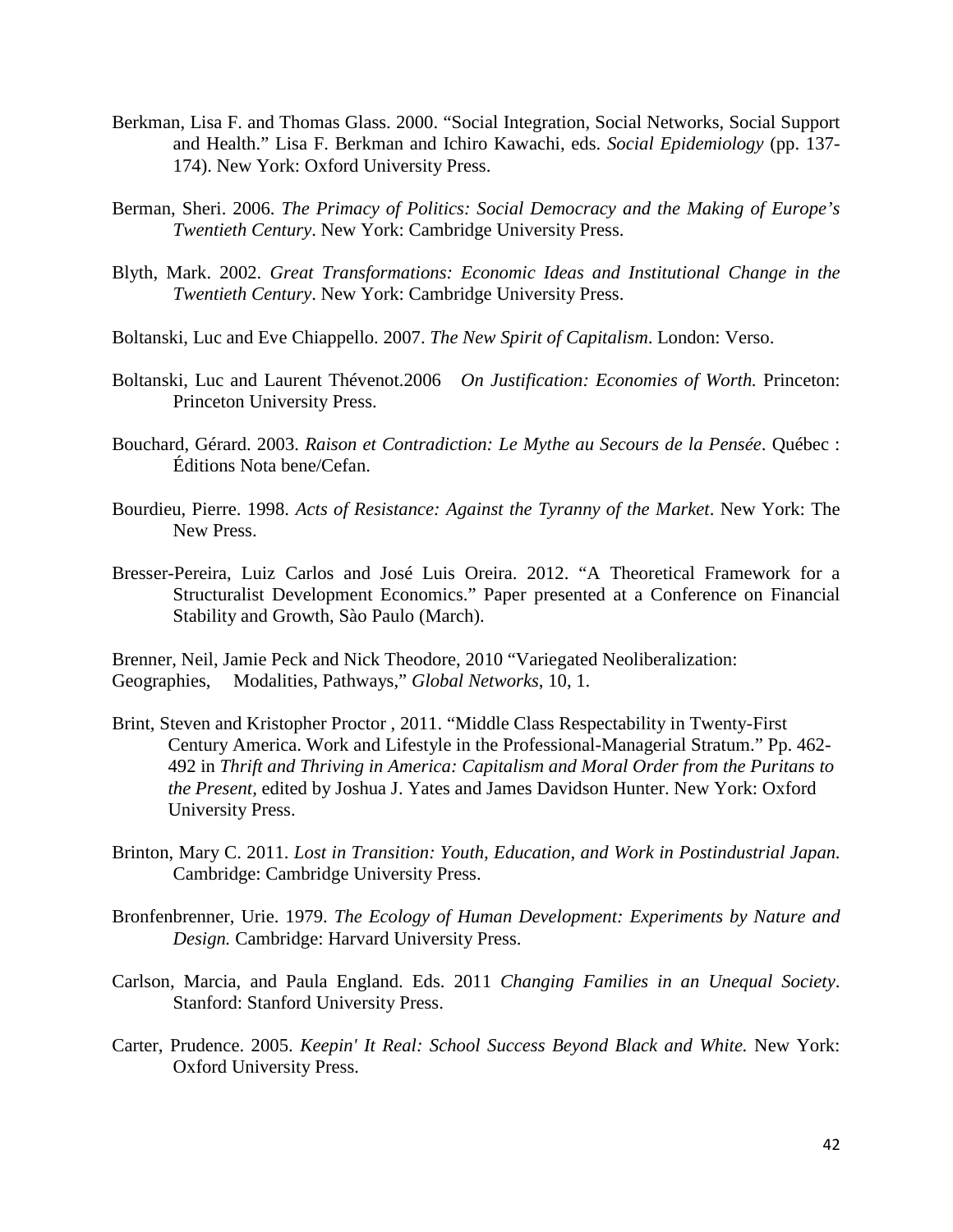- Carter Prudence. 2012. *Stubborn Roots. Race, Culture and Inequality in US and South Africa Schools.* New York: Oxford University Press.
- Castel, Robert. 1995. *Les métamorphoses de la question sociale*. Paris: Gallimard.
- Centeno Miguel A. and Joseph N. Cohen. 2012. "The Arc of Neo-Liberalism." *Annual Review of* Sociology. xxx
- Chandler, Michael and Christopher Lalonde. 1998. "Cultural Continuity as a Hedge Against Suicide in Canada's First Nations." *Journal of Transcultural Psychology* 35/2: 191- 219.
- Chauvel, Louis. 2010. *Le destin des generations structure sociale et cohortes en France du XXè siècle aux années.* Paris: Presses Universitaires de France.
- Collier, Paul and David Dollar. 2002. *Globalization, Growth and Poverty: Building an Inclusive World Economy*. Washington, D.C.: The World Bank.
- Comaroff, Jean, and John L. Comaroff. 2001. *Millennial Capitalism and the Culture of Neoliberalism*. Durham: Duke University Press.
- Cottle, Thomas J. 2001. *Hardest Times: The Trauma of Long-Term Unemployment*. Westport: Praeger Publishers.
- Daly, Mary, and Hilary Silver. 2008. "Social Exclusion and Social Capital." *Theory and Society* 37 (April): 537-566.
- Davis, Deborah S, ed. 2000. *The Consumer Revolution in Urban China*. Berkeley: University of California Press.
- Dezalay, Yves and Bryant G. Garth. 2002. *The Internationalization of Palace Wars: Lawyers, Economists and the Contest to Transform Latin American States*. Chicago: University of Chicago Press.
- Dobbin, Frank 1994. "Cultural Models of Organization: The Social Construction of Rational Organizing Principles." Diana Crane, ed. *The Sociology of Culture: Emerging Theoretical Perspectives* (pp.117-141). Hoboken: Wiley-Blackwell.
- Duménil, Gérard and Dominique Lévy. 2004. *Capital Resurgent : Roots of the Neoliberal Revolution*. Cambridge MA : Harvard University Press.
- Duvoux, Nicolas. 2009. *L'autonomie des assistés*. Paris: Presses Universitaires de France.
- Ehrenreich, Barbara. 1989. *Fear of Falling: The Inner Life of the Middle Class*. New York: Pantheon Books.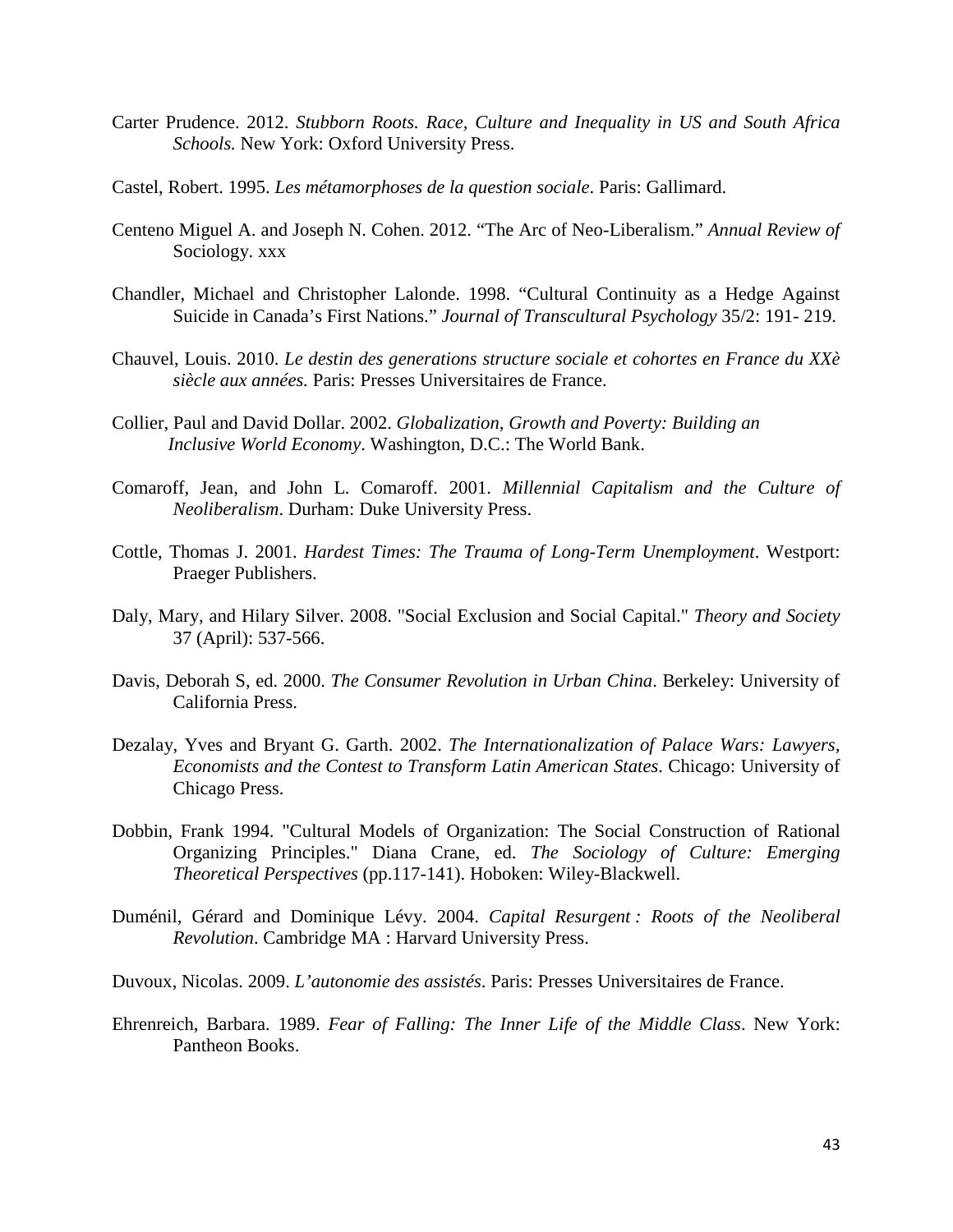- Espeland, Wendy, and Michael Sauder. 2007. "Rankings and Reactivity: How Public Measures Recreate Social Worlds." *American Journal of Sociology* 113: 1-40.
- Fantasia, Rick and Kim Voss. 2004. *Hard Work: Remaking the American Labor Movement*. Berkeley: University of California Press.
- Feliciano, Cynthia. 2005. "Does Selective Migration Matter? Explaining Ethnic Disparities in Educational Attainment among Immigrants' Children," *International Migration Review* 39(4): 841-871.
- Fischer, Claude. 2011. *Still Connected: Family and Friends in America since 1970*. New York: Russell Sage.
- Fischer, Claude. 2012. "How to be Poor." *Boston Review* May/June.
- Fishman, Robert M. 2009 "On the Costs of Conceptualizing Social Ties as Social Capital." Pp. 66-86 in *Social Capital: Reaching Out, Reaching In*, ed by Vina Ona Bartkus and James H. Davis. Northampton, MA: Edward Elgar.
- Folke, Carl. 2006. "Resilience: The Emergence of a Perspective for Social-Ecological Systems Analysis." *Global Environmental Change* 16: 253-67.
- Foucault, Michel. 2008*. The Birth of Biopolitics: Lectures at the Collège de France 1978-1979.* London: Palgrave.
- Fraser, Nancy and Axel Honneth. 2003. *Redistribution or Recognition? A Political-Philosophical Exchange*. London: Verso.
- Galbraith, John Kenneth. 1958. *The Affluent Society*. Boston: Houghton Mifflin.
- Gautié, Jérome and John Schmitt, eds. 2010. *Low Wage Work in the Wealthy World*. New York: Russell Sage Foundation.
- Greenhouse, Carole J. 2009. *Ethnographies of Neoliberalism*. Philadelphia: University Of Pennsylvania Press.
- Gross, Neil, Thomas Medvetz, and Ruppert Russel. 2011. "The Contemporary American Conservative Movement." *Annual Review of Sociology*. 37: 325-354.
- Guetzkow, Joshua. 2010. "Beyond Deservingness: Congressional Discourse on Poverty, 1964- 1999." The *Annals of the American Academy of Political and Social Science* 629: 173- 197.
- Hacker, Jacob. 2008. *The Great Risk Shift: The New Economic Insecurity and the Decline of the American Dream*. Oxford: Oxford University Press.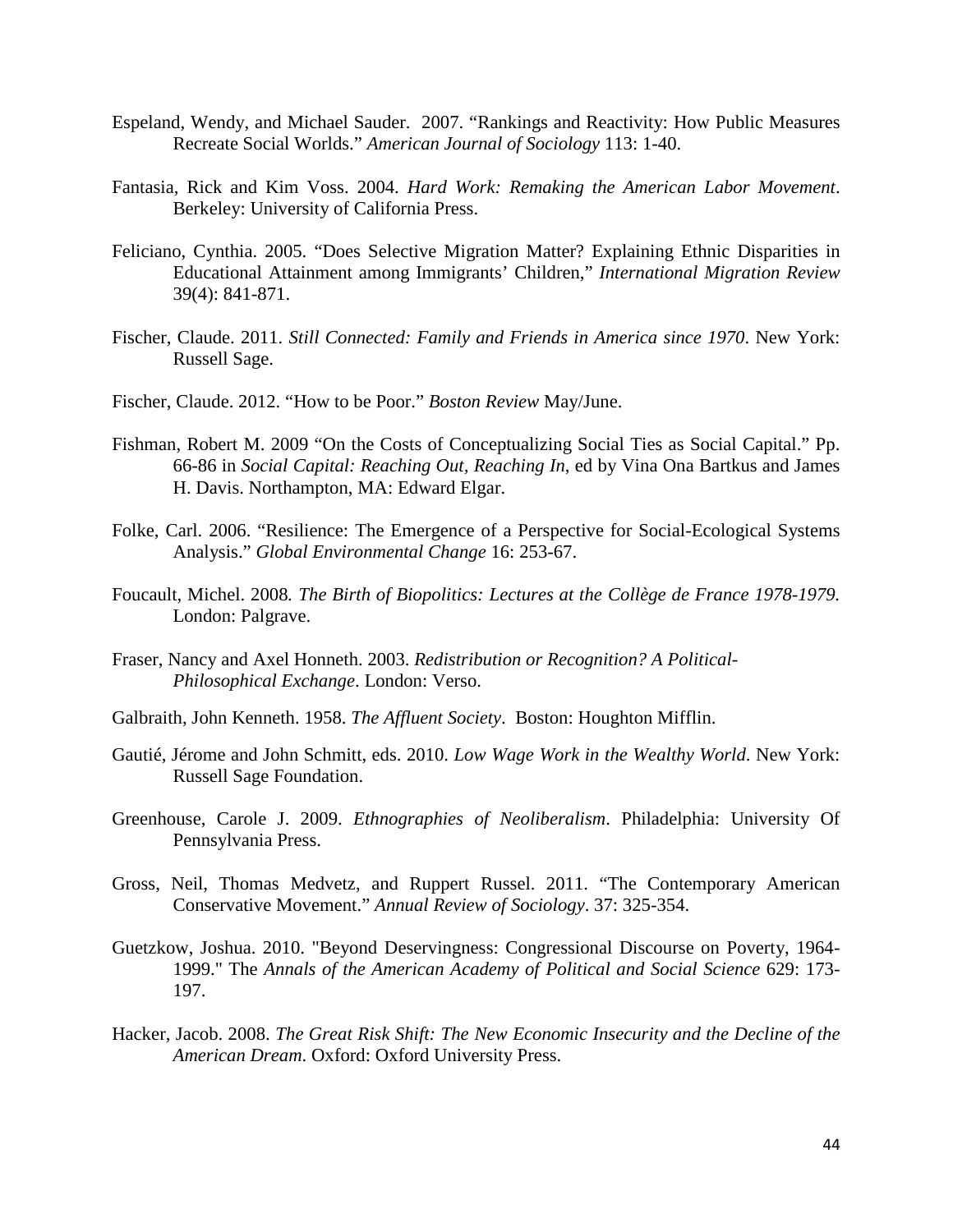- Hacker, Jacob S. andand Paul Pierson. 2010. *Winner Take All Politics: How Washington Made the Rich Richer – And Turned Its Back on the Middle Class*. New York: Simon and Schuster.
- Hacker, Jacob S., Gregroy A. Huber, Philipp Rehm, Mark Schelsinger and Rob Valletta. 2010. *The Economic Security Index: A New Measure of the Economic Security of American Workers and their Families*. New York: Rockefeller Foundation.
- Hall, Peter A. 2013. "The Political Origins of Our Economic Discontents: Contemporary Adjustment Problems in Historical Perspective." In Miles Kahler and David Lake, eds., *Politics in the New Hard Times*. Ithaca: Cornell University Press.
- Hall, Peter A.and Michèle Lamont. 2009. *Successful Societies: How Institutions and Culture Affect Health*. Cambridge: Cambridge University Press.
- Hall, Peter A. and David Soskice. 2001. *Varieties of Capitalism: The Institutional Foundations of Comparative Advantage.* Oxford: Oxford University Press.
- Hall, Peter A. and Kathleen Thelen. 2009. "Institutional Change in Varieties of Capitalism." *Socio-Economic Review* 7: 7-34.
- Hanser, Amy. 2008. *Service Encounters: Class, Gender, and the Market for Social Distinction in Urban China.* Stanford: Stanford University Press.
- Harvey, David. 2005. *A Brief History of Neoliberalism*. Oxford: Oxford University Press.
- Herrigel, Gary. 1996. *Industrial Constructions: The Sources of Germany's Industrial Power*. New York: Cambridge University Press.
- Iversen, Torben. 2006. "Class Politics is Dead! Long Live Class Politics! A Political Economy Perspective on the New Partisan Politics." *APSA-CP Newsletter 17* (Summer): 1-6.
- Jacobs, Elizabeth and Katherine S. Newman. 2008. "Rising Angst? Change and Stability in Perceptions of Economic Insecurity." K. S. Newman, ed. *Laid Off, Laid Low: Political and Economic Consequences of Employment Insecurity*. West Sussex: Columbia University Press.
- Jobert, Bruno and Bruno Théret. 1994. *Le tournant néo-libéral en Europe*. Paris: L'Harmattan.
- Kapur, Devesh, Chandra Bhan Prasad, Lant Pritchett and D. Shyam Babu, 2010. "Rethinking Inequality: Dalits in Uttar Pradesh in the Market Reform Era," *Economic and Political Weekly* CLV,35 (August 28): 39-49.

Katzenstein, Peter. 1985. *Small States in World Markets*. Ithaca: Cornell University Press.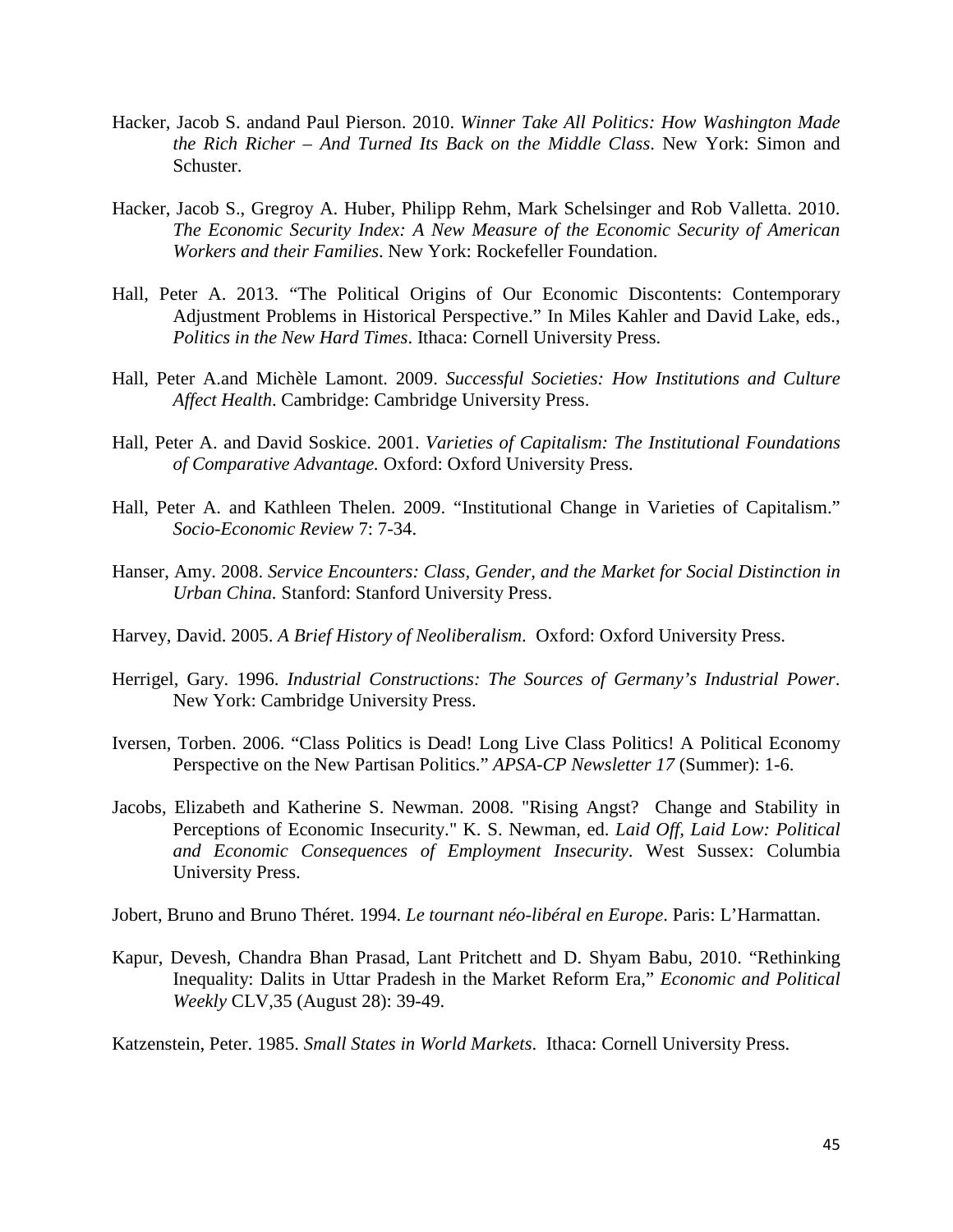- Kentikelenis, Alexander, Marina Karanikolos, Irene Papanicolas, Sanjay Basu, Martin McKee nd David Stuckler. 2011 "Health Effects of Financial Crisis: Omens of a Greek Tragedy." *Lance*t OI:10.1016/S0140-6736(11)61556-0
- Kharas, Homi. 2010. "The Emerging Middle Class in Developing Countries." *OECD Development Centre Working Paper* No. 285.
- Kymlicka, Will. 2007. *Multicultural Odysseys: Navigating the New Global Politics of Diversity*. New York: Oxford University Press.
- Lamont, Michèle. 2000. *The Dignity of Working Men: Morality and the Boundaries of Race, Class, and Immigration*. Cambridge: Harvard University Press.
- Lamont, Michèle. 1992. *Money, Morals, and Manners; The Culture of the French and the American Upper-Middle Class*. Chicago: University of Chicago Press.
- Lamont, Michèle. 2009. "Responses to Racism, Health, and Social Inclusion as a Dimension of Successful Societies." In Peter A. Hall and Michèle Lamont, eds. *Successful Societies: How Institutions and Culture Affect Health*. Cambridge: Cambridge University Press:151-68.
- Lamont, Michèle and Viràg Molnár. 2001. "How Blacks Use Consumption to Shape Their Collective Identity: Evidence from African-American Marketing Specialists." *Journal of Consumer Culture* 1: 31-45.
- Lamont, Michèle and Laurent Thévenot. 2000. *Rethinking Comparative Cultural Sociology: Politics and Repertoires of Evaluation in France and the United States*. Cambridge: Cambridge University Press.
- Lareau, Annette. 2003. *Unequal Childhoods: Class, Race, and Family Life*. Berkeley: University of California Press.
- Lascoumes Pierre and Philippe Bezes. 2009. Les formes de jugement du politique. Principes moraux, principes d'action et registre légal. *Année sociologique* 59: 109-147.
- Lascoumes, Pierre and Patrick Le Galès. 2004. *Gouverner par les Instruments*. Paris: Presses de Sciences PO.
- Lefebvre, Henrí. 1974. *The Production of Space*. Malden, MA: Blackwell Publishing.
- Liebenberg, Linda and Michael Ungar. 2009. *Researching Resilience*. Toronto: University of Toronto Press.
- Marcuse, Herbert. 1964. One Dimensional Man: Studies in the Ideology of Advanced Industrial Society. Boston: Beacon Press.

Markus, Hazel and Paula Nurius. 1986. "Possible Selves." *American Psychologist* 41: 954-69.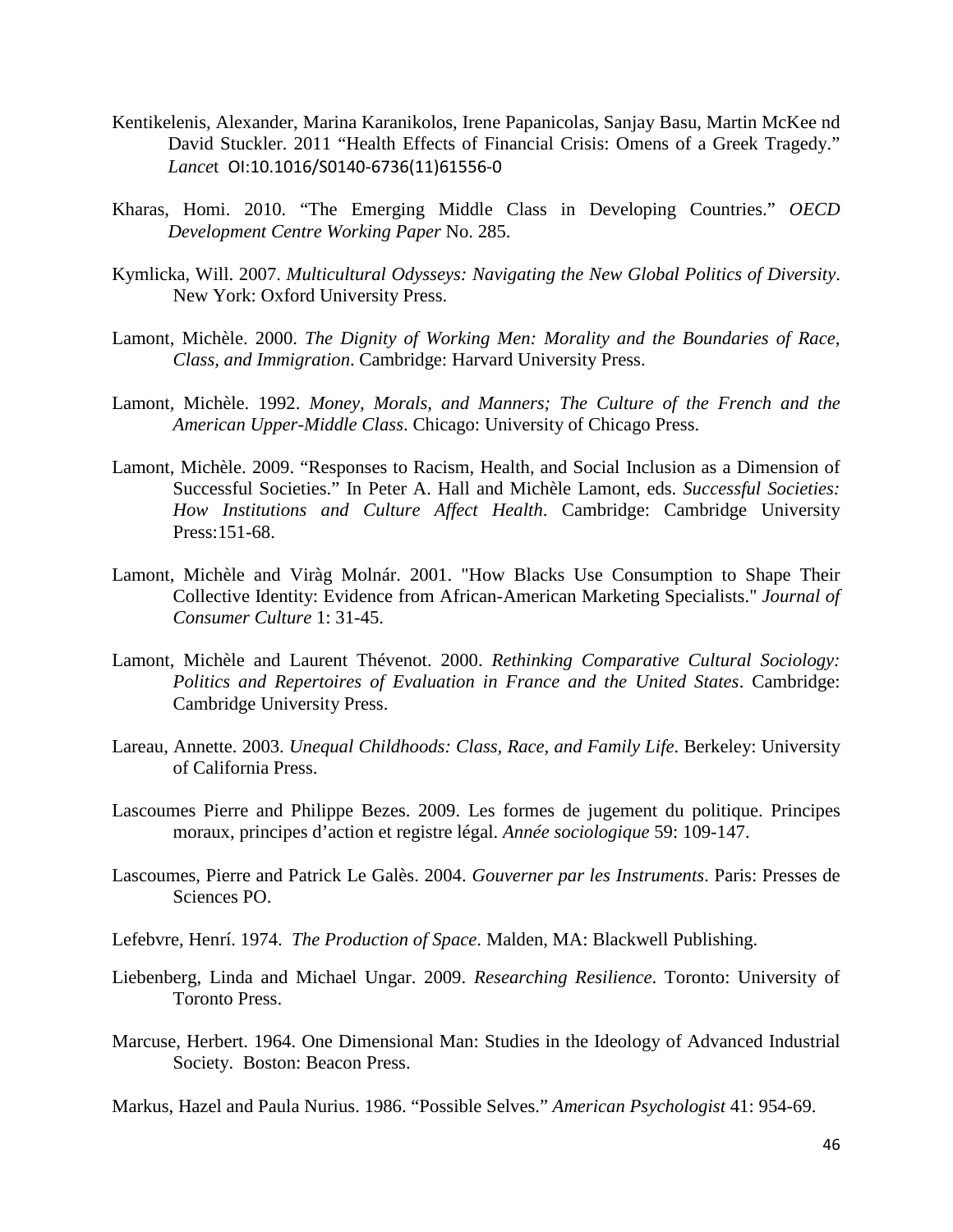- Massey, Douglas S. and Nancy Denton. 1994. *American Apartheid: Segregation and the Making of the Underclass.* Cambridge: Harvard University Press.
- Marshall, T.H. 1950. *Citizenship and Social Class and Other Essays*. Cambridge: Cambridge University Press.
- Masten, Ann S. 2010. Ordinary Magic: Lessons from Research on Resilience in Human Development. *Education Canada* 49: 28-32.

McPherson, Miller, Lynn Smith-Lovin and Matthew Brashears. 2006. "Social Isolation in America: Changes in Core Discussion Networks over Two Decades," *American Sociological Review* 71:3:353-375.

- Merry, Sally Engle and Peggy Levitt. 2009. "Vernacularization on the Ground: Local Uses of Global Women's Rights in Peru, China, India and the United States." *Global Networks*  $9: 441 - 461$ .
- Miller, Peter and Nikolas Rose. 2008. *Governing the Present*. Cambridge: Polity Press.

Mudge, Stephanie Lee. 2008. "What is Neo-Liberalism?" *Socio-Economic Review* 6: 703-31.

Mudge, Stephanie Lee. 2011. "What's Left of Leftism? Neoliberal Politics in Western Party Systems 1945-2004," *Social Science History* 35(3): 337-80.

- Newman, Katherine S. 1989. *Falling From Grace: Downward Mobility in the Age of Affluence*. Berkeley: University of California Press.
- Noiriel, Gérard. 2006. *Le creuset français: Histoire de l'immigration*. Paris : Points Histoire.
- Norris, Pippa and Ronald Inglehart. 2009. *Cosmopolitan Communication : Cultural Diversity in a Globalized World*. New York : Cambridge University Press.
- Offe, Claus. 2011. "Shared Social Responsibility: The Need for and Supply of Responsible Patterns of Action," *Trends in Social Cohesion* 23: 15-34.
- Oishi, S., S. Kesebir and E. Diener, 2011. Income Inequality and Happiness. *Psychological Science*, 22: 1095-1100.
- Ong, Aihwa. 2006. *Neoliberalism as Exception*. Durham: Duke University Press.
- Osterman, Paul. 2012. "Job Quality In America: The Myths That Block Action." In Françoise Carré, Chris Warhurst, and Patricia Findlay and Chris Tilly, eds., *Are Bad Jobs Inevitable*? London: Palgrave: XXX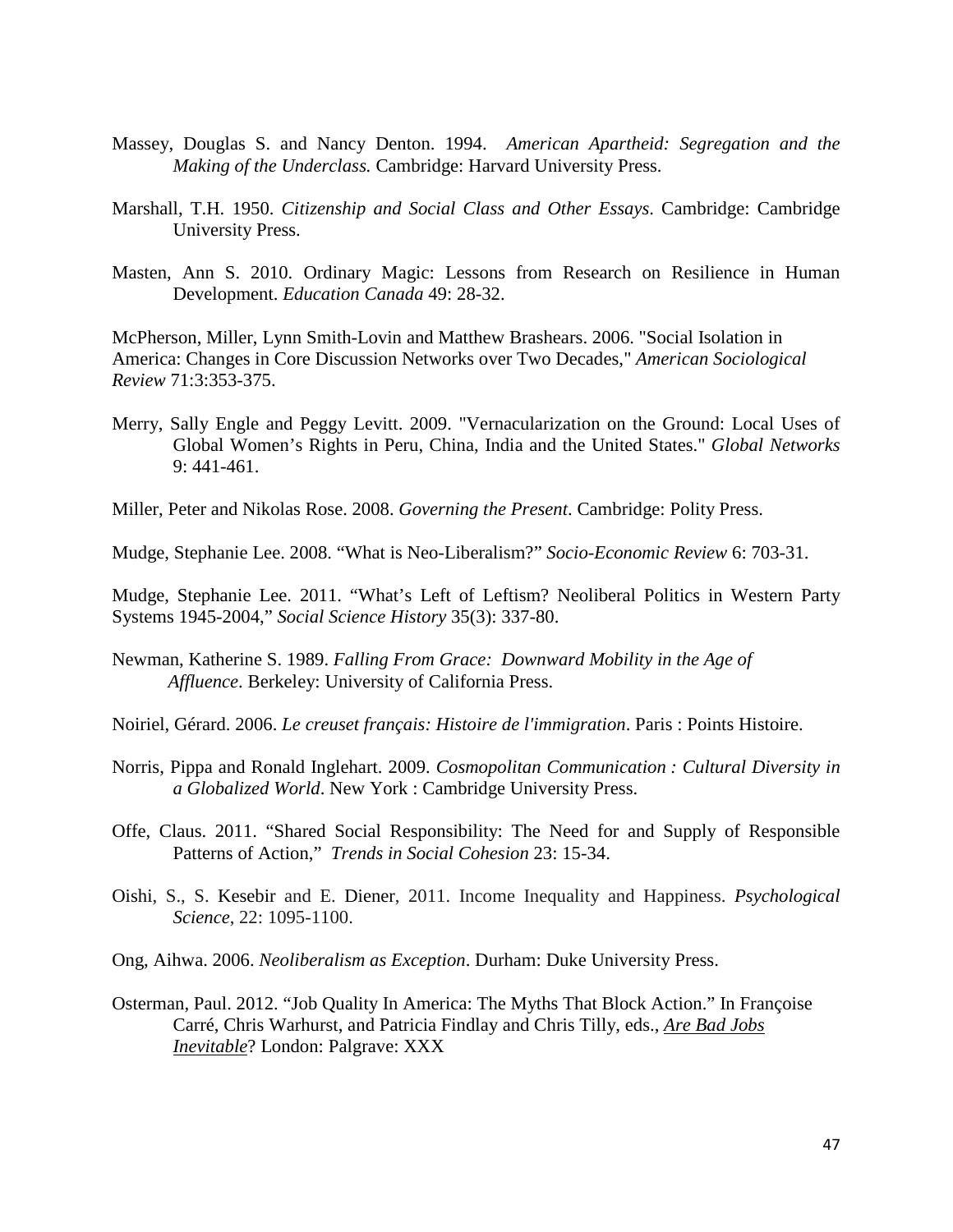- Ostrom, Elinor. 2005. *Understanding Institutional Diversity*. Princeton: Princeton University Press.
- Oyserman, Daphna, Deborah Bybee and Kathy Terry. 2006. "Possible Selves and Academic Outcomes: How and When Possible Selves Impel Action." *Journal of Personality and Social Psychology* 91: 188-204.
- Pachucki Mark and Ronald L. Breiger. 2010. Cultural Holes: Beyond Relationality in Social Networks and Culture. *Annual Review of Socilogy*. 36:205--24
- Palier, Bruno, Patrick Emmenegger, Silja Häusermann, and Martin Seeleib-Kaiser, eds. 2012*. The Age Of Dualization: The Changing Face Of Inequality In Deindustrializing Societies.* Oxford: [Oxford University Press](http://www.oup.com/us/catalog/general/subject/Politics/ComparativePolitics/?view=usa&ci=9780199797899)
- Palier, Bruno, and Kathleen Thelen. 2010. "Institutionalizing Dualism: Complementarities and Change in France and Germany." *Politics and Society* 38: 119-48.
- Paugam, Serge. 1996. "Poverty and Social Disqualification: A Comparative Analysis of Cumulative Social Disadvantages in Europe" *Journal of European Social Policy* 6: 287- 303.
- Paugam, Serge, Duncan Gallie, and Sheila Jacobs. 2003. "Unemployment, Poverty and Social Isolation: Is there a Vicious Circle of Social Exclusion?" *European Societies* 5: 1-32.
- Peck, Jamie and Adam Tickell. 2002. "Neoliberalizing Space," *Antipode* 34(3): 380-404.
- Piketty, Thomas, and Emmanuel Saez. 2003. "Income Inequality in the United States, 1913- 1998." *Quarterly Journal of Economics* 118: 1-39.
- Piore, Michael, and Charles Sabel. 1984. *The Second Industrial Divide: Possibilities for Prosperity*. New York: Basic Books.
- Pierson, Paul. 2003. "Big, Slow-Moving and Invisible…Macrosocial Processes in the Study of Comparative Politics." James Mahoney, and Dietrich Rueschemeyer eds. *Comparative Historical Analysis in the Social Sciences.* New York: Cambridge University Press: 177- 207.
- Polletta, Francesca, Pang Ching Bobby Chen, Beth Gharrity Gardner and Alice Mottes. 2011 "The Sociology of Storytelling." *Annual Review of Sociology*. 37: 109-130.
- Polanyi, Karl. 1944. *The Great Transformation: The Political and Economic Origins of Our Time*. Boston: Beacon Press.
- Prasad, Monica. 2006. *The Politics of Free Markets: The Rise of Neoliberal Economic Policies in Britain, France, Germany and the United States*. Chicago: University of Chicago Press.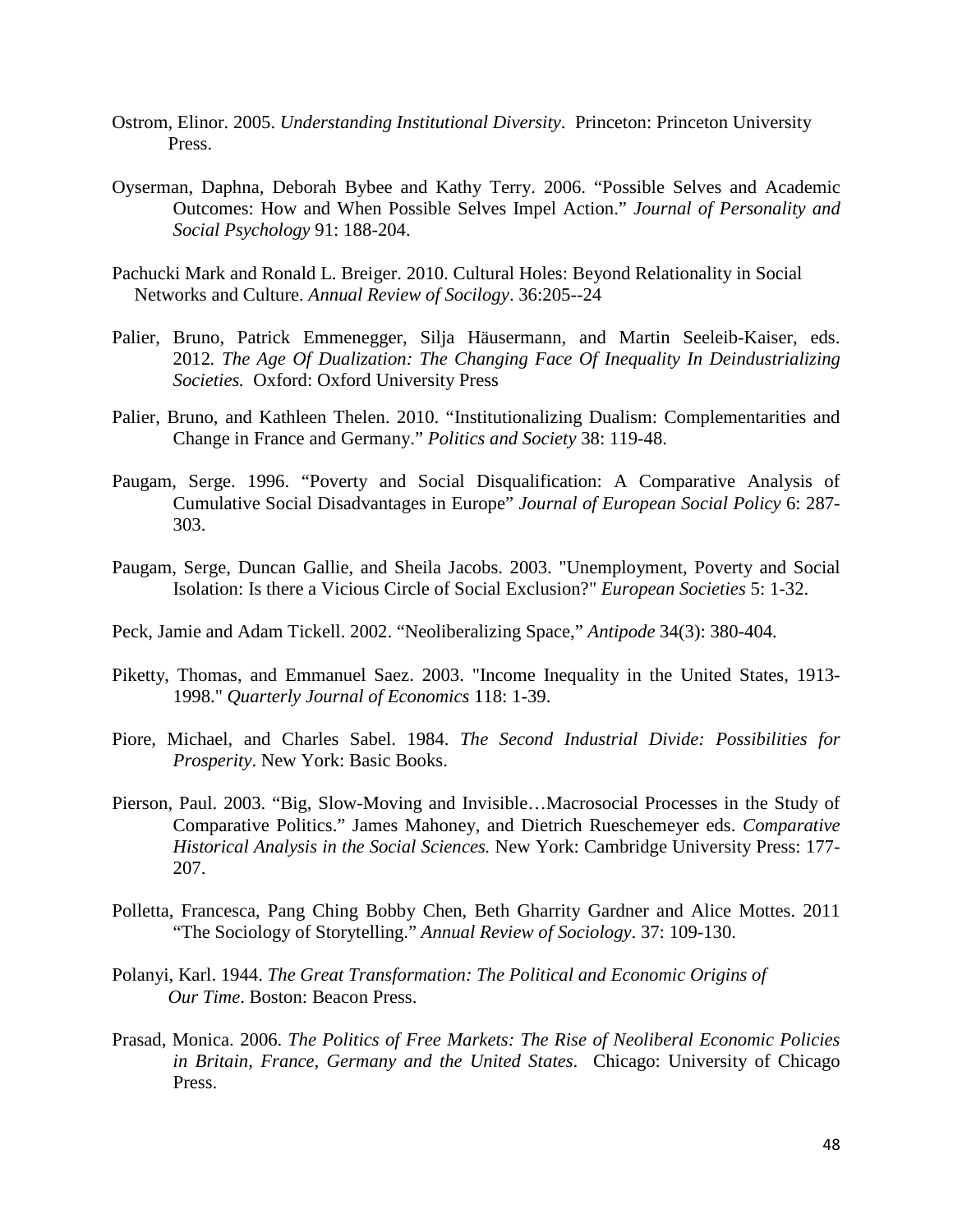- Préteceille, Edmond. 2009. "La ségrégation ethnoraciale dans la métropole parisienne." *Revue française de sociologie* 50:
- Putnam, Robert D. 2000. *Bowling Alone: The Collapse and Revival of American Communities*. New York: Simon and Schuster.
- Rajan, Raguran. 2010. *Fault Lines: How Hidden Fractures Still Threaten the World Economy*. Princeton: Princeton University Press.
- Rao, Vijayendra and Michael Walton. Eds. 2004. *Culture and Public Action*. Stanford: Stanford University Press.
- Ravallion, Martin. 2009. "The Developing World's Bulging (but Vulnerable) "Middle Class." *Policy Research Working Paper* 4816. Washington, D.C.: The World Bank
- Rodrik, Dani. 1997. *Has Globalization Gone Too Far?* Washington, D.C.: Institute for International Economics.
- Sampson, Robert J, Jeffrey Morenoff, and Felton Earls. 1999. "Beyond Social Capital: Spatial Dynamics of Collective Efficacy for Children." *American Sociological Review* 64: 633- 60.
- Sampson, Robert J., Jeffrey D. Morenoff, andThomas Gannon-Rowley. 2002. "Assessing Neighborhood Effects: Social Processes and New Directions in Research." *Annual Review of Sociology* 28: 443-478.
- Scheper-Hughes, Nancy. 1993. *Death without Weeping: The Violence of Everyday Life in Brazil*. Berkeley: University of California Press.
- Sen, Amartya. 1993. "Capability and Well-Being." Martha Nussbaum and Amartya Sen eds. *The Quality of Life* (pp. 30-53). New York: Oxford Claredon Press.
- Schaefer, Armin and Wolfgang Streeck. eds. 2013. *Politics in an Age of Austerity.*Cambridge: Polity Press.
- Schoon, Ingrid. 2006. *Risk and Resilience: Adaptations in Changing Times*. Cambridge: Cambridge University Press.
- Schor, Juliet B. 1998. *The Overspent American: Why We Want What We Don't Need*. New York: Perseus.

Schröder, Martin. 2011. *Die Macht Moralischer Argumente*. Wiesbaden: VS Verlag.

Sewell, William H. Jr. 2008. "The Temporalities of Capitalism," *Socio-Economic Review* 6(3): 517-37.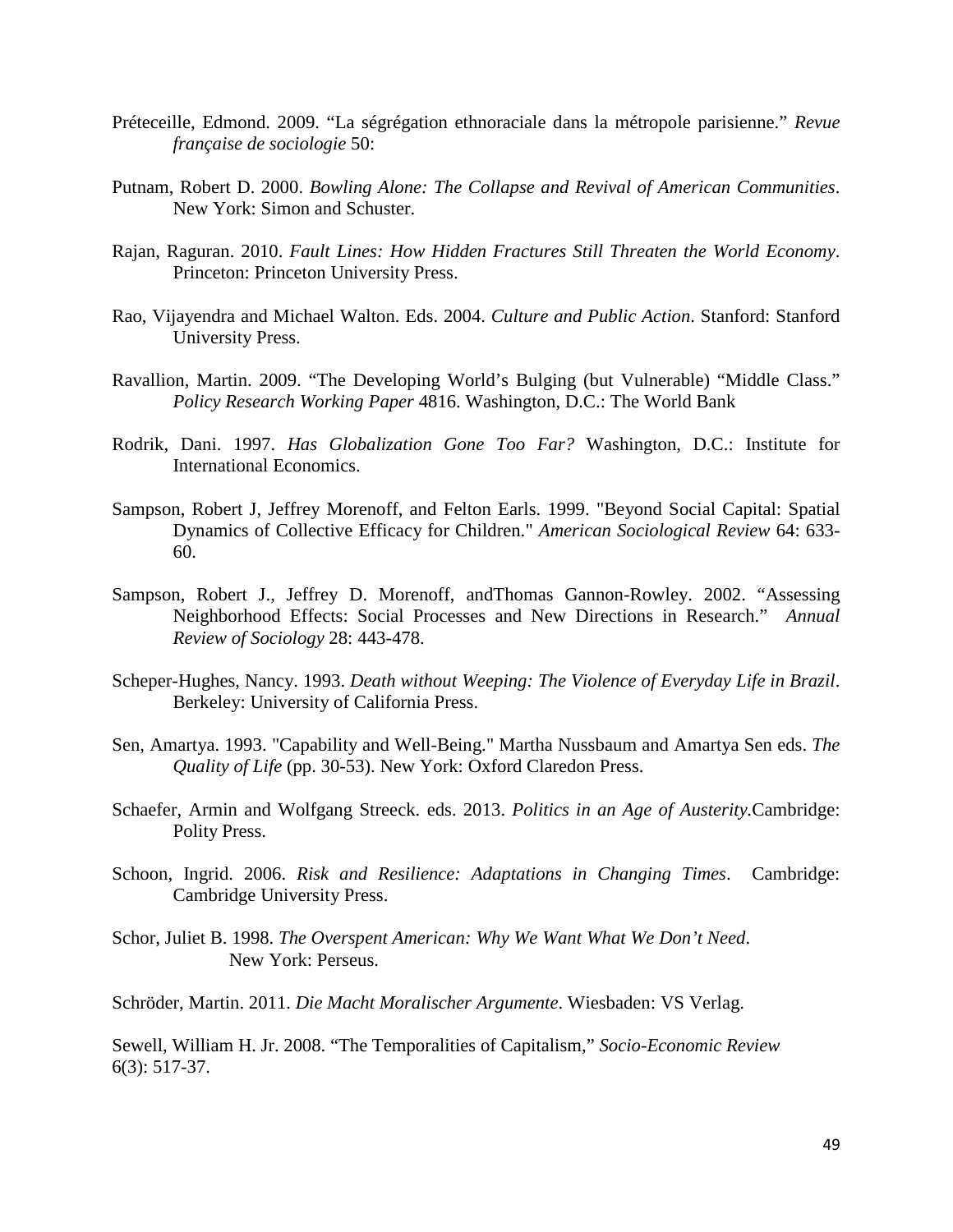- Sewell, William H. Jr. 2010. "The Empire of Fashion and the Rise of Capitalism in Eighteenth-Century France." *Past and Present* 206 (February): 81-120.
- Sharone, Ofer. 2013. *Unemployment Experiences: Job Searching, Interpersonal Chemistry, and Self-Blame*. Chicago: University of Chicago Press. .
- Shevcenko, Olga. 2001. "Between the Holes: Emerging Identities and Hybrid Patterns of Consumptions in Post-Socialists Russia." *Europe-Asia Studies* 54: 841–866.
- Silva, Jennifer. 2012. "Constructing Adulthood in an Age of Uncertainty." *American Sociological Review*.
- Silver, Hilary. 1994. "Social Exclusion and Social Solidarity: Three Paradigms." *International Labour Review* 133: 531-578.
- Skocpol, Theda and Vanessa Williamson. 2012. *The Tea Party and the Remaking of American Conservatism*. New York: Oxford University Press.
- Small, Mario, David Harding and Michèle Lamont. 2010. "Introduction: Reconsidering Culture and Poverty." *Annals of the American Academy of Political and Social Sciences* 629:6- 27.
- Smith, Sandra Susan. 2010. "A Test of Sincerity: How Black and Latino Service Workers Make Decisions about Making Referrals." *The Annals of the American Academy of Political and Social Science* 629 (May): 30-52.
- Smith, Vicky. 2002. *Crossing the Great Divide: Worker Risk and Opportunity in the New Economy.* Ithaca: Cornell University Press.
- Somers, Margaret R. 2008. *Genealogies of Citizenship: Markets, Statelessness, and the Right to Have Rights.* Cambridge: Cambridge University Press.
- Soysal, Yasemin N. 1994. *The Limits of Citizenship: Migrants and Postnational Membership in Europe.* Chicago: The University of Chicago Press.
- Storey, Andy. 2011. "The Ambiguity of Resistance: Opposition to Neoliberalism in Europe." *Capital and Class* 35: 55-85.
- Streeck, Wolfgang. 2009. *Re-Forming Capitalism: Institutional Change in the German Political Economy.* Oxford: Oxford University Press.
- Streeck, Wolfgang. 1991. "On the Institutional Conditions of Diversified Quality Production." in Egon Matzner, and Wolfgang Streeck, eds. *Beyond Keynesianism: The Socio-Economics of Production and Employment*. London: Edward Elgar: 21-61.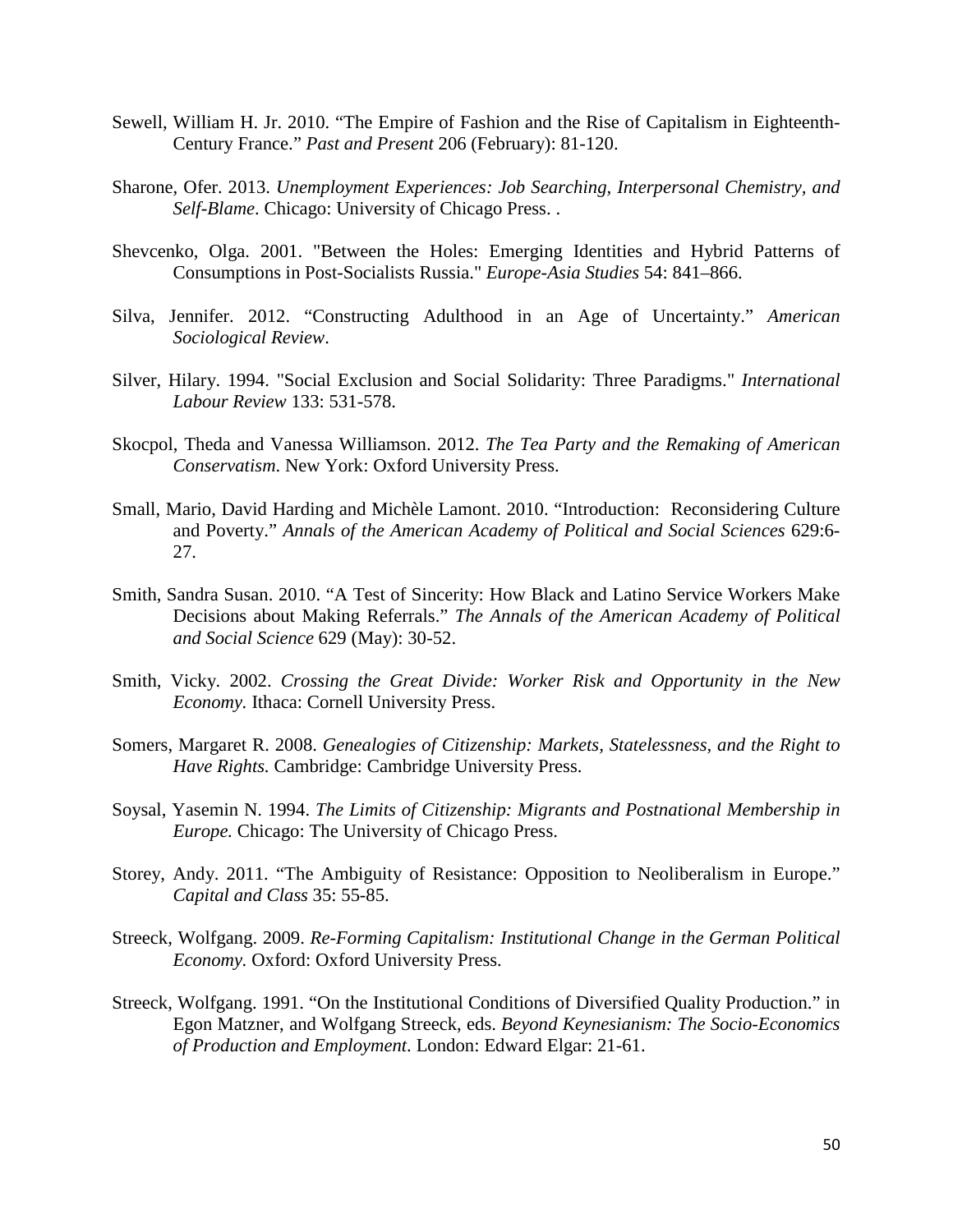- Sutcliffe, Kathleen M. and Timothy J. Vogus. 2003. "Organizing for Resilience." in *Positive Organizational Scholarship: Foundation of a New Discipline*, edited by Kim S. Cameron, Jane E. Dutton and Robert E. Quinn. San Francisco: Berrett-Koehler Publishes: 94-110.
- Swidler, Ann. 1986. "Culture in Action: Symbols and Strategies." *American Sociological Review* 51: 273-286.
- Swidler, Ann, and Susan Cott Watkins. 2009. "Teach a Man to Fish? The Sustainability Doctrine and its Social Consequences," *World Development* 37 (7): 1182-96.
- Taylor, Charles et al. 1992. *Multiculturalism and the Politics of Difference*. Princeton, NJ: Princeton University Press.
- Tett, Gillian. 2009. *Fool's Gold*. New York: Free Press.
- Tsai, Lily. 2006. *Accountability Without Democracy: Solidarity Groups and Public Goods Provision in Rural China*. New York: Cambridge University Press.
- Uchitelle, Louis. 2006. *The Disposable American: Layoffs and Their Consequences*. New York: Vintage Books.
- Vaïse, Justin. 2010. *Neo-Conservatism: The Biography of a Movement*. Cambridge, MA: Harvard University Press.
- Vogel, Stephen. 1996. *Freer Markets, More Rules: Regulatory Reform in Advanced Industrial Countries.* Ithaca: Cornell University Press.
- Vollan, Björn. 2008. "Socio-ecological Explanations for Crowding-Out Effects from Economic Field Experiments in Southern Africa," *Ecological Economics* 67(4): 560-73.
- Young. Alford, Jr. 2006. *The Mind of Marginalized Black Men: Making Sense of Mobility, Opportunity, and Future Life Chance*. Princeton: Princeton University Press.
- Walkerdine, V. 2003. "Reclassifying Upward Mobility: Femininity and the Neoliberal Subject." *Gender and Education* 15 (3): 237-247.
- Warikoo, Natasha. 2010. *Balancing Act: Youth Culture in the Global City*. Berkeley: University of California Press.
- Williamson, Oliver. 1985. *The Economic Institutions of Capitalism*. New York: Free Press.
- Western, Bruce and Jake Rosenfeld. 2011. "Unions, Norms and the Rise in American Wage Inequality," *American Sociological Review*. 76: 513-537.
- Willer, Robb. 2009. "Groups Reward Individual Sacrifice: The Status Solution to the Collective Action Problem." *American Sociological Review* 74: 23-43.